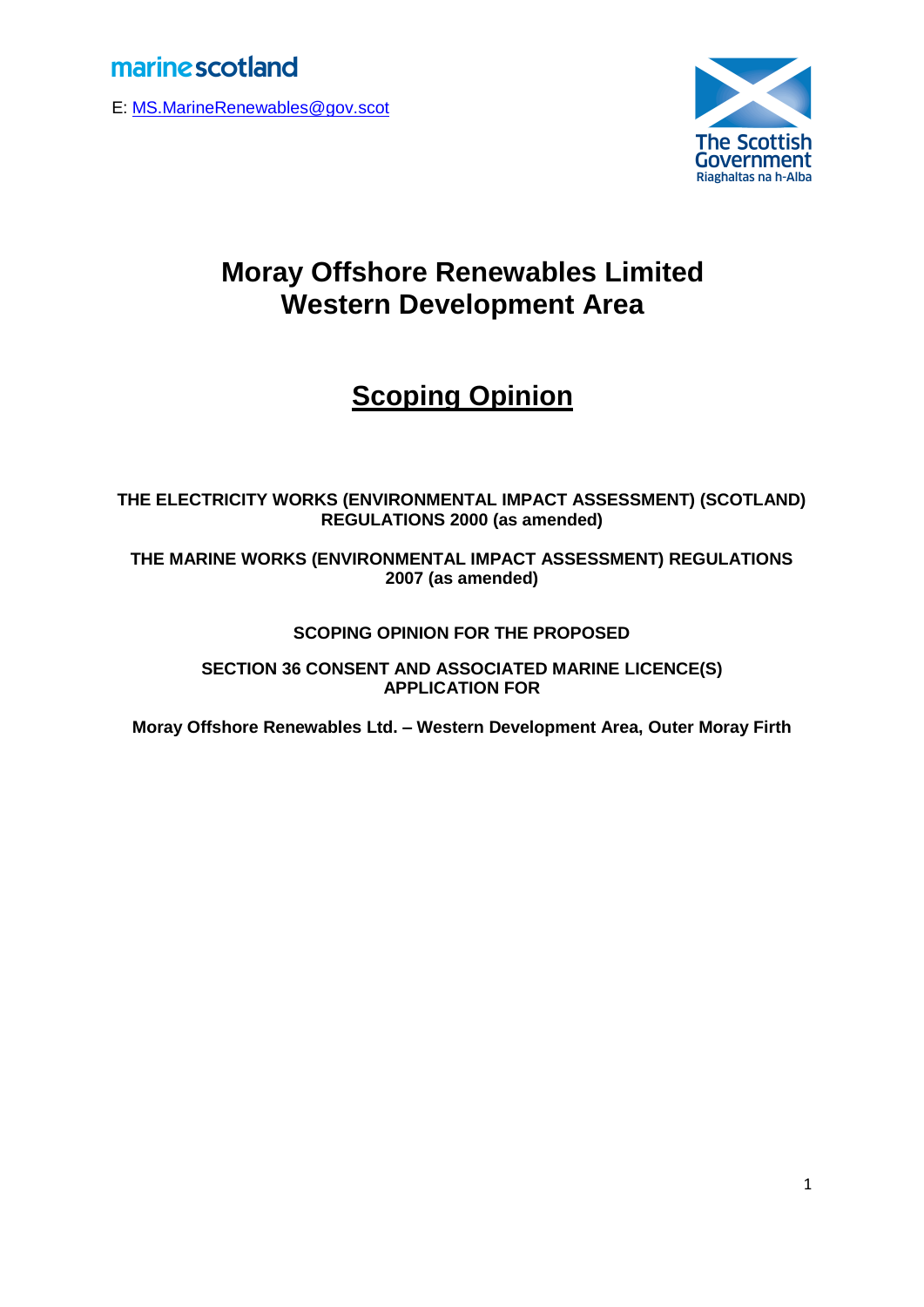E: [MS.MarineRenewables@gov.scot](mailto:MS.MarineRenewables@gov.scot)



### **Contents**

**Introduction** 

Aim of Scoping Opinion

Description of Development

**Consultation** 

Marine Planning

Land Use Planning

Content of the Environmental Statement

Archaeology and Cultural Heritage

Ecology, Biodiversity and Nature Conservation

Water Environment

Other Material Issues

General ES Issues

Annex 1 – Consultee Comments

Annex 2 - Checklist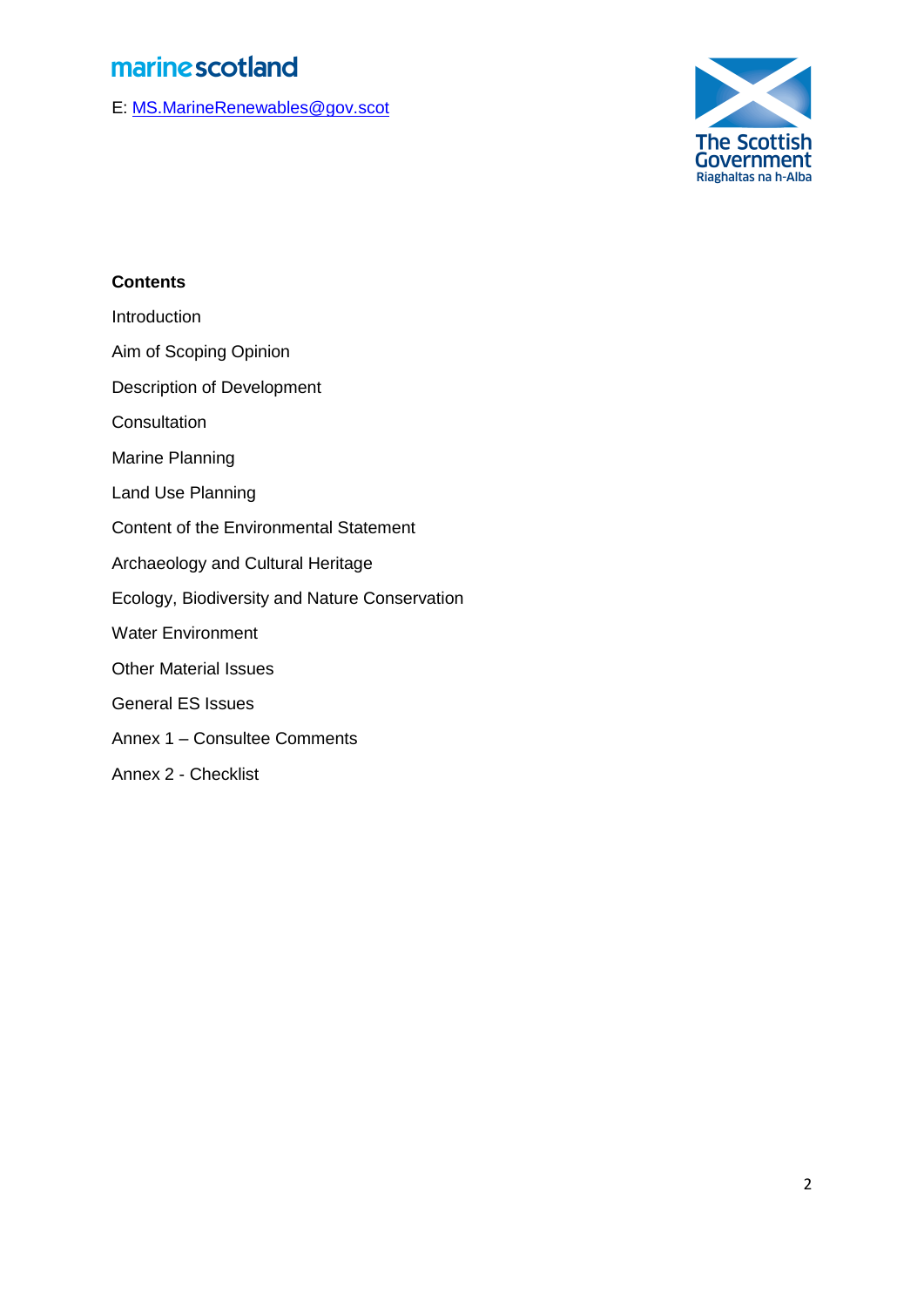E: [MS.MarineRenewables@gov.scot](mailto:MS.MarineRenewables@gov.scot)



### **1. Introduction**

I refer to your correspondence of  $12<sup>th</sup>$  May 2016 and follow up letter of  $26<sup>th</sup>$  May 2016 requesting a scoping opinion from Marine Scotland Licensing Operations Team ("MS-LOT") under Regulation 7 of the Electricity Works (Environmental Impact Assessment) (Scotland) Regulations 2000 (as amended) and Regulation 13 and Schedule 4 of the Marine Works (Environmental Impact Assessment) Regulations 2007 (as amended) (herein referred to as "the EIA Regulations"). The request was accompanied by a Scoping Report containing a plan sufficient to identify the site, which is the subject of the proposed Development and a brief description of the nature and purpose of the proposed Development and of its possible effects on the environment. The Scoping Report was accepted on  $26<sup>th</sup>$  May 2016.

Under the EIA Regulations, Scottish Ministers are required to consider whether any proposal for an offshore renewable energy development is likely to have a significant effect on the environment. Scottish Ministers have considered your request for an opinion on the proposed content of the Environmental Statement ("ES") in accordance with regulations, and in formulating this opinion Scottish Ministers have consulted with the relevant organisations.

Any proposal to construct or operate an offshore power generation scheme with a capacity in **excess of 1 megawatt and within 12 nm** requires Scottish Ministers' consent under section 36 of The Electricity Act 1989 ("the Act").

Schedule 9 of the Act places on the developer a duty to "have regard to the desirability of preserving natural beauty, of conserving flora, fauna and geological or physiographical features of special interest and of protecting sites, buildings and objects of architectural, historic or archaeological interest". In addition, the developer is required to give consideration to the UK Marine Policy Statement, Scotland's National Marine Plan ("NMP"), Scottish Planning Policy ("SPP"), other relevant Policy and National Policy Planning Guidance, Planning Advice Notes ("PANs"), the relevant planning authority's Development Plans and any relevant supplementary guidance.

Please note that the Environmental Impact Assessment ("EIA") process is vital in generating an understanding of the biological and physical processes that operate in the area and those that may be impacted by the proposed offshore wind farm. We would however state that references made within the scoping document with regard to the significance of impacts should not prejudice the outcome of the EIA process.

It is important that any development to exploit renewable energy sources should be accompanied by a robust assessment of the potential environmental impacts. Any assessment should also consider how potential negative environmental impacts could be avoided or minimised, through the use of mitigating technologies or regulatory safeguards, in order to ensure that the quality and diversity of Scotland's wildlife and natural features are maintained or enhanced. Scottish Ministers welcome the commitment given in the report that the EIA process will identify mitigation measures in order to avoid, minimise or reduce any adverse impacts. MS-LOT would suggest that the range of options considered should be informed by the EIA process in order that these objectives can be achieved. You are advised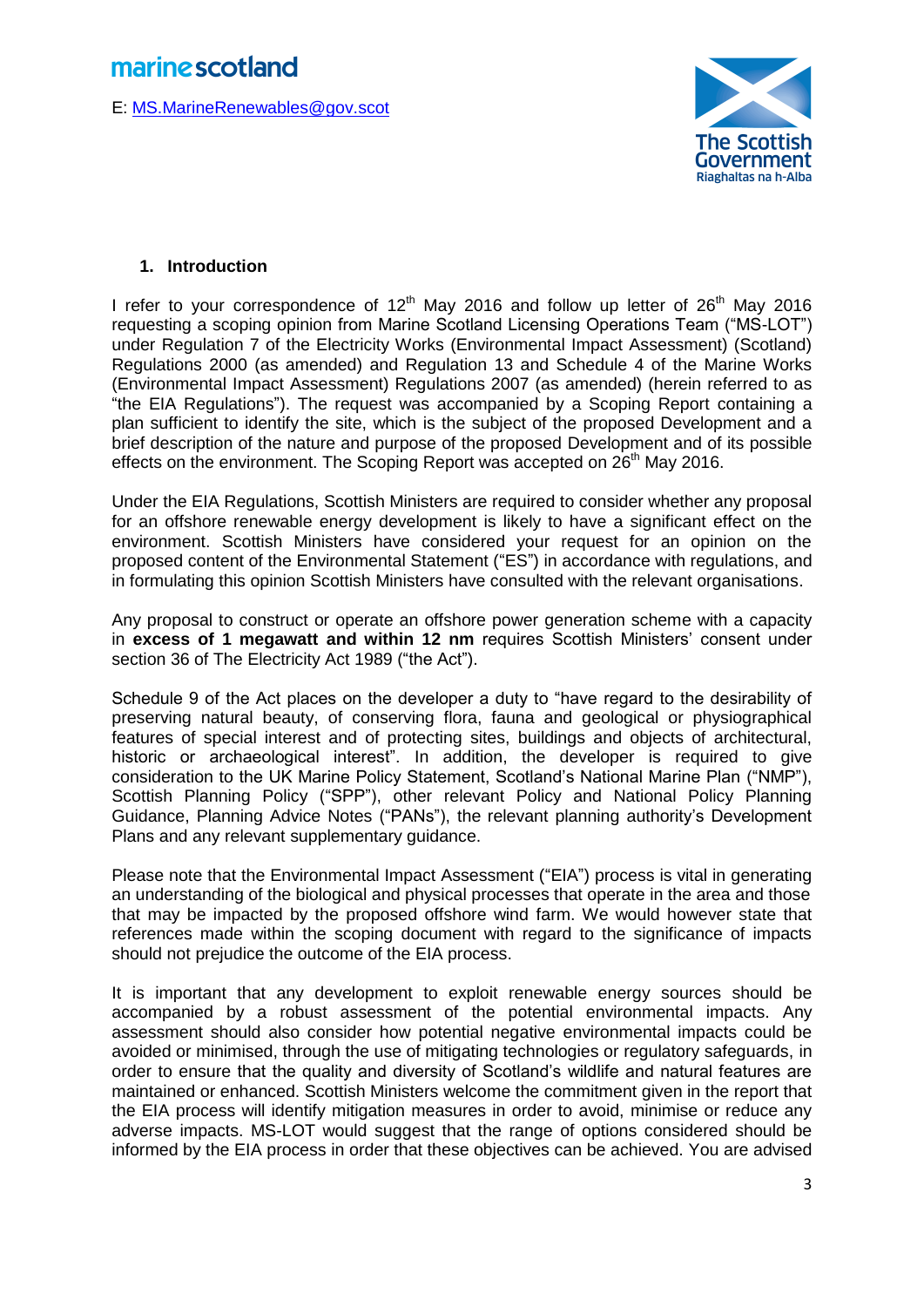E: [MS.MarineRenewables@gov.scot](mailto:MS.MarineRenewables@gov.scot)



to consult with relevant nature conservation bodies in order to discuss this.

### **2. Aim of this Scoping Opinion**

Scottish Ministers are obliged under the EIA Regulations to respond to requests from developers for a Scoping Opinion on outline design proposals.

Scoping provides the first identification and likely significance of the environmental effects and the information needed to enable their assessment. The Scoping process is designed to identify which issues will or will not need to be addressed in the forthcoming EIA. This includes the scope of issues to be addressed and the method of assessment to be used. The Scoping process also allows consultees to have early input into the EIA process, to specify what may be required to be addressed and to supply information that could be pertinent to the EIA process. In association with any comments herein, full regard has been given to the information presented in the Scoping Report submitted.

### **3. Description of development**

Moray Offshore Renewables Limited ("MORL" or "the Company") is proposing to construct and operate an offshore windfarm in the outer Moray Firth. The Company was awarded Zone 1 ("the MORL Zone") of the nine UK Offshore Round 3 zones. Due to the size of the site, the Company decided to develop the MORL Zone in two phases. First, the Eastern Development Area ("EDA") for which necessary consents were awarded in 2014 for three offshore wind farms with a total capacity of 1,116 MW and associated transmission infrastructure. The second phase of offshore wind development in the MORL Zone is located in the Western Development Area ("WDA").

The WDA is located in the North-East of Scotland on the Smith Bank in the Outer Moray Firth, approximately 22.5 km from Caithness on the Scottish coast at its closest point and covers an area of  $225 \text{ km}^2$ . The Company intends to install within the WDA up to 90 wind turbine generators ("WTG") of a minimum 8 MW and maximum 15 MW capacity each, that will produce a potential generation capacity of up to 750 MW.

The Scoping Report submitted relates to the wind turbines, their substructures and foundations and inter-array cables and any potential meteorological masts for the WDA. The Company currently anticipates to also consent the associated transmission infrastructure (including offshore and onshore export cable circuits, offshore substation platform(s), onshore substation, ancillary onshore works and works in the inter-tidal zone). These were not discussed in detail within the submitted Scoping Report. A separate Scoping Report will be prepared for these offshore and onshore transmission works at a later date, when more details of the export cable routes and onshore substation location are known.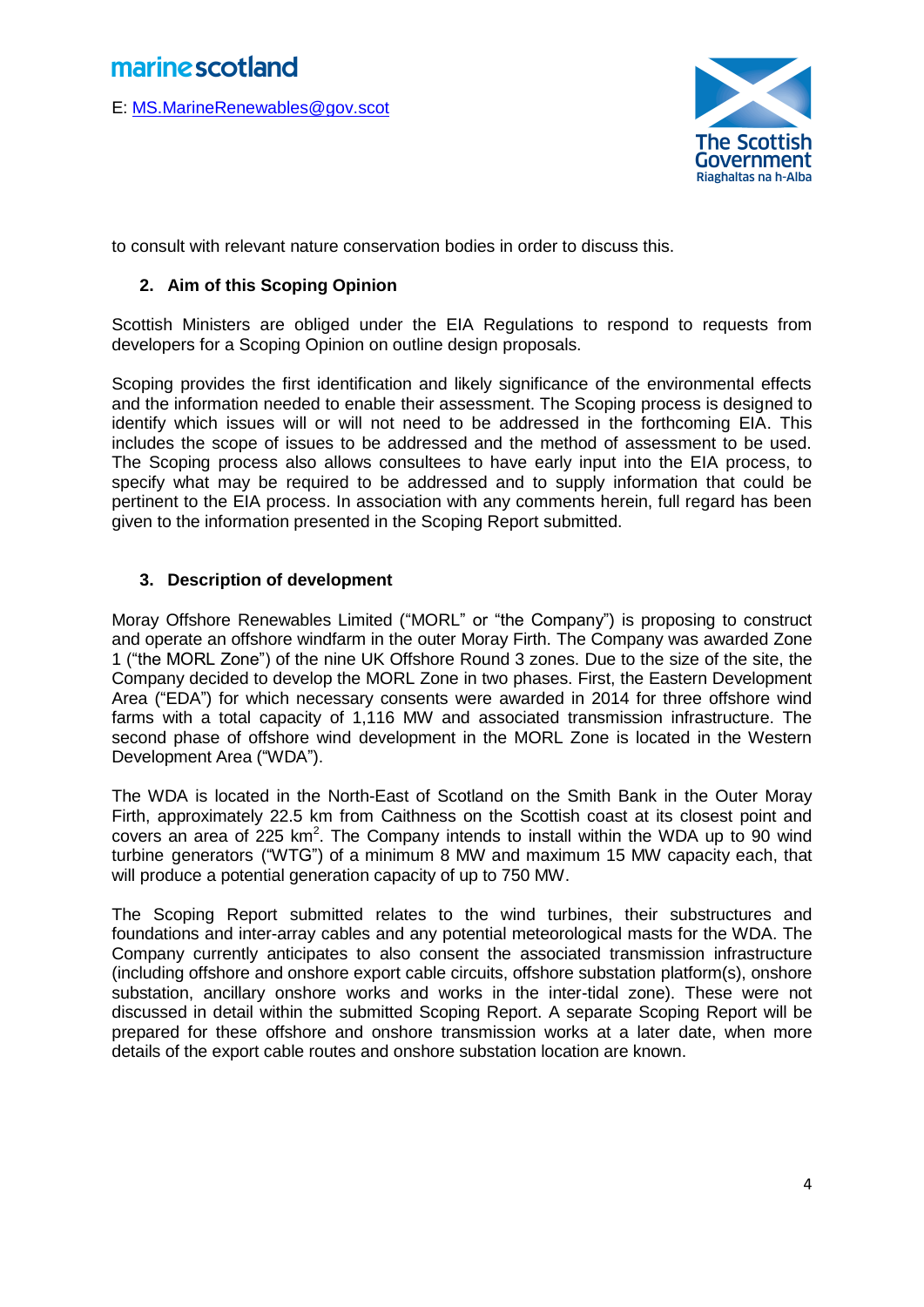E: [MS.MarineRenewables@gov.scot](mailto:MS.MarineRenewables@gov.scot)



### **4. Consultation**

On receipt of the Scoping Opinion request, the Scottish Ministers initiated a consultation on the contents of the Scoping Report. This commenced on 31<sup>st</sup> May 2016 and requests for consultations were sent to the Joint Nature Conservation Committee ("the JNCC"), Scottish Natural Heritage ("SNH"), Scottish Environment Protection Agency ("SEPA"), the Northern Lighthouse Board ("NLB"), the Maritime and Coastguard Agency ("MCA"), Aberdeenshire Council ("ASC"), Moray Council ("MC"), the Highland Council ("THC") and various other bodies whom the Scottish Ministers consider are likely to have an interest in the proposed development. The Scottish Ministers, in accordance with Legislation, stated that the end date for the consultation would be  $28<sup>th</sup>$  June 2016. Extensions to this period were granted by request to Marine Scotland Science ("MSS"), the JNCC and SNH (the Statutory Nature Conservation Bodies ("SNCB")) and the Defence Infrastructure Organisation ("MoD"). Not including individual departments within bodies who were consulted, 40 consultees were contacted and a total of 22 responses were received.

The Scottish Ministers are satisfied that the requirements for consultation have been met in accordance with the EIA Regulations.

The purpose of the consultation was to obtain advice and guidance from each consultee in respect of the information which each of them believe should be scoped in or out of the EIA.

The sections below highlight several points raised in consultation responses and issues which are of particular importance with regards to any subsequent application and the Environmental Statement.

Full consultation responses are attached in Annex 1 and each should be read in full for detailed requirements from individual consultees.

### **5. Marine Planning**

Offshore Renewable Energy development should be in accordance with the UK Marine Policy Statement and Scotland's National Marine Plan.

**The UK Marine Policy Statement 2011** – The UK Administrations share a common vision of having clean, healthy, safe, productive and biologically diverse oceans and seas. Joint adoption of a UK-wide Marine Policy Statement provides a consistent high-level policy context for the development of marine plans across the UK to achieve this vision. It also sets out the interrelationship between marine and terrestrial planning regimes. It requires that when Scottish Ministers take authorisation decisions that affect, or might affect, the marine area they must do so in accordance with the Statement.

**Scotland's National Marine Plan** – developed in accordance with the Marine (Scotland) Act 2010 and the Marine and Coastal Access Act 2009 (as amended), provides a comprehensive statutory planning framework for all activities out to 200 nautical miles. This includes policies for the sustainable management of a wide range of marine industries,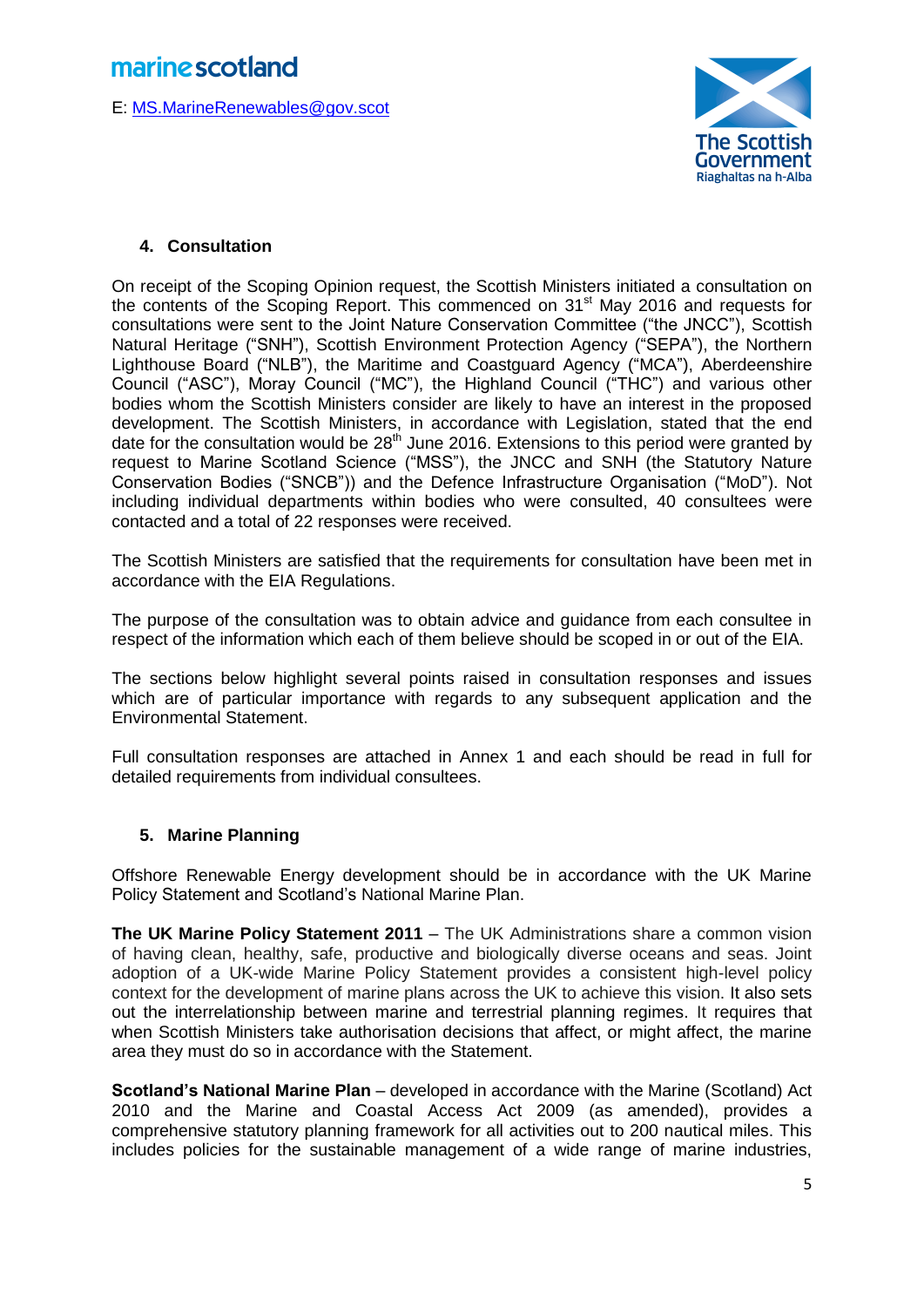E: [MS.MarineRenewables@gov.scot](mailto:MS.MarineRenewables@gov.scot)



including offshore wind and marine renewable energy (in chapter 11).

Scottish Ministers must make authorisation and enforcement decisions, or any other decision that affects the marine environment, in accordance with the NMP.

The NMP sets out a presumption in favour of sustainable development and use of the marine environment when consistent with the policies and objectives of the Plan.

Another potentially relevant marine planning document to be aware of, due to proximity to the development, is **The (non-statutory) Pilot Pentland Firth and Orkney Waters Marine Spatial Plan**. The final Pilot Pentland Firth and Orkney Waters Marine Spatial Plan will be a material consideration in the determination of marine licensing and Section 36 consent applications within the Pentland Firth and Orkney Waters area. Highland Council and Orkney Islands Council will be provided with the option to adopt the final pilot Plan as non-statutory planning guidance, acknowledging the status of the Plan as a material consideration in the determination of relevant planning applications. Orkney Islands Council will also be provided with the option to approve the Final Plan as a material consideration in the determination of works licence applications.

### **6. Land Use Planning**

The Scottish Government's planning policies are set out in the National Planning Framework, Scottish Planning Policy, Designing Places and Circulars.

The National Planning Framework is the Scottish Government's Strategy for Scotland's long term spatial development.

Scottish Planning Policy ("SPP") is a statement of Scottish Government policy on land use planning and contains:

- The Scottish Government's view of the purpose of planning,
- the core principles for the operation of the system and the objectives for key parts of the system,
- statutory guidance on sustainable development and planning under Section 3E of the Planning etc. (Scotland) Act 2006,
- concise subject planning policies, including the implications for development planning and development management, and
- The Scottish Government's expectations of the intended outcomes of the planning system.

Other land use planning documents which may be relevant to this proposal include:

Aberdeenshire Local Development Plan 2016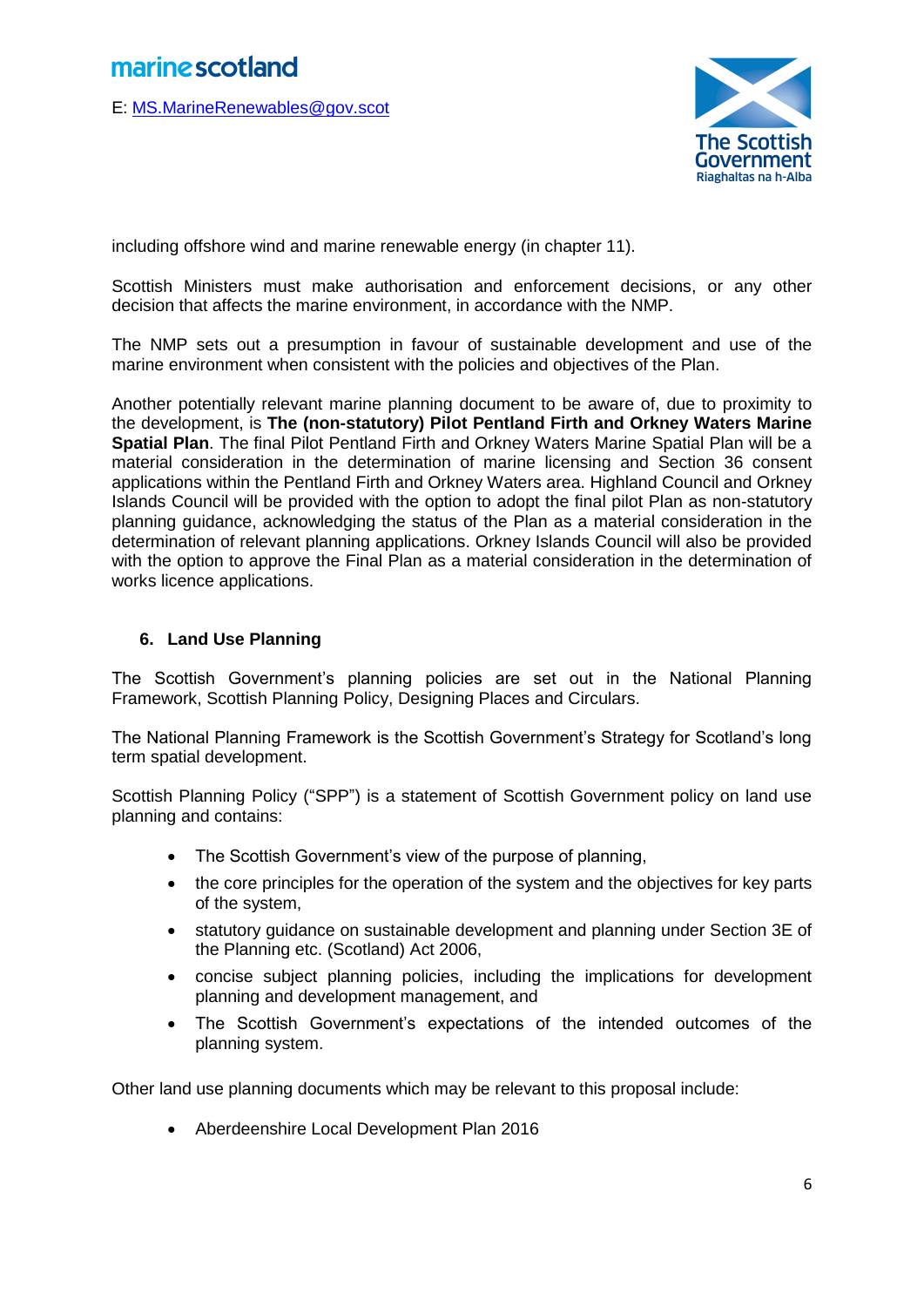E: [MS.MarineRenewables@gov.scot](mailto:MS.MarineRenewables@gov.scot)



- Planning Advice Note ("PAN") 2/2011: Archaeology Planning Process and Scheduled Monument Procedures
- PAN 50: Controlling the Environmental Effects of Surface Mineral Workings
- PAN 51: Planning, Environmental Protection and Regulation
- PAN 1/2011: Planning and Noise
- PAN 1/2013: Environmental Impact Assessment
- PAN 60: Planning for Natural Heritage
- PAN 62: Radio Telecommunications
- PAN 68: Design Statements
- PAN 75: Planning for Transport
- PAN 79: Water and Drainage
- Marine Guidance Note ("MGN") 543 (M+F) Safety of Navigation: Offshore Renewable Energy Installations (OREIs) – UK Navigational Practice, Safety and Emergency Response
- Moray Local Development Plan
- Moray Offshore Renewables Buckie Harbour Development Plan
- Moray Structure Plan
- Moray Wind Energy Policy Guidance
- Online Planning Advice on Flood Risk, <http://www.gov.scot/Resource/0047/00479774.pdf>
- Highland Renewable Energy Strategy and Planning Guidelines
- Highland Coastal Development Strategy
- Highland-wide Local Development Plan
- Scottish Planning Policy ("SPP")
- National Planning Framework 3

### **7. Content of the Environmental Statement**

Information on what must be included in an Environmental Statement can be found in The Marine Works (Environmental Impact Assessment) Regulations 2007, Schedule 3, and The Electricity Works (Environmental Impact Assessment) (Scotland) Regulations 2000, Schedule 4.

### Format

Developers should be aware that the ES should in addition to a hard copy, be submitted in a user-friendly PDF format, which can be placed on The Scottish Government website. A description of the methodology used in assessing all impacts should be included.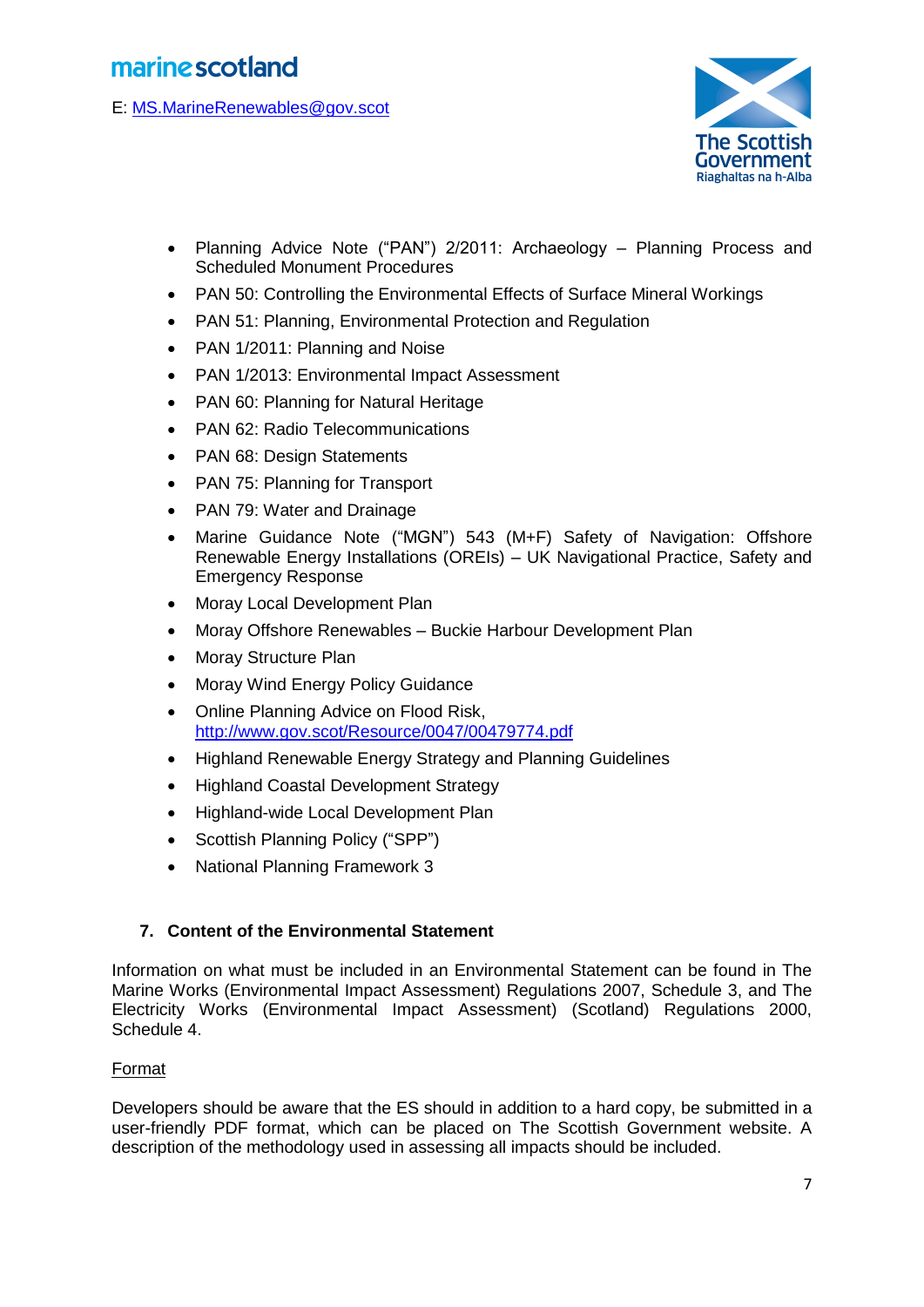E: [MS.MarineRenewables@gov.scot](mailto:MS.MarineRenewables@gov.scot)



It is considered good practice to set out within the ES the qualifications and experience of all those involved in collating, assessing or presenting technical information.

### Non-Technical Summary

This should be written in simple non-technical terms to describe the various options for the proposed development and the mitigation measures against the potential adverse impacts, which could result from the proposed development. Under the EIA Regulations, the nontechnical summary should include:

- a description of the project and of the regulated activity;
- a description of the aspects of the environment likely to be significantly affected;
- a description of the likely significant effects;
- the forecasting methods used to assess the main effects that the project and the regulated activity are likely to have on the environment;
- a description of the measures envisaged to prevent, reduce and offset any significant adverse effects, and;
- an outline of the main alternatives studied, including an indication of the main reasons for the primary choice of the project, taking into account the environmental effects of those alternatives and the project as proposed.

#### **Mitigation**

Within an ES it is important that all mitigating measures should be:

- clearly stated;
- fully described with accuracy;
- assessed for their environmental effects;
- assessed for their effectiveness;
- their implementation should be fully described;
- how commitments will be monitored; and
- if necessary, how they relate to any consents or conditions.

Refer to Annex 1 for consultee comments on specific baseline assessment and mitigation.

Where potential environmental impacts have been fully investigated but found to be of little or no significance, it is sufficient to validate that part of the assessment by stating in the report:

- the work that has been undertaken;
- what this has shown, i.e. what impact if any has been identified, and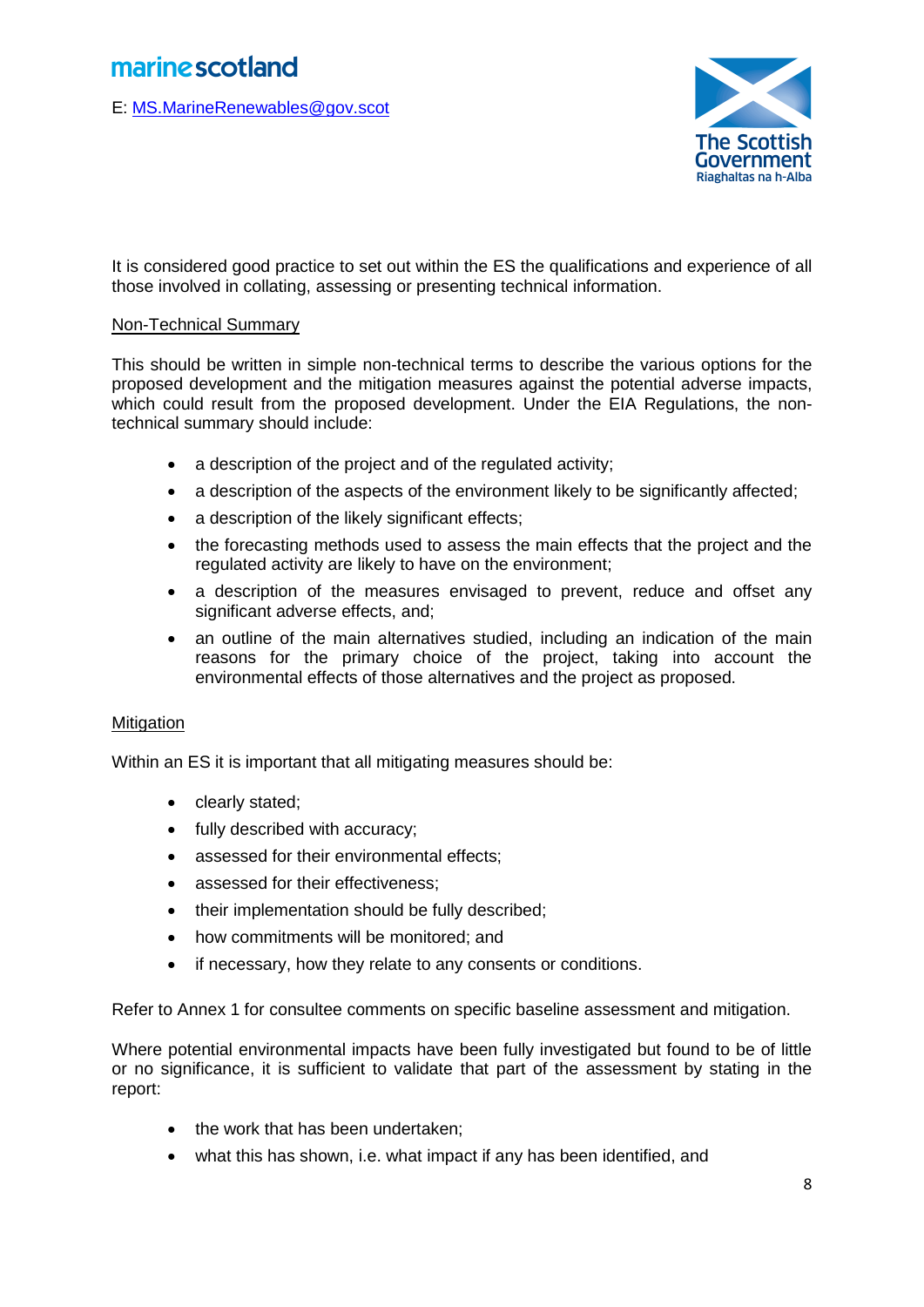E: [MS.MarineRenewables@gov.scot](mailto:MS.MarineRenewables@gov.scot)



why it is not significant.

### **8. Archaeology and Cultural Heritage**

#### General Principles

The ES should address the predicted impacts on the marine historic environment. It should also describe the mitigation proposed to avoid or reduce impacts to a level where they are not significant. Historic environment issues should be taken into consideration from the start of the site selection process and as part of the alternatives considered.

#### **Codes of practice relating to heritage and seabed development:**

- JNAPC Code of Practice for seabed development [http://www.jnapc.org.uk/jnapc\\_brochure\\_may\\_2006.pdf](http://www.jnapc.org.uk/jnapc_brochure_may_2006.pdf)
- COWRIE guidelines for offshore renewables and the historic environment [http://www.thecrownestate.co.uk/media/5876/km-ex-pc-historic-012007-historic](http://www.thecrownestate.co.uk/media/5876/km-ex-pc-historic-012007-historic-environment-guidance-for-the-offshore-renewable-energy-sector.pdf)[environment-guidance-for-the-offshore-renewable-energy-sector.pdf](http://www.thecrownestate.co.uk/media/5876/km-ex-pc-historic-012007-historic-environment-guidance-for-the-offshore-renewable-energy-sector.pdf)
- Offshore Geotechnical Investigations and Historic Environment Analysis: Guidance for the Renewable Energy Sector, January 2011 [http://www.thecrownestate.co.uk/media/5901/km-ex-pc-historic-012011-offshore](http://www.thecrownestate.co.uk/media/5901/km-ex-pc-historic-012011-offshore-geotechnical-investigations-and-historic-environment-analysis-guidance-for-the-renewable-energy-sector.pdf)[geotechnical-investigations-and-historic-environment-analysis-guidance-for-the](http://www.thecrownestate.co.uk/media/5901/km-ex-pc-historic-012011-offshore-geotechnical-investigations-and-historic-environment-analysis-guidance-for-the-renewable-energy-sector.pdf)[renewable-energy-sector.pdf](http://www.thecrownestate.co.uk/media/5901/km-ex-pc-historic-012011-offshore-geotechnical-investigations-and-historic-environment-analysis-guidance-for-the-renewable-energy-sector.pdf)
- Model Clauses for Archaeological Written Schemes of Investigation: Offshore Renewables Projects [http://www.wessexarch.co.uk/system/files/WSI%20Renewables\\_low%20res.pdf](http://www.wessexarch.co.uk/system/files/WSI%20Renewables_low%20res.pdf)
- British Marine Aggregates Producers Association protocols for archaeological discoveries <http://www.wessexarch.co.uk/projects/marine/bmapa/index.html>
- Protocol for Archaeological Discoveries: Offshore Renewables Projects http://www.thecrownestate.co.uk/media/148964/ei-protocol-for-archaeologicaldiscoveries-offshore-renewables-projects.pdf

### **National policy and advice for the historic environment is set out in:**

- The NMP <http://www.gov.scot/Publications/2015/03/6517>
- SPP<http://www.gov.scot/Topics/Built-Environment/planning/Policy>
- The Historic Environment Scotland Policy Statement June 2016 [https://www.historicenvironment.scot/umbraco/advice-and-support/planning-and](https://www.historicenvironment.scot/umbraco/advice-and-support/planning-and-guidance/legislation-and-guidance/historic-environment-scotland-policy-statement/)[guidance/legislation-and-guidance/historic-environment-scotland-policy](https://www.historicenvironment.scot/umbraco/advice-and-support/planning-and-guidance/legislation-and-guidance/historic-environment-scotland-policy-statement/)[statement/](https://www.historicenvironment.scot/umbraco/advice-and-support/planning-and-guidance/legislation-and-guidance/historic-environment-scotland-policy-statement/)
- Planning Advice Note 02/2011 Planning and Archaeology (PAN 02/2011) <http://www.scotland.gov.uk/Resource/Doc/355385/0120020.pdf>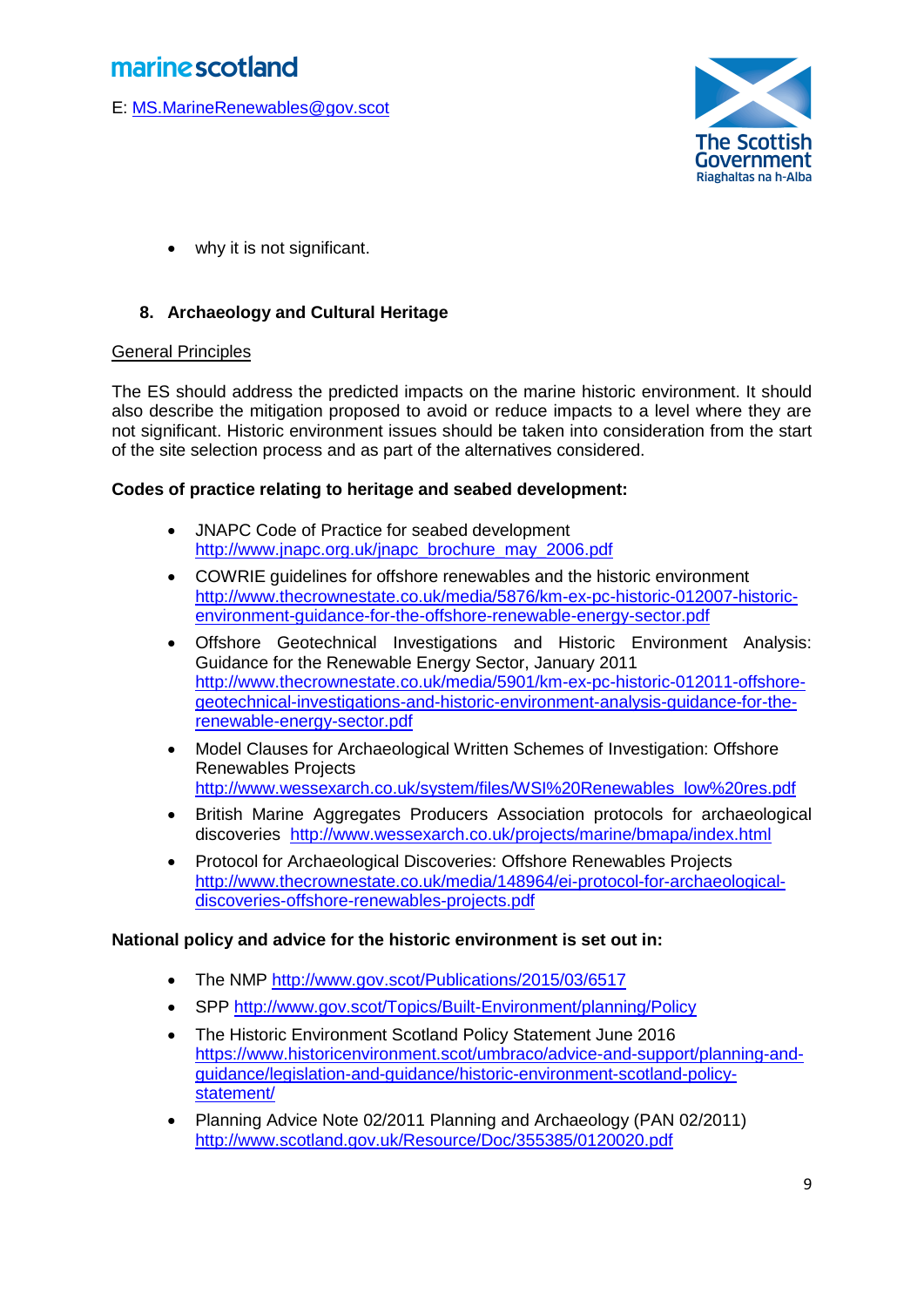E: [MS.MarineRenewables@gov.scot](mailto:MS.MarineRenewables@gov.scot)



The Scottish Minister's policies for the historic environment are set out in paragraphs 110 – 124 of SPP and paragraphs 4.20 – 4.25 of the NMP. Amongst other things, SPP stresses that scheduled monuments should be preserved *in situ* and within an appropriate setting and states that developments must be managed carefully to preserve listed buildings and their settings to retain and enhance any special architectural or historic features of interest. Further information on setting can be found in the following document: Managing Change in the Historic Environment: Guidance notes [https://www.historicenvironment.scot/advice-and](https://www.historicenvironment.scot/advice-and-support/planning-and-guidance/legislation-and-guidance/managing-change-in-the-historic-environment-guidance-notes/)[support/planning-and-guidance/legislation-and-guidance/managing-change-in-the-historic](https://www.historicenvironment.scot/advice-and-support/planning-and-guidance/legislation-and-guidance/managing-change-in-the-historic-environment-guidance-notes/)[environment-guidance-notes/](https://www.historicenvironment.scot/advice-and-support/planning-and-guidance/legislation-and-guidance/managing-change-in-the-historic-environment-guidance-notes/) . Impacts on undesignated aspects of the historic environment should also be taken into account as part of any EIA.

Historic Environment Scotland recommend that you engage a suitably qualified archaeological/historic environment consultant to advise on, and undertake, the detailed assessment of impacts on the historic environment and advise on appropriate mitigation strategies.

### Baseline Information

Information on the location of all archaeological/historic sites held in the National Monuments Record of Scotland, including the locations and, where appropriate, the extent of scheduled monuments, listed buildings and gardens and designed landscapes can be obtained from [www.PASTMAP.org.uk](http://www.pastmap.org.uk/)

Data on scheduled monuments, listed buildings, Inventory gardens and designed landscapes, historic battlefields and properties in the care of Scottish Ministers can also be downloaded from Historic Environment Scotland Heritage Portal following the link <http://portal.historicenvironment.scot/> .

Information about undesignated marine heritage assets is available from the NMP Interactive website <https://marinescotland.atkinsgeospatial.com/nmpi/default.aspx?availablelayer=118>

Guidance on setting is available at: [https://www.historicenvironment.scot/advice-and](https://www.historicenvironment.scot/advice-and-support/planning-and-guidance/legislation-and-guidance/managing-change-in-the-historic-environment-guidance-notes/)[support/planning-and-guidance/legislation-and-guidance/managing-change-in-the-historic](https://www.historicenvironment.scot/advice-and-support/planning-and-guidance/legislation-and-guidance/managing-change-in-the-historic-environment-guidance-notes/)[environment-guidance-notes/](https://www.historicenvironment.scot/advice-and-support/planning-and-guidance/legislation-and-guidance/managing-change-in-the-historic-environment-guidance-notes/)

### **9. Ecology, Biodiversity and Nature Conservation**

Refer to Annex 1 for specific comments from advisors on ecology, biodiversity and nature conservation.

### **Species**

The ES should show that the applicants have taken account of the relevant wildlife legislation and guidance, namely: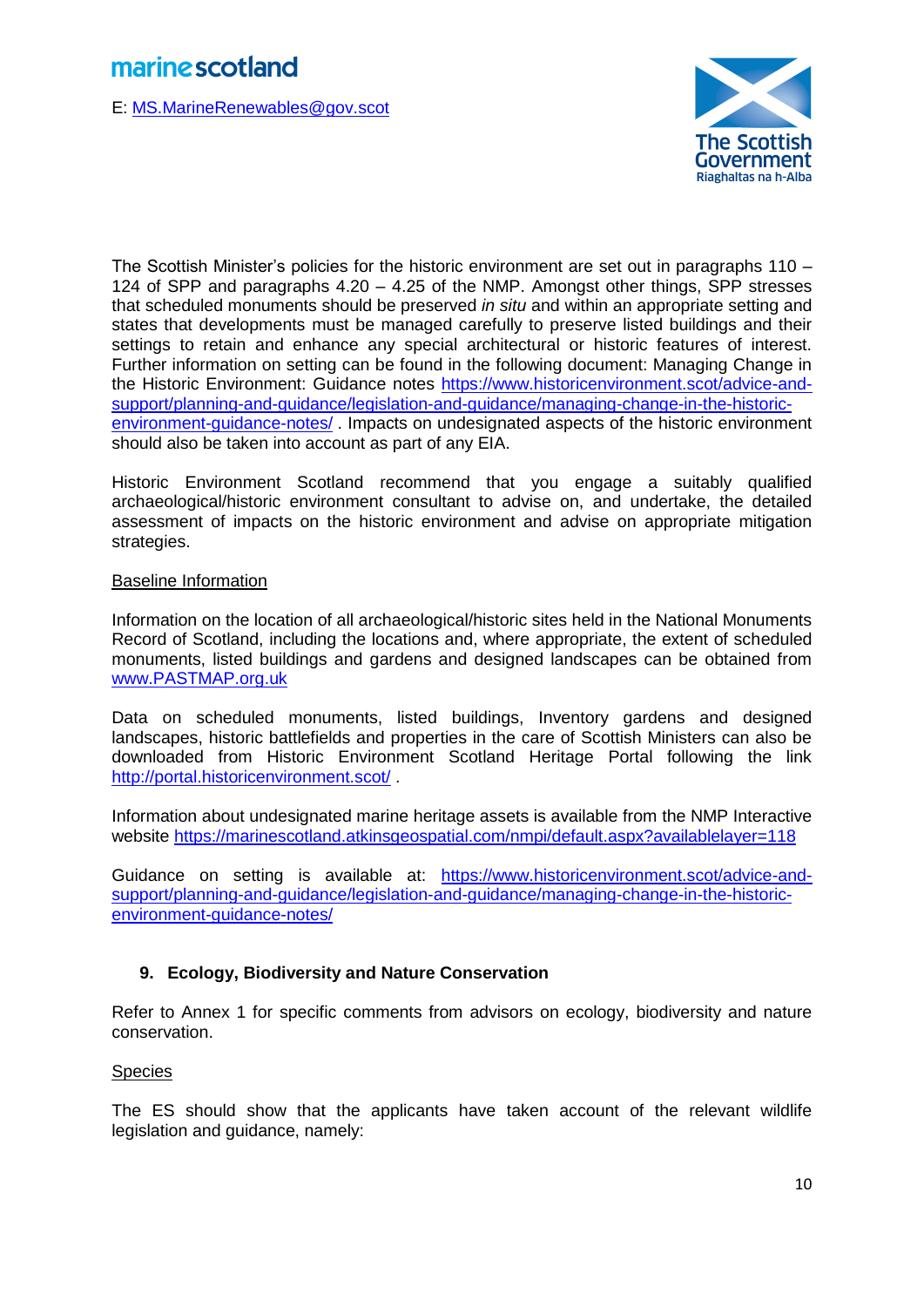E: [MS.MarineRenewables@gov.scot](mailto:MS.MarineRenewables@gov.scot)



- Marine (Scotland) Act 2010
- Marine and Coastal Access Act 2009 (as amended)
- Council Directive 92/43/EEC on The Conservation of Natural Habitats and of Wild Flora and Fauna
- Directive 2009/147/EC on the Conservation of Wild Birds Wildlife & Countryside Act 1981
- Nature Conservation (Scotland) Act 2004
- Wildlife and Natural Environment (Scotland) Act 2011
- Conservation (Natural Habitats, &c.) Regulations 1994
- Conservation of Habitats and Species Regulations 2010
- Offshore Marine Conservation (Natural Habitats, &c) Regulations 2007
- Marine Scotland The Protection of Marine European Protected Species from Injury and Disturbance - Guidance for Inshore Waters (2014)
- The Protection of Seals (Designation of Seal haul-Out Sites) (Scotland) Order 2014,
- Marine Protected Areas
- The Scottish Biodiversity Strategy and associated Implementation Plans

In terms of The Scottish Government European Protected Species ("EPS") Guidance, applicants must give serious consideration to/recognition of meeting the three fundamental tests set out in this Guidance. It may be worthwhile for applicants to give consideration to this immediately after the completion of the scoping exercise.

It needs to be categorically established which species are present on and near the site, and where, before the application is considered for consent. The presence of protected species, such as Schedule 1 Birds or European Protected Species, must be included and considered as part of the application process, not as an issue which can be considered at a later stage. The company should therefore undertake a full Habitat Regulations Appraisal Screening prior to the submission of any application. Any consent given without due consideration to these species may breach European Directives with the possibility of consequential delays or the project being refused by Scottish Ministers. Likewise, the presence of species on Schedules 5 (animals) and 8 (plants) of the Wildlife & Countryside Act 1981 should be considered where there is a potential need for a licence under Section 16 of that Act.

### **10. Water Environment**

The Scottish Environment Protection Agency ("SEPA"), as a statutory consultee under the EIA Regulations, encourages pre-application engagement to help the development process and to minimise risk of modifications later in the application process and avoidable delays or objections.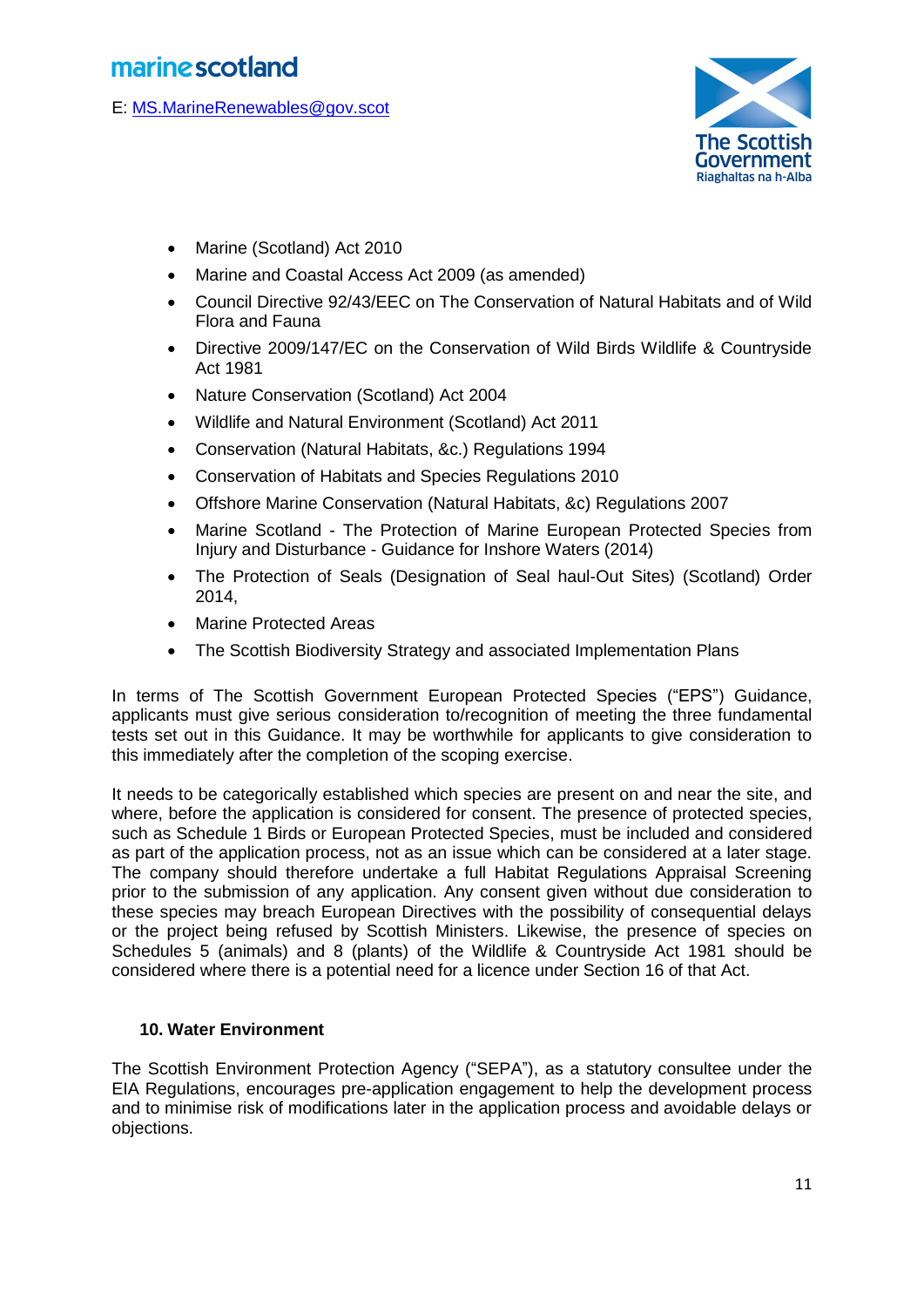E: [MS.MarineRenewables@gov.scot](mailto:MS.MarineRenewables@gov.scot)



Information on energy proposals and issues that should be addressed in the ES can be found on the energy section of SEPA's website at [http://www.sepa.org.uk/environment/energy/renewable/.](http://www.sepa.org.uk/environment/energy/renewable/) The webpage also contains a link to [SEPA Guidance Note 17,](http://www.sepa.org.uk/media/144034/lups-gu17_-marine_development_and_marine_aquaculture_planning_guidance.pdf) which provides more specific guidance for marine development and marine aquaculture planning.

If the proposal includes both onshore and offshore components the applicant should be aware that the development may be subject to a range of different consenting regimes. SEPA is the regulatory body responsible for the implementation of [The Controlled Activities](http://www.legislation.gov.uk/ssi/2011/209/contents/made)  [Regulations \(CAR\).](http://www.legislation.gov.uk/ssi/2011/209/contents/made) Further information specifically in relation to the water environment and SEPA's water related regulations can be found at [http://www.sepa.org.uk/regulations/water/.](http://www.sepa.org.uk/regulations/water/)

Developers are strongly advised at an early stage to consult with SEPA to identify 1) if a CAR licence is necessary and 2) clarify the extent of the information required by SEPA to assess fully any licence application.

Construction contractors may be unaware of the potential for impacts such as those listed below but, when proper consultation with the local fishery board is carried out at an early stage, many of these issues can be averted or overcome:

- increases in silt and sediment loads resulting from construction works.
- point source pollution incidents during construction.
- obstruction to upstream and downstream migration both during and after construction.
- disturbance of spawning beds during construction timing of works is critical.
- drainage issues.
- sea bed and land contamination

The Water Framework Directive ("WFD") was introduced in 2000 to establish systems to manage Europe's water environment – rivers, lochs, estuaries and coastal waters. This should be taken into account within the ES. Further information on the directive can be found at

<http://eur-lex.europa.eu/legal-content/EN/TXT/HTML/?uri=CELEX:32000L0060&from=EN>

The ES should identify the location of, and protective/mitigation measures in relation to, all private water supplies within the catchments impacted by the scheme, including modifications to site design and layout.

Developers should also be aware of available Construction Industry Research and Information ("CIRIA") guidance on the control of water pollution from construction sites and environmental good practice [\(www.ciria.org\)](http://www.ciria.org/). Design guidance is also available on river crossings and migratory fish (The Scottish Executive consultation paper, 2000) at [http://www.gov.scot/Topics/marine/science/Publications/publicationslatest/rivercrossings.](http://www.gov.scot/Topics/marine/science/Publications/publicationslatest/rivercrossings)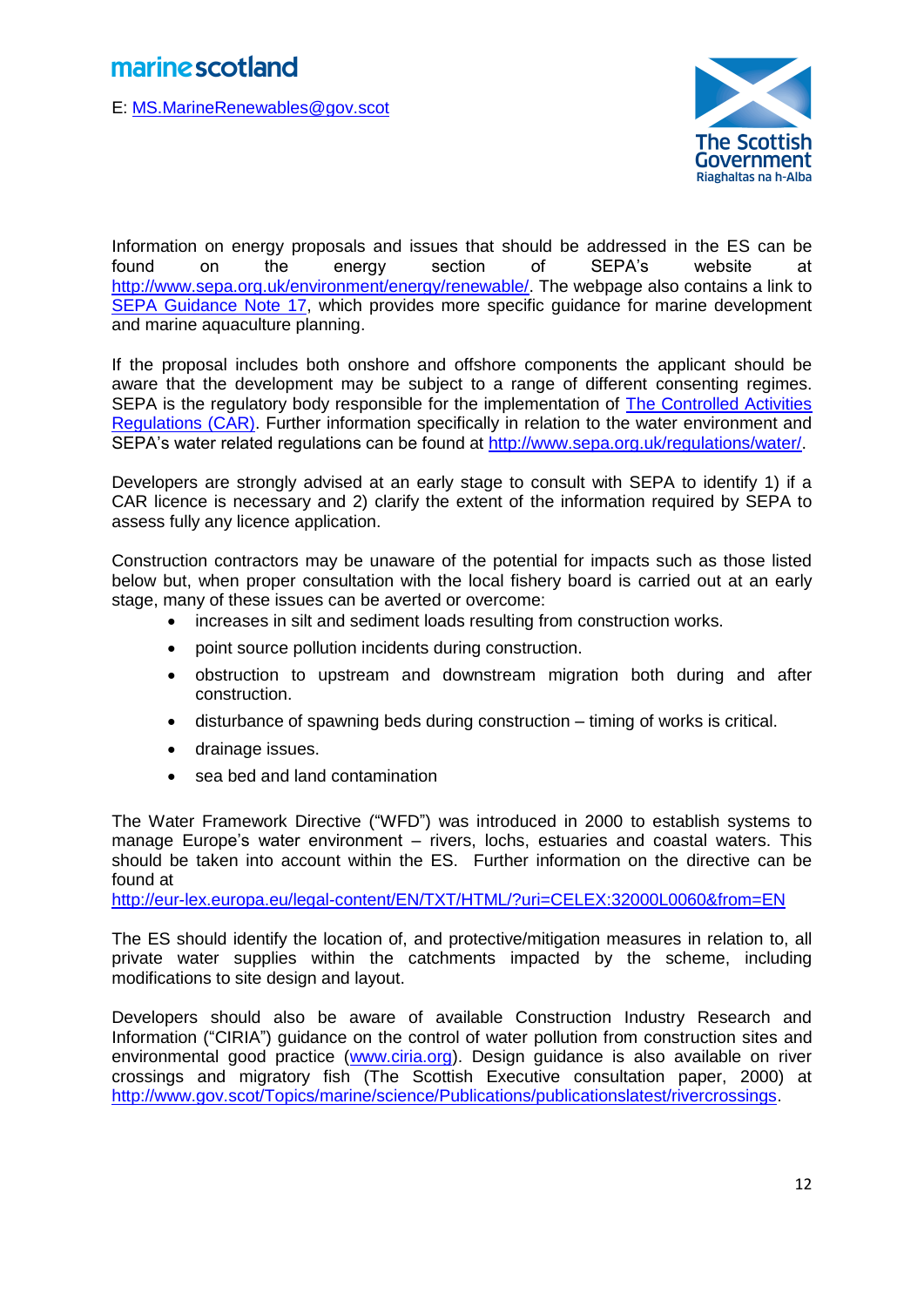E: [MS.MarineRenewables@gov.scot](mailto:MS.MarineRenewables@gov.scot)



### **11. Other Material Issues**

#### Traffic Management

The ES should provide information relating to the preferred route options for delivering equipment etc. via the trunk road network. The EIA should also address access issues, particularly those impacting upon the trunk road network; in particular, potential stress points at junctions, approach roads, borrow pits, bridges, site compound and batching areas etc.

#### Economic Benefit

The concept of economic benefit as a material consideration is explicitly confirmed in the NMP and in SPP. Policies GEN 2 and GEN 3 of the NMP encourage economic and social benefit (respectively) to Scottish communities when consistent with the objectives and policies of the Plan. Renewable Energy Objective 2 of the Plan also relates to economic benefits. This fits with the priority of The Scottish Government to grow the Scottish economy. The application should include relevant economic information connected with the project, including the potential number of jobs, and economic activity associated with the procurement, construction, operation and decommissioning of the development.

#### **Navigation**

The ES should include the following details on the possible impact on navigation for both commercial and recreational craft.

- **•** Collision Risk
- Navigational Safety
- Visual intrusion and noise
- Risk Management and Emergency Response
- Marking and lighting of the site and information to mariners
- Effect on small craft navigational and communication equipment
- Weather and risk to recreational craft which lose power and are drifting in adverse conditions
- Evaluation of likely squeeze of small craft into routes of larger commercial vessels.

### **12. General ES Issues**

### Requirement for Public Pre-Application Consultation

From  $6<sup>th</sup>$  April 2014, applications received for certain activities will be subject to a public preapplication consultation requirement. Activities affected will be large projects with the potential for significant impacts on the environment, local communities and other legitimate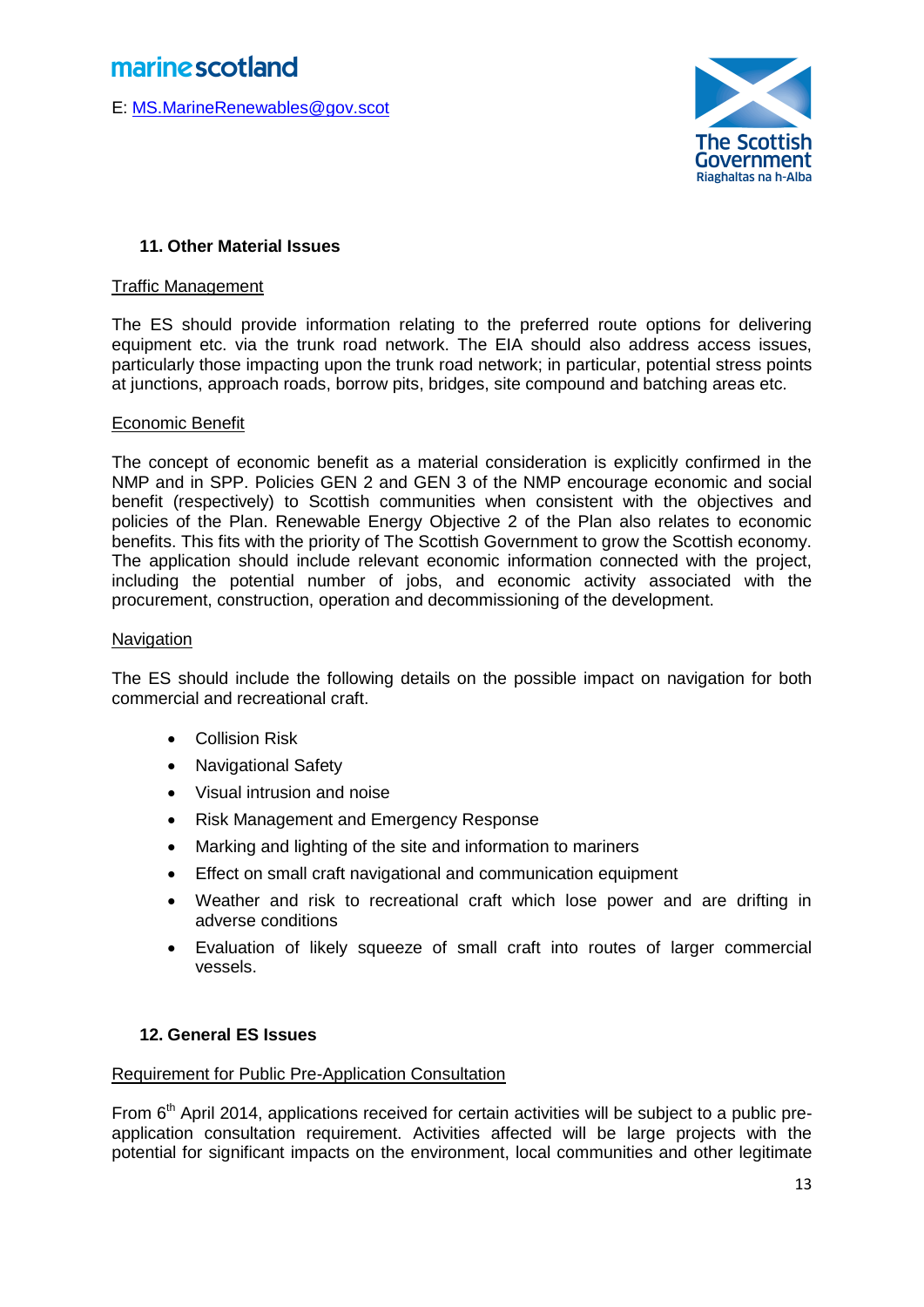E: [MS.MarineRenewables@gov.scot](mailto:MS.MarineRenewables@gov.scot)



uses of the sea. The new requirement will allow those local communities, environmental groups and other interested parties to comment on a proposed development in its early stages – before an application for a marine licence is submitted.

Guidance on public pre-application consultation can be found at the following link: <http://www.scotland.gov.uk/Resource/0043/00439649.pdf> Consent Timescale and Application Quality

In December 2007, Scottish Ministers announced an aspirational target to process new Section 36 applications within a 9 month period, provided a Public Local Inquiry ("PLI") is not held. This scoping opinion is specifically designed to improve the quality of advice provided to developers and thus reduce the risk of further information being requested and subject to further publicity and consultation cycles.

Developers are advised to consider all aspects of this scoping opinion when preparing a formal application, to reduce the need to submit further information in support of the application. The consultee comments presented in this opinion are designed to offer an opportunity to consider all material issues relating to the development proposals.

Given that the layout and design are still developing and evolving, the exact nature of the work that is required to inform the EIA may vary depending on the design choices. The EIA must address this uncertainty so that there is a clear explanation of the potential impact of each of the different scenarios. It should be noted that any changes produced after the ES is submitted may result in the requirement of further environmental assessment and public consultation, if deemed to be significant by the licensing authority

In assessing the quality and suitability of applications, the licensing authority will use the enclosed checklist and scoping opinion in assessment of the application. Developers are encouraged to seek advice on the contents of the ES prior to applications being submitted, although this process does not involve a full analysis of the proposals. In the event of an application being void of essential information, the licensing authority reserves the right not to accept the application. Developers are advised not to publicise applications in the local or national press, until their application has been accepted by the licensing authority and the date of consultation has been agreed.

### Application and ES

A developer checklist is enclosed with this scoping opinion (Annex 2) to assist developers in consideration and collation of the relevant ES information to support their application. In advance of publicising the application, developers should be aware this checklist will be used by the licensing authority to carry out a gate check before the application is officially accepted. An EIA audit will also be carried out as part of that gate check. If information requested at scoping stage is found not to have been provided, then the applicant may be asked to provide that information before the application can be accepted. Further information is provided below.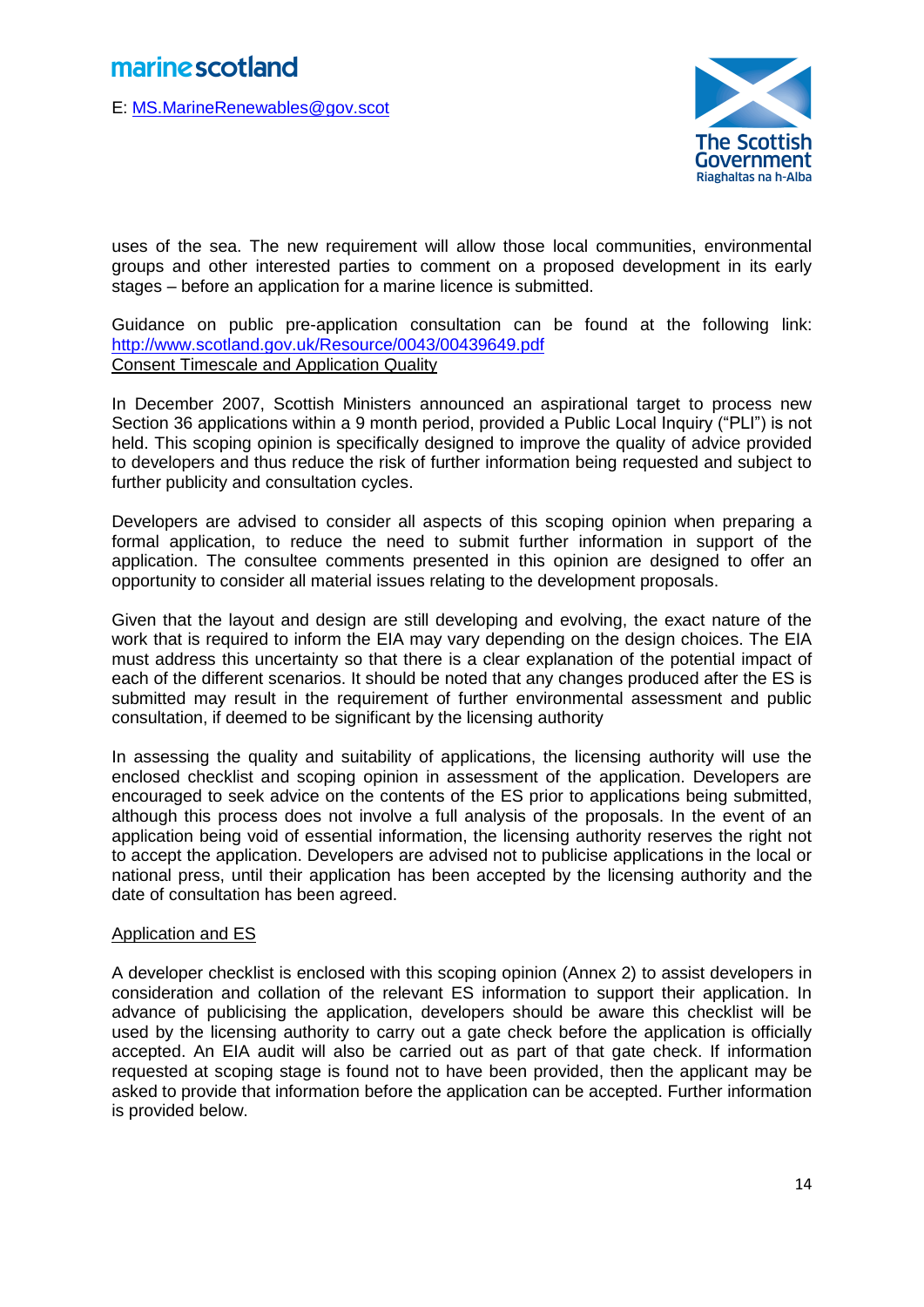E: [MS.MarineRenewables@gov.scot](mailto:MS.MarineRenewables@gov.scot)



### Ordinance Survey ("OS") Mapping Records

Developers are requested at application stage to submit a detailed OS plan showing the site boundary and location of all turbines, access tracks and onshore supporting infrastructure in a format compatible with The Scottish Governments Spatial Data Management Environment ("SDME"), along with appropriate metadata. The SDME is based around Oracle RDBMS and ESRI ArcSDE and all incoming data should be supplied in ESRI shapefile format. The SDME also contains a metadata recording system based on the ISO template within ESRI ArcCatalog (agreed standard used by The Scottish Government); all metadata should be provided in this format.

### **Consultation**

Where the developer has provided Scottish Ministers with an ES, the developer must publish their proposals in accordance with part IV of The Electricity Works (Environmental Impact Assessment) (Scotland) Regulations 2000 (as amended) and Regulation 16 of The Marine Works (Environmental Impact Assessment) Regulations 2007 (as amended). Licensing information and guidance, including the specific details of the adverts to be placed in the press, can be obtained from Marine Scotland. In addition, requirements under The Electricity (Applications for Consent) Regulations 1990 must be met.

Developers are asked to issue the ES directly to consultees, dates to be agreed with Marine Scotland in advance of consultation. Consultee address lists can be obtained from Marine Scotland, the final consultee list will be agreed with Marine Scotland prior to consultation. Marine Scotland also requires 2 hardcopies to be submitted for onward distribution.

Applicants must, when the first statutory consultee response is received by MS-LOT, publish a notice in the Edinburgh Gazette and one or more local newspapers to say that additional information has been received by Scottish Ministers and has been placed on the Planning Register of the planning authority closest to the development. This allows the public and other stakeholders a further 28 calendar days from the date of the second advert to make a representation in light of the additional information. Subsequent statutory consultee responses also go to the closest planning authority for the register, and to the applicant, but no further press notices are required.

Scottish Natural Heritage ("SNH") has produced a Service Level Statement ("SLS") for renewable energy consultation. This statement provides information regarding the level of input that can be expected from SNH at various stages of the EIA process. Annex A of the SLS details a list of references, which should be fully considered as part of the EIA process. A copy of the SLS and other vital information can be found on the renewable energy section of their website – [www.snh.org.uk](http://www.snh.org.uk/) 

### Gaelic Language

Where Section 36 applications are located in areas where Gaelic is spoken, developers are encouraged to adopt best practice by publicising the project details in both English and Gaelic.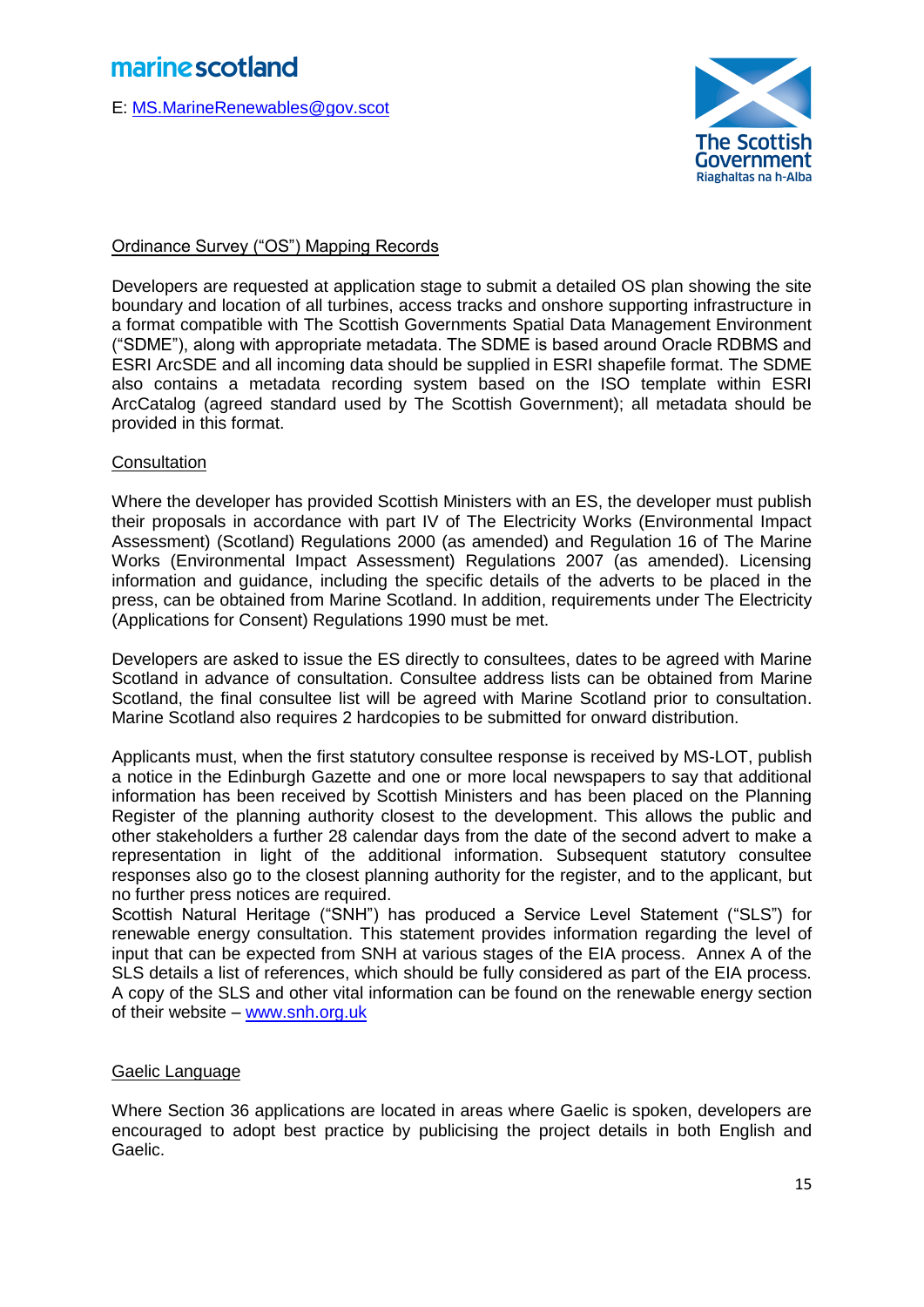E: [MS.MarineRenewables@gov.scot](mailto:MS.MarineRenewables@gov.scot)



Judicial review

All cases may be subject to judicial review. A judicial review statement should be made available to the public.

**Signed** 

Nicola Bain 15/08/2016

Authorised by the Scottish Ministers to sign on their behalf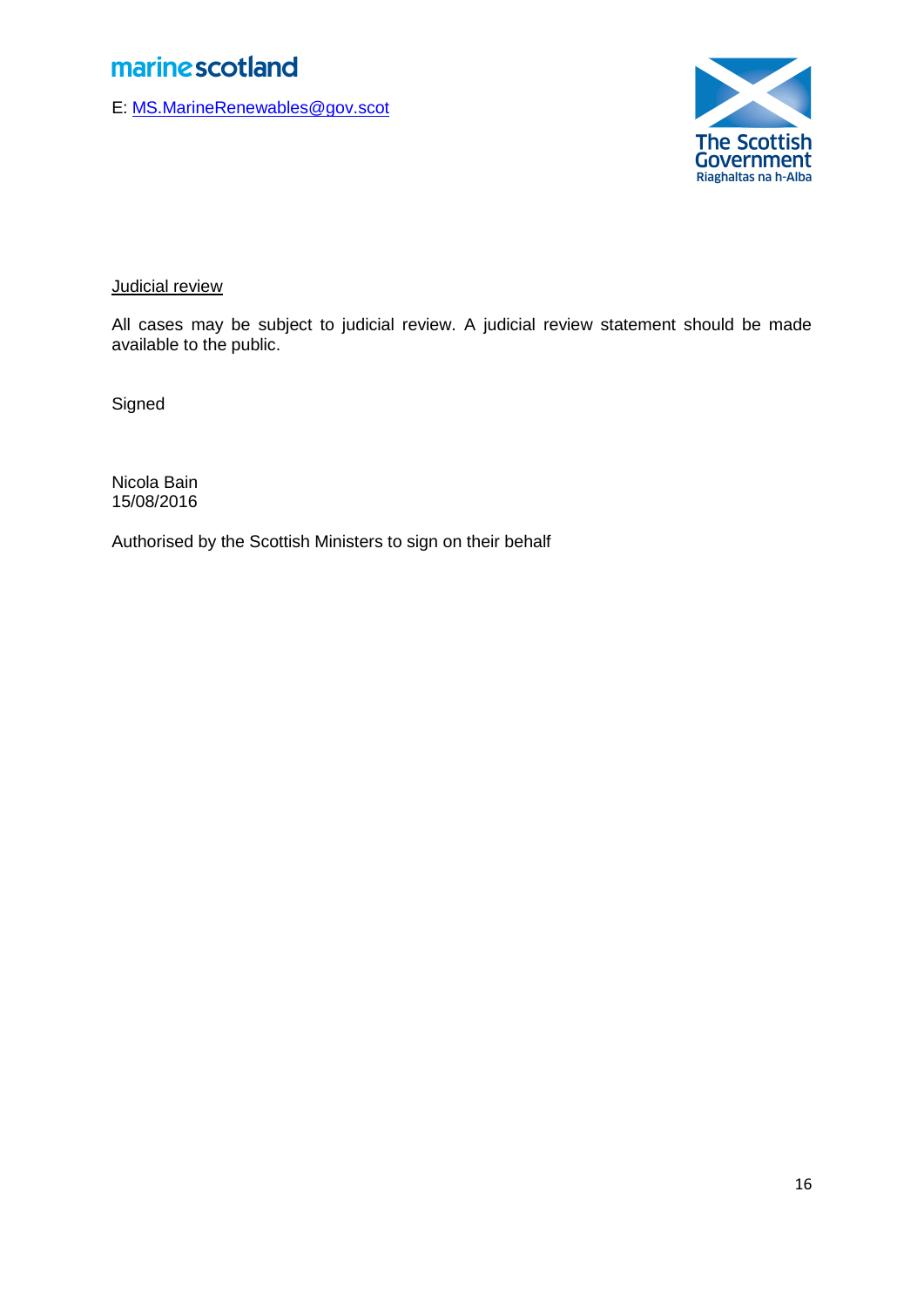E: [MS.MarineRenewables@gov.scot](mailto:MS.MarineRenewables@gov.scot)



**Annex 1**

### **Marine Scotland – Licensing Operations Team Scoping Opinion**

### **Consultee Comments Relating to Moray Offshore Renewables Ltd. – Western Development Area, Outer Moray Firth**

The following organisations provided a scoping opinion in relation to Moray Offshore Renewables Ltd. – Western Development Area, Outer Moray Firth.

### **Statutory Consultees**

Aberdeenshire Council ("ASC") Joint Nature Conservation Committee ("JNCC") Maritime and Coastguard Agency ("MCA") Moray Council ("MC") Northern Lighthouse Board ("NLB") Scottish Environmental Protection Agency ("SEPA") Scottish Natural Heritage ("SNH")

### **Non Statutory Consultees**

Civil Aviation Authority ("CAA") Chamber of Shipping ("CoS") Historic Environment Scotland ("HES") Joint Radio Company ("JRC") Marine Scotland Science ("MSS") Moray Firth Partnership ("MFP") Defence Infrastructure Organisation ("MOD") NATS En-Route PLC ("NERL") Royal Society for the Protection of Birds, Scotland ("RSPB Scotland") Royal Yachting Association ("RYA") Scottish Fisherman's Federation ("SFF") Sport Scotland ("SS") Scottish Wildlife Trust ("SWT") Transport Scotland ("TS") Whale & Dolphin Conservation ("WDC")

The following organisations were also consulted, but did not provide a scoping opinion in relation to the proposal

Association of Salmon Fishery Boards ("ASFB") British Telecom, Radio Network Protection Team ("BT")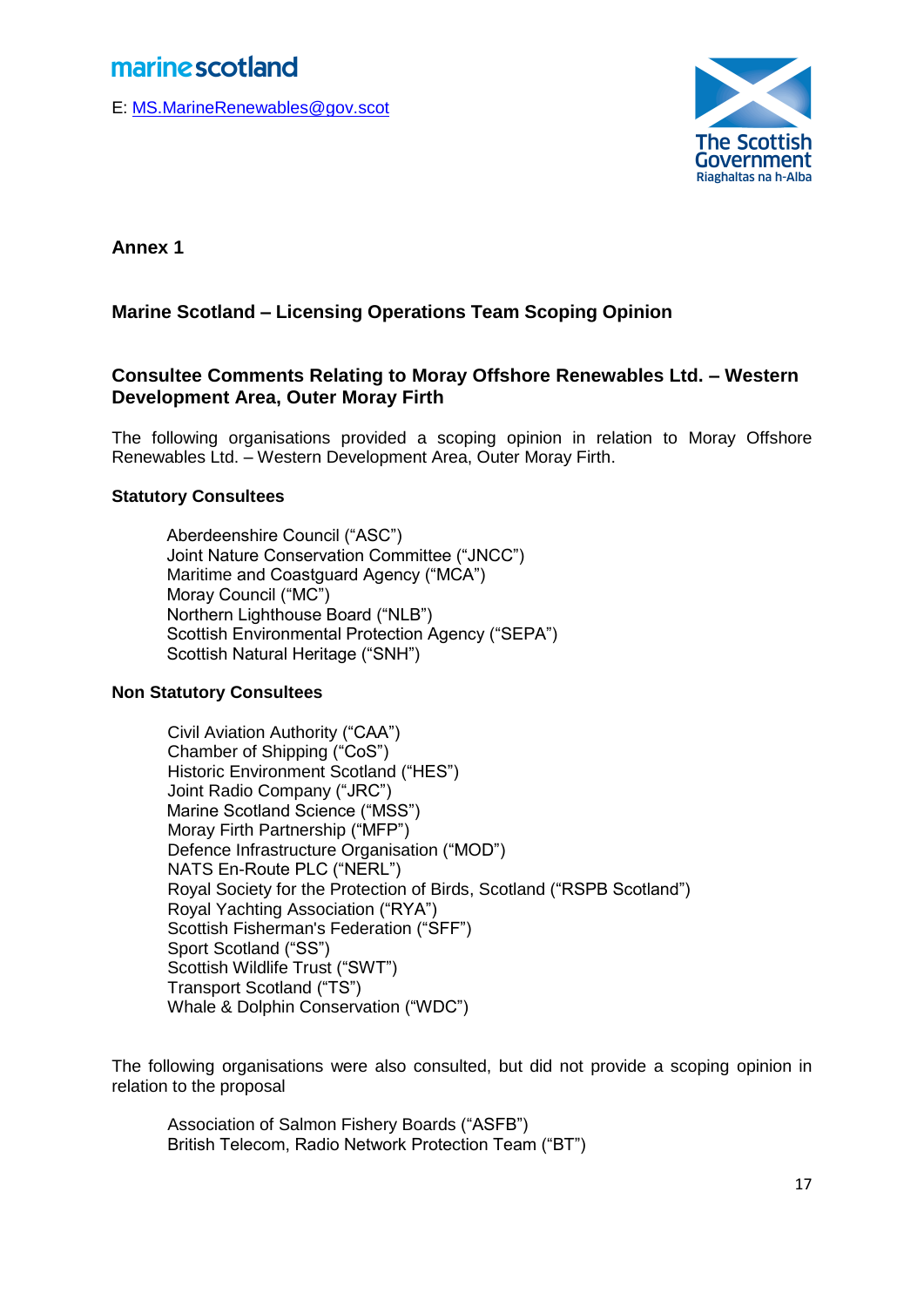E: [MS.MarineRenewables@gov.scot](mailto:MS.MarineRenewables@gov.scot)



Cromarty Firth Port Authority ("CFPA") Marine Scotland Compliance, Buckie Fisheries Office ("FO-BCK") Marine Scotland Compliance, Fraserburgh Fisheries Office ("FO-FR") Marine Scotland Compliance, Scrabster Fisheries Office ("FO-SCR") Marine Scotland Compliance, Ullapool Fisheries Office ("FO-UL") Marine Safety Forum ("MSF") North & East Coast Inshore Fisheries Groups ("NEC-IFG") Surfers Against Sewage ("SAS") Scottish Canoe Association ("SCA") Scottish Fisherman's Organisation ("SFO") Scottish Government Planning ("SG-Planning") Scottish Surfing Federation ("SSF") The Crown Estate ("TCE") The Highland Council ("THC") Transport Scotland – Ports & Harbours ("TS-P&H") Visit Scotland ("VS")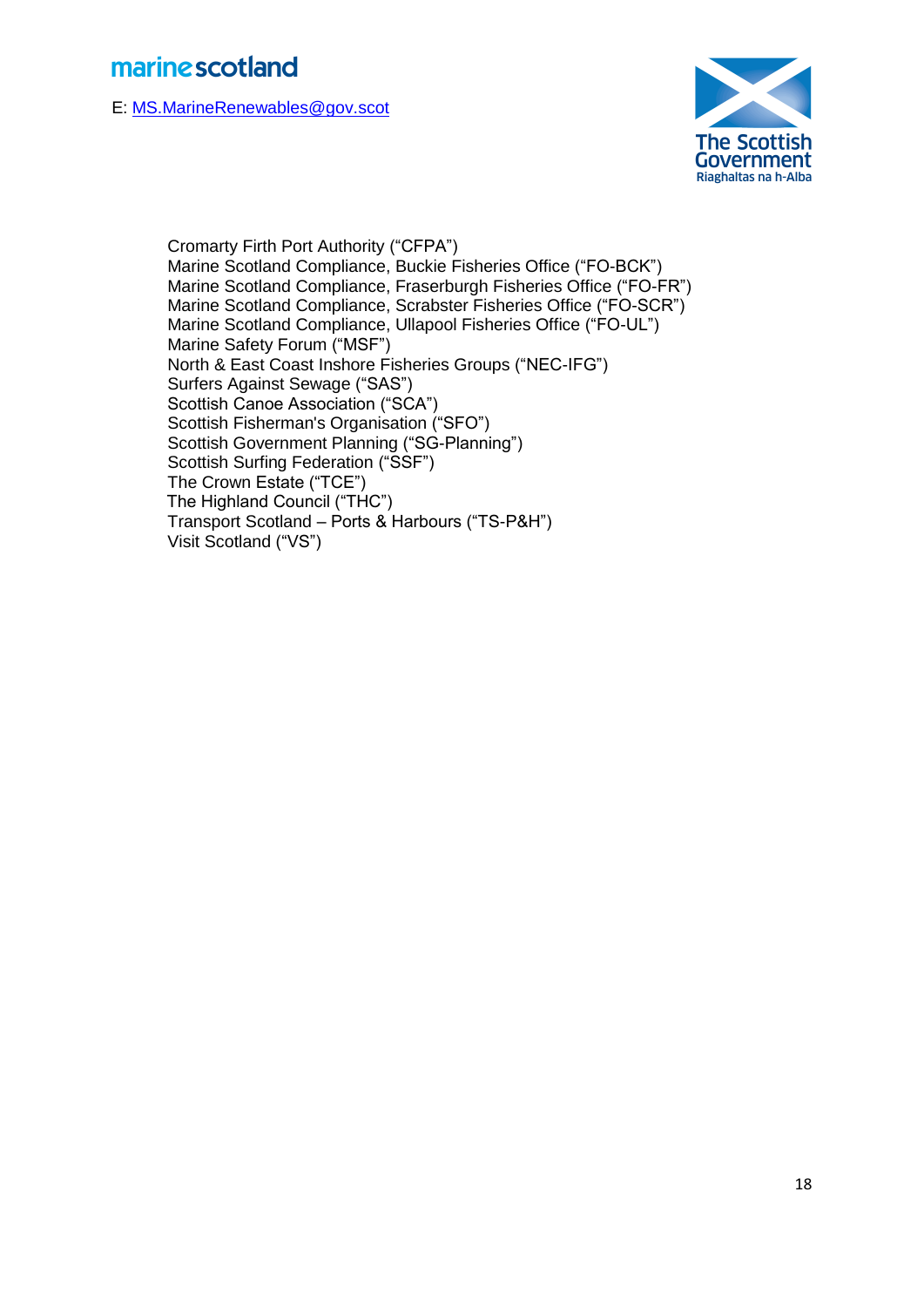E: [MS.MarineRenewables@gov.scot](mailto:MS.MarineRenewables@gov.scot)



### **SCOPING OPINION**

### **Marine Scotland – Licensing Operations Team**

MS-LOT notes that Moray Offshore Renewables Limited ("MORL" or "the Company") is proposing to construct and operate an offshore windfarm in the outer Moray Firth. The Company was awarded Zone 1 ("the MORL Zone") of the nine UK Offshore Round 3 zones. Due to the size of the site, the Company decided to develop the MORL Zone in two phases. First, the Eastern Development Area ("EDA") for which necessary consents were awarded in 2014 for three offshore wind farms with a total capacity of 1,116 MW and associated transmission infrastructure. The second phase of offshore wind development in the MORL Zone is located in the Western Development Area ("WDA").

The WDA is located in the North-East of Scotland on the Smith Bank in the Outer Moray Firth, approximately 22.5 km from Caithness on the Scottish coast at its closest point and covers an area of  $225 \text{ km}^2$ . The Company intends to install within the WDA up to 90 wind turbine generators ("WTG") of a minimum 8 MW and maximum 15 MW capacity each, that will produce a potential generation capacity of up to 750 MW.

MS-LOT is issuing this Scoping Opinion under The Electricity Works (Environmental Impact Assessment) (Scotland) Regulations 2000 (as amended) and The Marine Works (Environmental Impact Assessment) Regulations 2007 (as amended).

The scope of the Environmental Impact Assessment ("EIA") is defined in this Scoping Opinion through the opinions and comments provided by MS-LOT and all consultees that responded with advice/recommendations to the scoping opinion request.

The Environmental Statement ("ES") and application letter must detail how many consents/licences are being sought and what legislation the application is being made under. The Company should also confirm whether they intend to apply for a safety zone around the turbines under Section 95 of the Energy Act 2005; and whether a declaration under Section 36A will be applied for. The exact duration of the Marine Licence(s) and Section 36 Consent(s) ("S36") being sought must be confirmed by the Company and made clear within the ES and cover letter.

The opportunity to apply for deemed planning as part of the application process for S36 consent is now available to applicants seeking to construct and operate marine renewable energy developments. The Growth and Infrastructure Act 2013, through sections 4, 5 and 6, amend section 57 of The Town and Country Planning (Scotland) Act 1997 permitting Scottish Ministers, on granting or varying a consent under Section 36 of The Electricity Act 1989, to give a discretion for planning permission to be deemed to be granted, subject to such conditions as may be specified in the direction, for any development ancillary to the operation or change of use to which the consent relates. Should the Company decide to seek deemed planning permission, then this intention must be clear within the application letter and the ES, and the Company must ensure the ES submitted in support of any application has considered both the impacts on the marine and the terrestrial environment.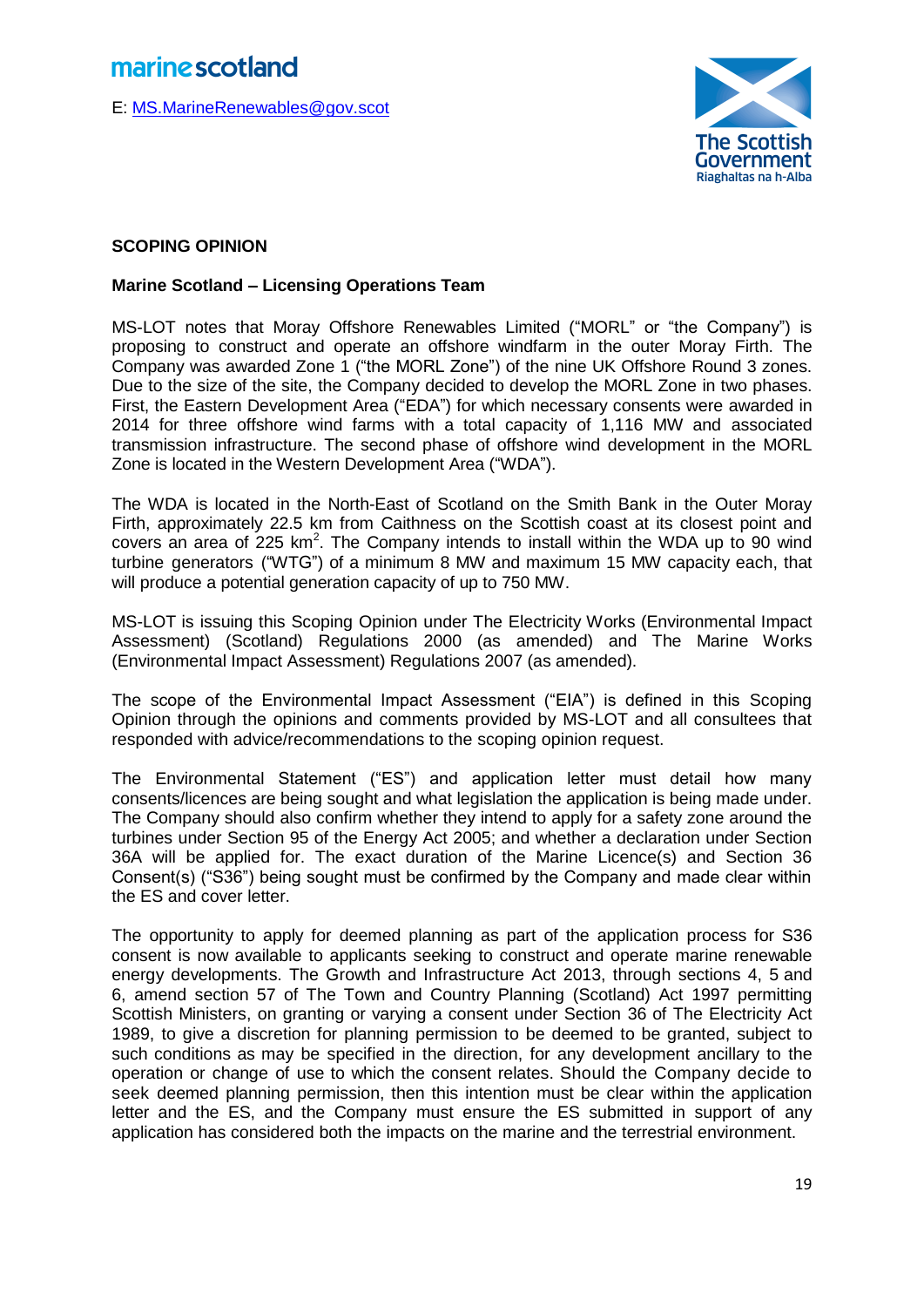E: [MS.MarineRenewables@gov.scot](mailto:MS.MarineRenewables@gov.scot)



The Scoping Report submitted relates to the wind turbines, their substructures and foundations and inter-array cables and any potential meteorological masts for the WDA. The Company currently anticipates to also consent the associated transmission infrastructure (including offshore and onshore export cable circuits, offshore substation platform(s), onshore substation, ancillary onshore works and works in the inter-tidal zone). MS-LOT notes that these were not discussed in detail within the submitted Scoping Report, and that the Company intends to prepare and submit a separate Scoping Report for these offshore and onshore transmission works at a later date, when more details of the export cable routes and onshore substation location are known.

MS-LOT advises and recommends that a single ES is submitted to cover both the marine and terrestrial aspects of the development. This ES should be concise and clear without the need for superfluous or erroneous detail.

The "Good Practice Guidance" issued by the Scottish Government Energy Consents and Deployment Unit in January 2013, provides a good summary: "*In structuring the ES, proper consideration should be given to the usefulness of the document to the reader. For example, instead of separate sections detailing waste arising, it is more useful to the reader for the ES to include a specific section relating to waste, providing details of different types of waste generated at both construction and operation, and including a Site Waste Management Plan or waste section of a Construction Environmental Management Document setting out how that waste material will be managed."* In addition the same document states that *'it is good practice to have a section directly addressing the scoping opinion in the ES, referring to each issue raised in the scoping opinion and referencing where this has been addressed'.*

Further information on what the works and infrastructure comprise, including the on and offshore elements, must be detailed in the ES. Information about timings for operation, maintenance and decommissioning, as these may have environmental impacts; along with information about the number and type of vessels to be used, must also be included.

MS-LOT recommends the use of a Design Envelope (or Rochdale Envelope) for flexibility both in the EIA process and in the final ES. It is the Company's responsibility to give due consideration to what changes might be necessary, and to provide details as to what might be required. Where flexibility is required the Company should define either the alternatives or ranges within which parameters might fall. The ES should clearly state the reasoning for requiring such flexibility, the criteria for selecting the worst case scenario and the impacts which would arise from such a scenario.

Failure to give such consideration, or a major change to a parameter outside those considered, may invalidate the ES provided at consent, requiring the consent process to be repeated. It is expected that the EIA will reduce the degree of design flexibility required and that the ES provided for consent will be further refined in a Construction Method Statement ("CMS") to be provided before works commence. Information regarding the impacts from construction of the infrastructure and the types of vessels to be used will be required in the CMS. The CMS provided will freeze the design of the project and will be reassessed by MS-LOT to ensure that its parameters fall within the range granted at consent.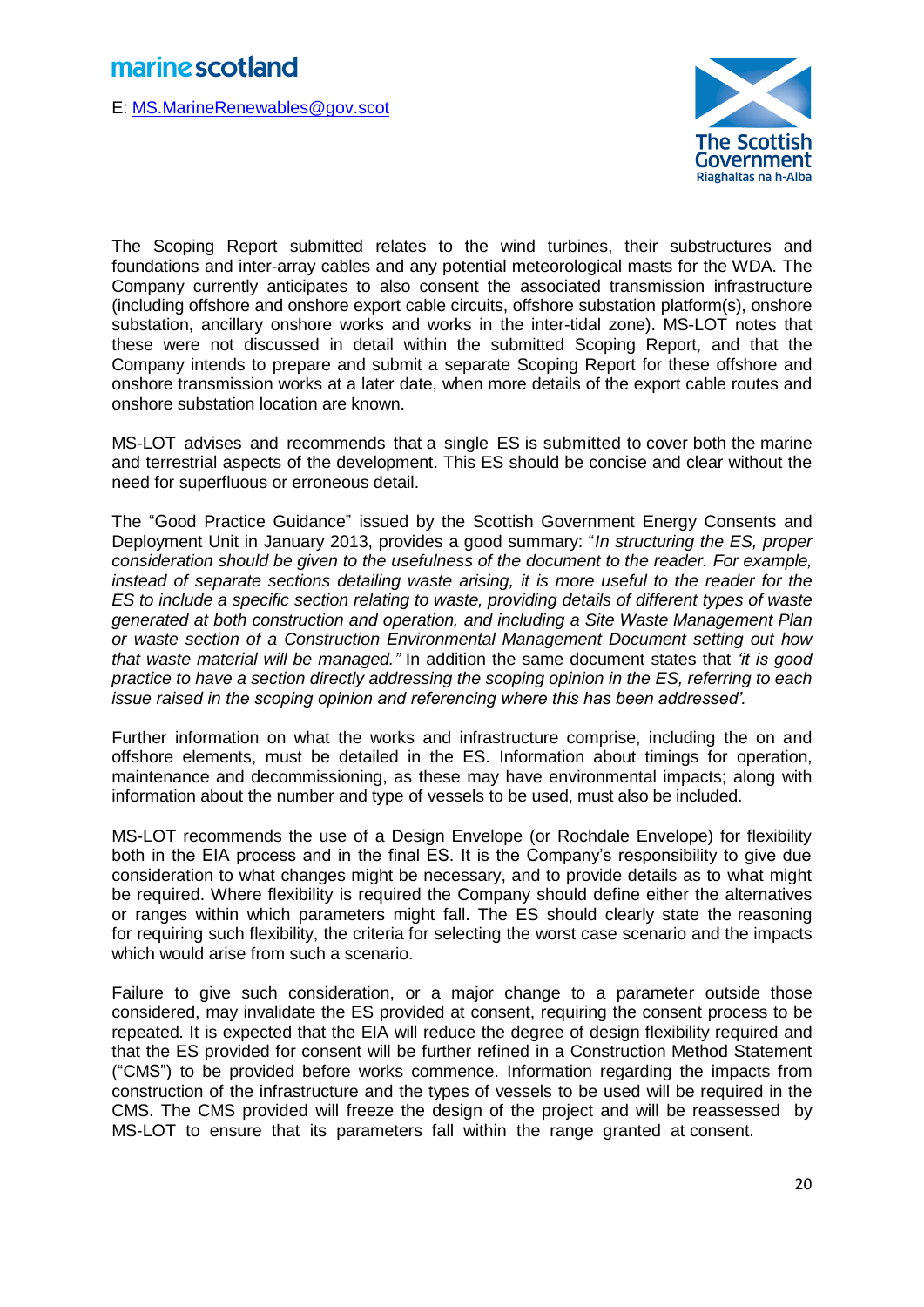E: [MS.MarineRenewables@gov.scot](mailto:MS.MarineRenewables@gov.scot)



The Scoping Report presents a range of options for the foundation and support structures. MS-LOT notes that there is no final decision with respect to the foundation and substructure type for the development and therefore there is also no definite information regarding the footprint of the chosen foundation type. The Company, once again, must consider not only the likely scenario of impacts, but also the worst case scenario for the foundations and substructure options.

As recommended by the Maritime and Coastguard Agency ("MCA"), a Navigational Risk Assessment ("NRA") will need to be submitted in accordance with Marine Guidance Notices ("MGN") 543 (and 372) and the MCA Methodology for Assessing the Marine Navigational Safety & Emergency Response Risks of Offshore Renewable Energy Installations ("OREI"), which is available at [www.gov.uk/mca.](http://www.gov.uk/mca)

MGN 543 Section 2 'Traffic Survey' states that *'an up to date traffic survey of the area concerned should be undertaken within 12 months prior to the submission of the Environmental Statement. This should include all the vessel types found in the area and total at least 28 days duration but also take account of seasonal variations in traffic patterns and fishing operations.'* The Company must undertake up to date surveys, and studies must be carried out in relation to shipping and navigation channels for inclusion in the ES.

Ships should carry and implement a ballast water management plan and further guidance can be found at the MCA or the IMO website.

Any antifoulants used on the devices or cables will impact encrusting communities at a highly localised (i.e. device-only) level. However, antifouling paint can be dispersed at distances greater than predicted (along tidal / main current directions). Effects on invertebrates may be detectable at these distances depending on the antifouling type and strength. The ES should specify a list of all antifouling paints to be used, their type, quantities and toxicity levels.

An Habitats Regulations Appraisal ("HRA") process will be required for this development as it has the potential to affect the site integrity and/or the qualifying features of nearby Natura (European) sites. The range of interests and potential impacts on these sites will need to be considered in relation to the Offshore Marine Conservation (Natural Habitats, &c.) Regulations 2007 (as amended) (applying to the offshore zone beyond 12 nautical miles) and to the Conservation (Natural Habitats, &c.) Regulations 1994 (as amended) (applying to Scottish territorial waters). These regulations protect Natura sites – a network of designated sites across Europe which are internationally important for threatened habitats and species – encompassing Special Protection Areas (SPAs) designated for a range of important bird species, and Special Areas of Conservation (SACs) which include a variety of sensitive or rare marine habitats.

Under the above regulations, HRA is the process whereby potential impacts to Natura sites – SPAs and SACs – are considered. Please refer to the joint response from the JNCC and SNH in this Annex, which provides a detailed explanation of the HRA process. The responses from MSS and RSPB Scotland also provide further advice to the HRA process.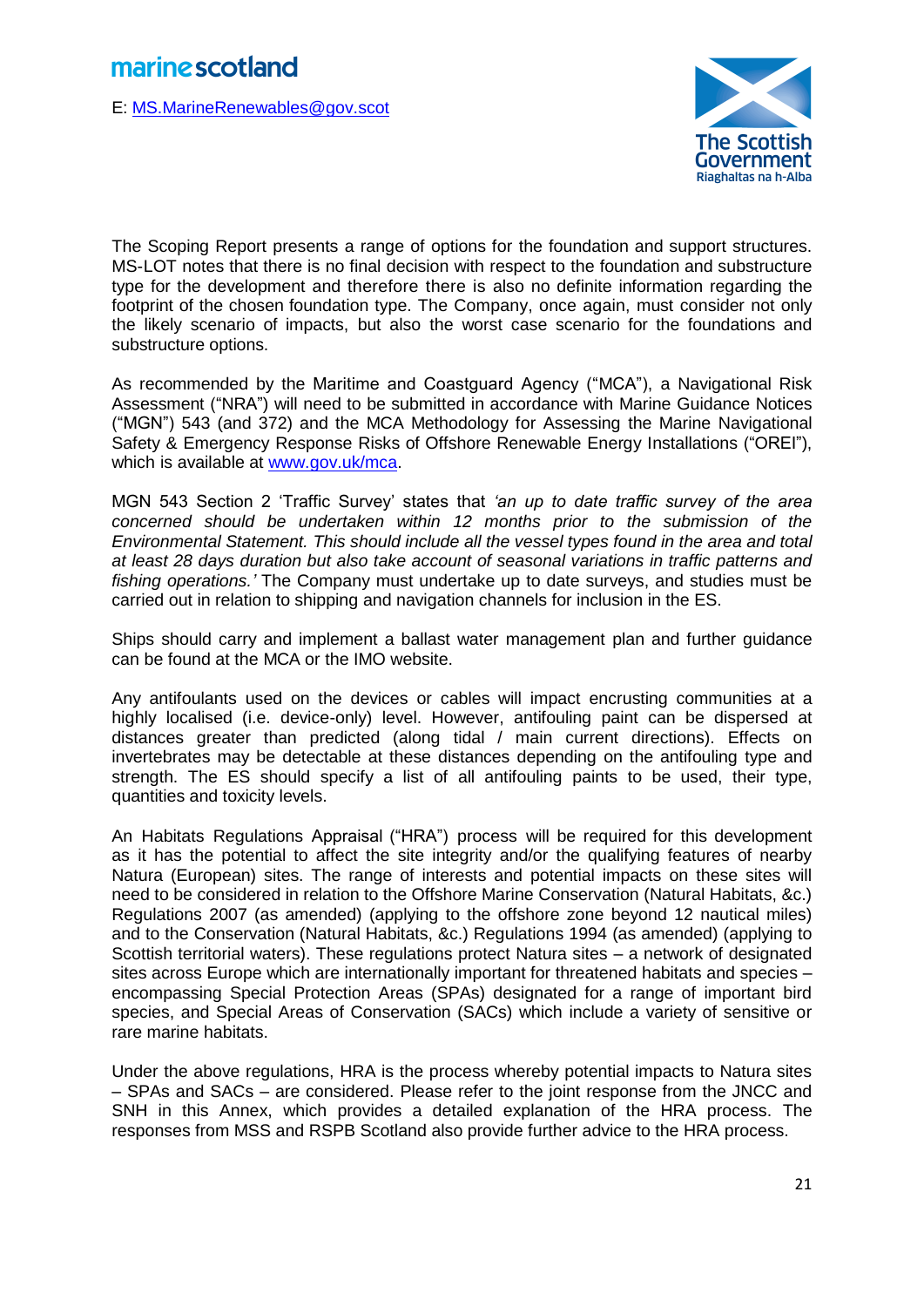E: [MS.MarineRenewables@gov.scot](mailto:MS.MarineRenewables@gov.scot)



MS-LOT recommends that the Company submits an HRA screening report taking into account the scoping advice provided by the consultees, further guidance can be provided on this iterative process. The HRA screening report will be required for review and comment by the SNCBs and MSS at the earliest opportunity and in advance of the ES, i.e., prior to applying.

It should be noted that any application should incorporate a full HRA and applications for other relevant licencing requirements, such as European Protected Species ("EPS") and basking shark, should they be required.

The Company should be aware of the definition of 'disturbance' and the legal provisions on European Protected Species and that an EPS Licence may be required, to allow possible disturbance to marine mammals and basking sharks during construction and operation. MS-LOT notes that piling activities have been detailed within the Scoping Report. Therefore, MS-LOT recommends that an EPS risk assessment is submitted well in advance of any planned surveys or construction activities.

Furthermore, we recommend that the potential impacts on marine mammals from noise are carefully assessed in the ES. Mitigation for this impact may well be required and measures to reduce the effects of noise should also be set out in the ES. MS-LOT may require that JNCC accredited Marine Mammal Observers ("MMOs") are present during noisy construction activities, particularly during potentially noisy activities such as piling should this be a chosen method.

The Company must also be aware of the Marine Protected Areas ("MPA") located near to the proposed development area, and must assess and address the possible impacts of the project on these sites during the EIA process. The most important nature conservation sites requiring to be addressed in the ES are the Special Protection Areas (SPAs) and Special Areas of Conservation (SACs) contributing to the Natura 2000 network. MS-LOT strongly recommend that the "draft" Moray Firth marine SPA should also be included in this assessment. More information can be found at:

<http://www.scotland.gov.uk/Topics/marine/marine-environment/mpanetwork>

MS- LOT expects any displacement of fishing opportunity to be recognised by the Company. The Company then must resolve any possible potential impacts by early and continued engagement and collaboration with fishing industry representatives. MS-LOT strongly recommends that early engagement with the fishing communities is undertaken and that surveys based upon commercial fishing are also undertaken and data is contained within the ES.

It is essential that this project is assessed alone and in combination with other plans and projects (renewable developments and other types of industry and activities which occur in the vicinity). All projects which have been scoped must be included. This applies not only to marine wildlife and birds, but also to marine navigation, shipping and location for maintenance and operations. Further discussion on cumulative effects will take place throughout the EIA process. MS-LOT will engage with the SNCBs, MSS and the Company to discuss a final list of projects and plans to take into consideration in the cumulative impacts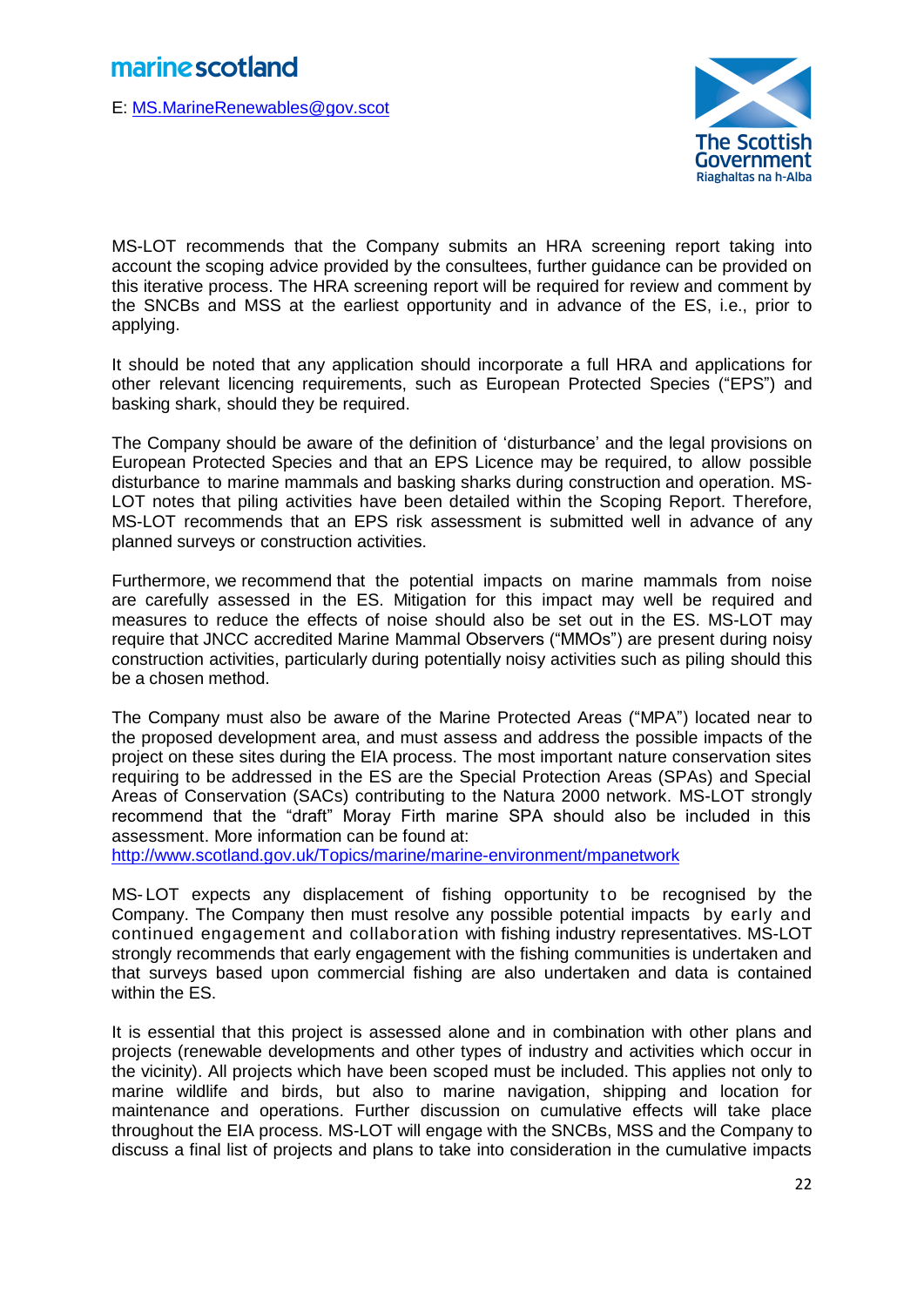E: [MS.MarineRenewables@gov.scot](mailto:MS.MarineRenewables@gov.scot)



assessment.

MS-LOT vehemently recommends early engagement with the Civil Aviation Authority ("CAA"), the NATS En-Route PLC ("NERL"), and the Ministry of Defence ("MoD") to resolve potential operational problems with radar detection of aircraft traffic, otherwise the consenting timeline may be at risk.

The description of the development's components and equipment in the ES must be accompanied by figures that allow their correct visualisation, with a scale for visual aid comparison. This will allow members of the public, as well as consultees, to put the development into context. When figures are not possible to produce, a comprehensive description should be presented. This would apply for, amongst other components, the turbines and the sub-structure.

A Seascape, Landscape and Visual Impact Assessment ("SLVIA") will be required as part of the EIA and will need to include the cumulative visual impacts of current and proposed developments in the area. Recommendations from SNH must be taken into account and attention carefully paid to their guidelines, suggestions and viewpoints. The visual impact assessment of the proposal must be carried out in close co-operation with MS-LOT, the Local Authorities and the SNCBs, in particular when deciding photo-montage viewpoints. The list of viewpoints agreed with the Local Authorities and the SNCBs should be submitted to MS-LOT once completed. MS-LOT encourages the Company to carry out SLVIA in accordance with the Institute of Environmental Management and Assessment Guidelines for Landscape and Visual Impact Assessment, SNH guidelines and guidance given in response to the consultation by the Local Authorities. The Company must be aware of the wildlife habitats and protected areas surrounding the site, and this must be taken account of within the ES.

The Company must include in the ES a Reporting Protocol which sets out what the Company must do on discovering any marine archaeology during the construction, operation, maintenance and monitoring of the proposed transmission infrastructure.

The Crown Estate intends to launch in England and Wales a new cultural heritage reporting scheme for the seabed and intertidal zones. This scheme will be responsible for, and assist with, enhancing the environmental stewardship of underwater cultural heritage. The Marine Antiquities Scheme ("MAS") will closely mirror the Portable Antiquities Scheme ("PAS"). The MAS will fit in with, and is designed to enhance and compliment, statutory reporting mechanisms that already exist, principally the Merchant Shipping Act 1995. It is important to note that reporting through the scheme does not devolve the finder from any other legal requirements that apply. It is designed to effectively capture data about the historic marine environment, return information to the finder and make that data available to the public for research in an accessible way – in much the same way that the PAS has been doing for some time. Although this is a document produced for England and Wales, the Company should be aware of this document and, as a matter of best practice, should be guided by the information contained therein.

With regard to the contents of the ES, a section regarding waste is mandatory as set out in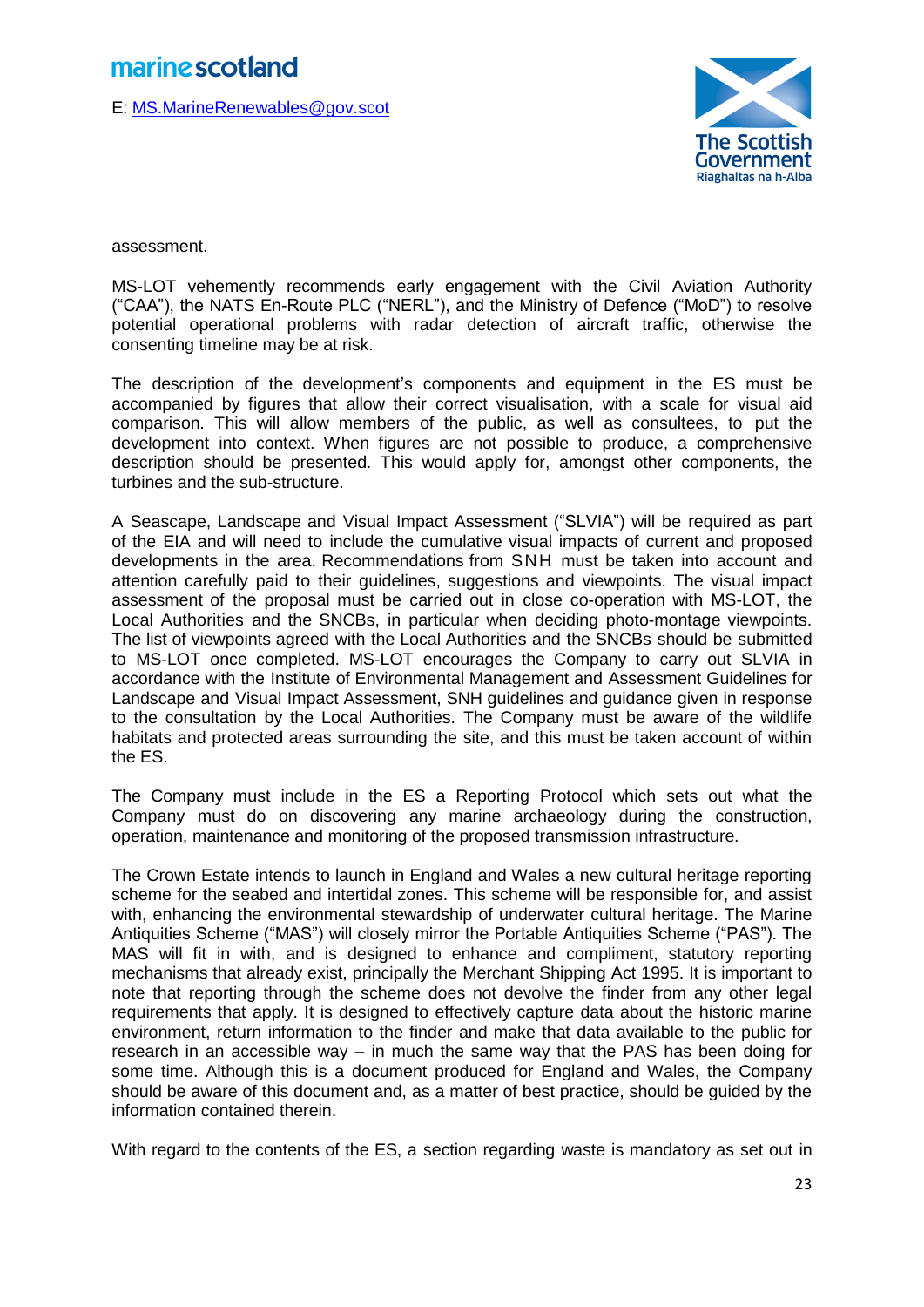E: [MS.MarineRenewables@gov.scot](mailto:MS.MarineRenewables@gov.scot)



Article 1(c) and Article 4(c) of Annex IV of the Directive 2011/92/EU of the European Parliament and of the Council of 13 December 2011, on the assessment of the effects of certain public and private projects on the environment; Article 3(1) of Schedule 3 of The Marine Works (Environmental Impact Assessment) Regulations 2007, regarding information to be included in an environmental statement; Article 1(c) of the Schedule 4 of The Electricity Works (Environmental Impact Assessment) (Scotland) Regulations 2000, regarding Content of an Environmental Statement; and according to the EIA (Scotland) Regulations 1999.

A section regarding water quality must be included on the onshore section of the ES, considering potential onshore impacts from the cable laying activities.

The decommissioning operation will be regulated by The Department of Business, Energy and Industry Strategy ("DBEIS") (formerly The Department of Energy and Climate Change ("DECC")). A Decommissioning Plan is to be presented to and agreed with DBEIS. It is also important to remember that a marine licence will be required for the removal of the devices and infrastructure as part of the decommissioning operation. This should be applied for at least six months prior to the removal of the devices.

Health and Safety Executive ("HSE") is the national independent watchdog for work-related health, safety and illness. They have a dedicated team that regulates occupational health and safety standards for the offshore renewable energies industry. You are advised to contact this team to discuss how you will manage health and safety during the planning, construction and operation of your offshore renewable project.

They are contactable at:

Health and Safety Executive Belford House 59 Belford Road **Edinburgh** EH4 3UE [Trevor.johnson@hse.gsi.gov.uk](mailto:Trevor.johnson@hse.gsi.gov.uk) offshore.renewables@hse.gsi.gov.uk

MS-LOT advises and recommends that the structure and content of the ES is discussed with Marine Scotland at an early stage. The following are a number of points to aid early consideration of content and it is important that they are included for each topic.

- Methodology some information to be provided on assessment methodologies.
- Legislation brief description of the main pieces of legislation applicable to the topic
- Comments from Scoping Stage individual comments from consultees
- Baseline description of baseline environmental position.
- Data Gaps
- Impacts/effects assessment of effects at each stage of development.
- Cumulative and in combination impacts/effects assessment of these effects.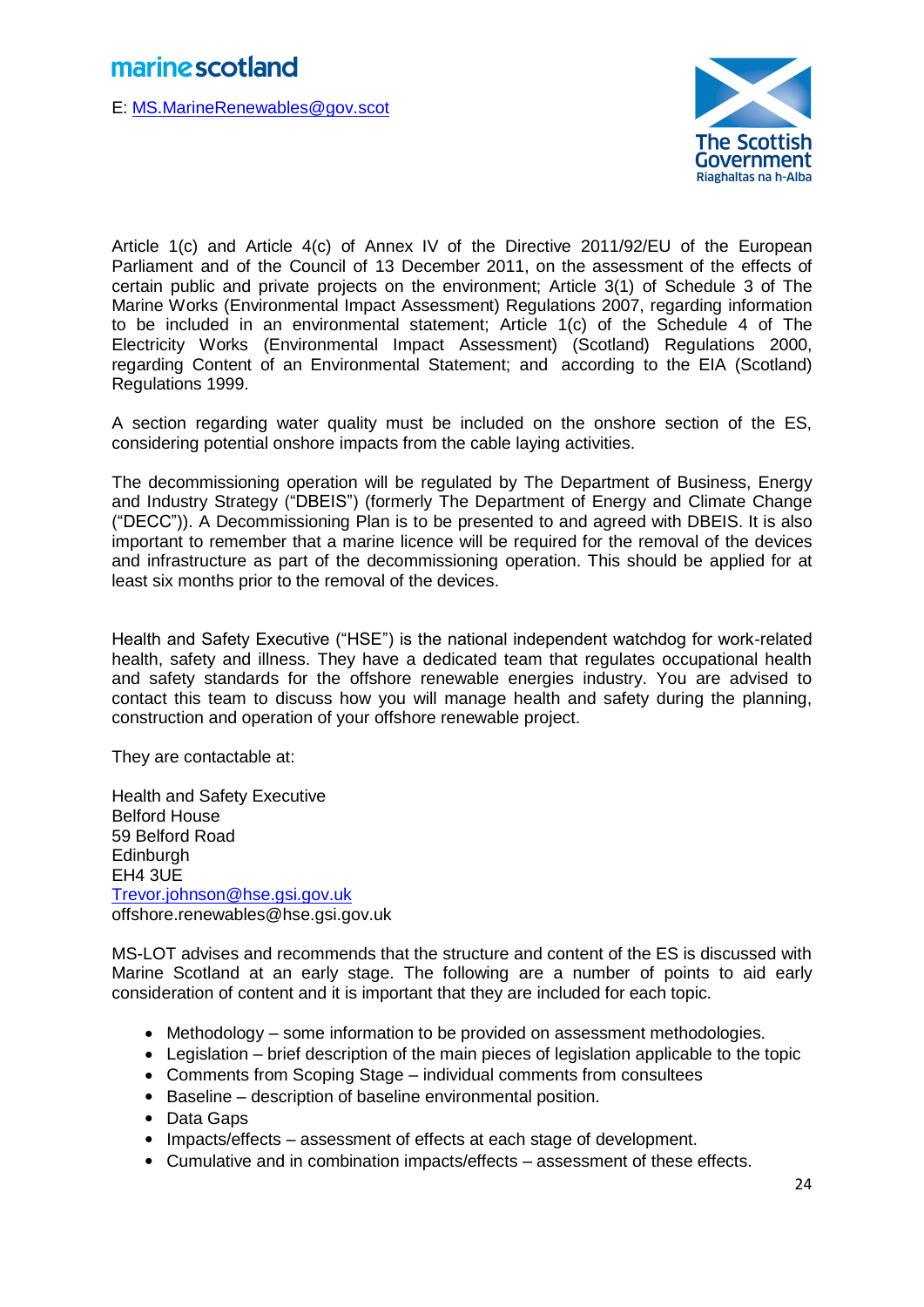E: [MS.MarineRenewables@gov.scot](mailto:MS.MarineRenewables@gov.scot)



- Mitigation measures proposed.
- Residual impacts/effects description of impacts/effects after mitigation.
- Monitoring an indication of the proposed monitoring.

The Non-Technical Summary ("NTS") should be written in simple non-technical terms to describe the various options for the proposed development and the mitigation measures against the potential adverse impacts, which could result.

Given that the layout and design are still developing and evolving, the exact nature of the work that is needed to inform the EIA may vary depending on the design choices. The EIA must address this uncertainty so that there is a clear explanation of the potential impact of each of the different scenarios. It should be noted that any changes produced after the ES is submitted may result in the requirement of further environmental assessment and public consultation if deemed to be significant by the licensing authority.

The EIA Directive includes the requirement for an assessment of alternatives and so it is necessary to clearly document the project's decision-making process. As set out in Scottish Planning Policy 6: Renewable Energy "*Applicants should use the assessment process to demonstrate the appropriateness of the chosen location for accommodating development. This will be particularly important where development is proposed out with broad areas of search identified in development plans*." Additionally, it is stated in the EIA (Scotland) Regulations 1999 Regulation 2(1) & Schedule 4, Part II, that "*an outline of the main alternatives studied by the applicant or appellant and an indication of the main reasons for his choice, taking into account the environmental effects*" must be present in the Environmental Statement. References to alternatives can also be found in article 3 (1) of Schedule 3 in The Marine Works (Environmental Impact Assessment) Regulations 2007.

The Environmental Statement should clearly identify the reasons for the options chosen, as well as the reasons why other options were discarded or considered unfeasible - Planning Advice Note 1/2013 – Environmental Impact Assessment: *"The ES must [also] give an indication of the main reasons for the choice made, taking into account the environmental effects*. (…) *4.8. The nature of certain developments and their location may make the consideration of alternative sites a material consideration. In such cases, the ES should record this consideration. More generally, the consideration of alternatives (including alternative sites, choice of process, and the phasing of construction) is widely regarded as good practice, resulting in a more robust application for planning permission."*

Further advice can be found in Planning Advice Note 1/2013: Environmental Impact Assessment and in SNH's Environmental Assessment Handbook.

When evaluating impacts, their effects may be predictable or unpredictable; direct or indirect; positive (beneficial) or negative (harmful); temporary or permanent: short, medium or longterm; immediate or delayed; one-off, intermittent or continuous; certain or uncertain; avoidable or unavoidable; reversible or irreversible; localised or widespread; small or large; individual or cumulative; and therefore may be significant or of no consequence. In the ES these types of criteria must be unambiguous to avoid misevaluations. Concepts like magnitude, significance, extension, nature or duration, or others, should be clearly defined.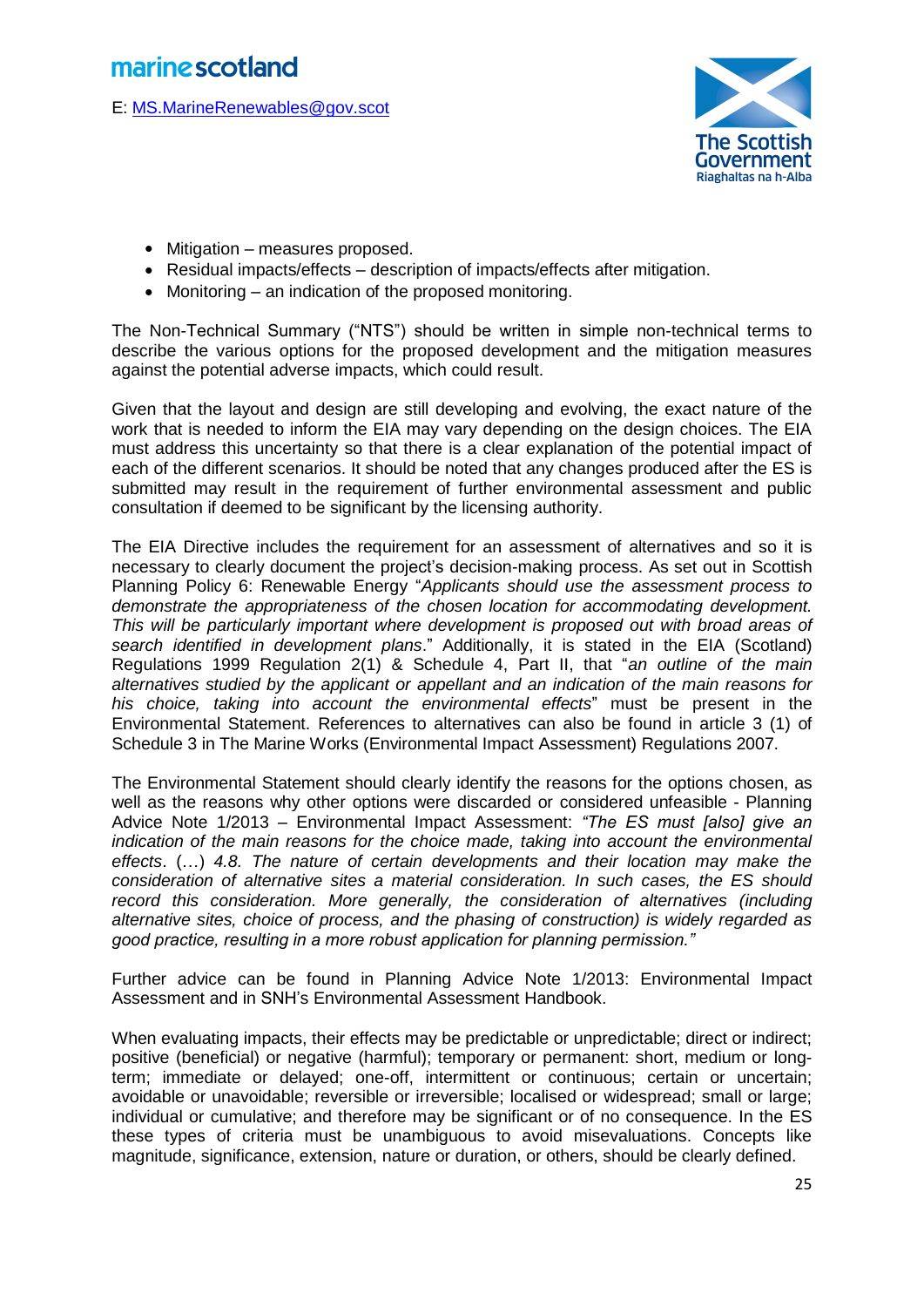E: [MS.MarineRenewables@gov.scot](mailto:MS.MarineRenewables@gov.scot)



The ES will have to go through the Gatecheck process, as it has to be considered in proportion to other projects of a similar type. MS-LOT undertakes a Gatec heck prior to formal submission of applications and advises the Company to take full advantage of this service. The Gatecheck is not designed as an in depth evaluation of the content of an ES. However, it will provide MS-LOT with the confidence that minimum legislative requirements have been met prior to formal submission of the ES.

To assist the Gatecheck process, a thorough gap analysis of the issues listed here by MS-LOT and the consultees' comments that follow, should be provided by t he Company for submission with the ES. It should be noted that Gatecheck will only take place when the final version of the ES is submitted. This process will take up to three months to complete.

It is critical that the Company sets up post-scoping meetings to engage with stakeholders that responded to the scoping request in order to discuss any issues with the planned project.

We have provided you with our impressions on the Scoping Report and we trust this information is useful. Should you wish to discuss any aspect of this response please do not hesitate to contact MS-LOT.

A post-scoping meeting could be productive in order to discuss the issues mentioned in this document and to discuss the next steps in the consenting process.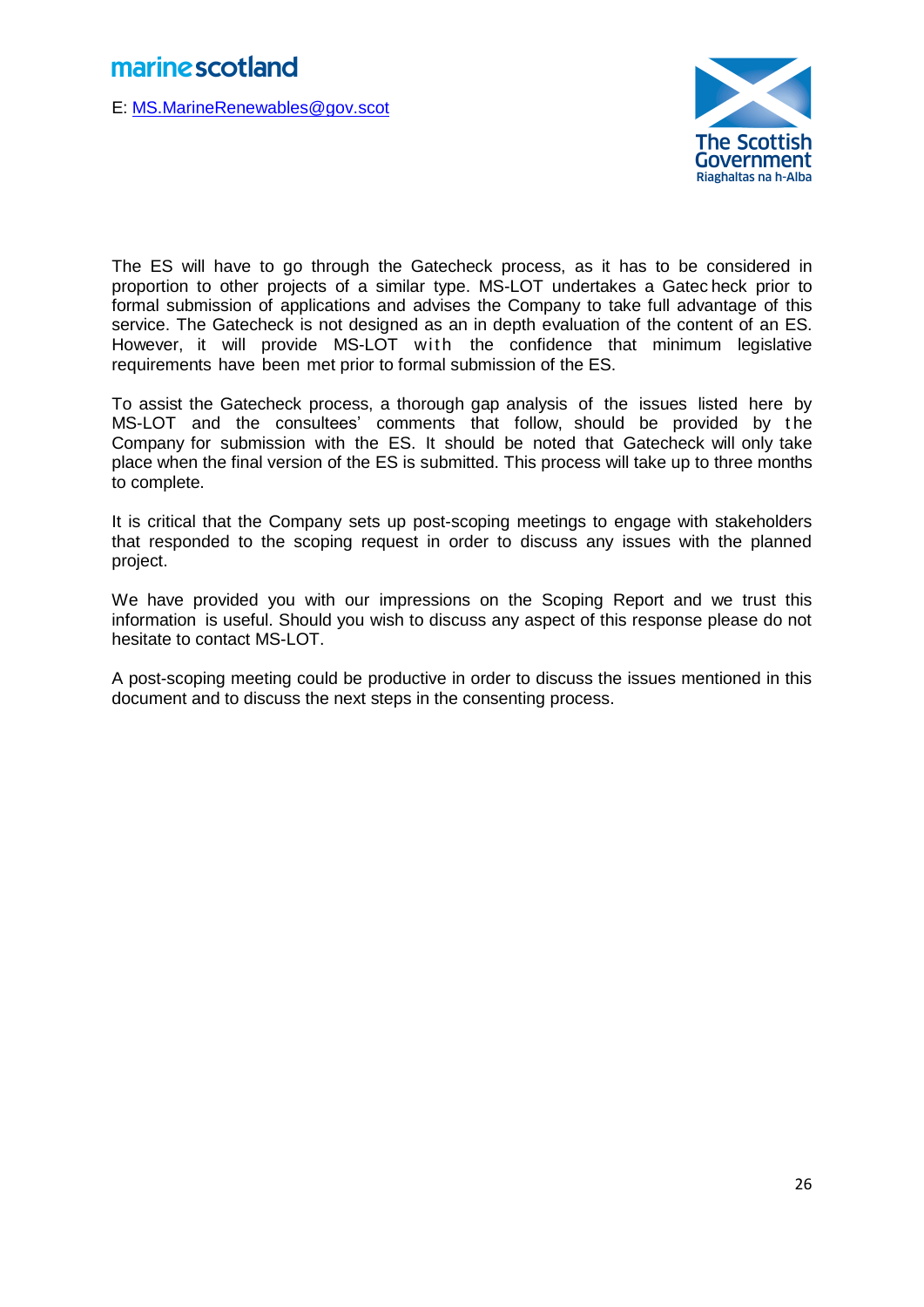### **Statutory Consultees**

**.** 

### **STATUTORY NATURE CONSERVATION BODIES Joint Nature Conservation Committee ("JNCC") Scottish Natural Heritage ("SNH")**

Thank you for consulting JNCC and SNH on natural heritage interests to be addressed under Environmental Impact Assessment (EIA) and Habitats Regulations Appraisal (HRA) for the MORL offshore wind Round 3 western development area (WDA). This is a joint response as the proposed works are planned for areas within both of our jurisdictions. The location of the WDA is presented in Figure 1.1-2 (p17) of MORL's scoping report. Note the current consultation relates to the wind farm only; the transmission infrastructure and cable routes will be subject to a separate scoping exercise at a later date.

Three wind farms (Telford, Stevenson and MacColl) are consented in the eastern development area (EDA) of the MORL Round 3 zone. The work done for the EDA gives us a good starting point to consider this further proposed development in the WDA. However, there have been a number of changes to assessment processes and methodologies since the time of the EDA consents and these will need to be considered for the WDA. In particular, many of the recommendations for seabird impact assessments are currently under review, and there have been updates to our advice on marine mammal interests, particularly in relation to methods for underwater noise modelling.

We therefore think it would be helpful to **establish a timetable for pre-application discussions** in order to confirm the over-arching principles for the receptor-specific impact assessments as well as to agree the detail of relevant methodologies.

We note that potential impacts from the WDA will need to be considered in combination with those predicted from the EDA and Beatrice wind farm. There are a number of complexities around this matter and these will need to be discussed between the relevant parties. While the focus of cumulative impact assessment for the WDA is likely to be in relation to the consented wind farms, we will confirm as part of pre-application dialogue which other projects will need to be taken account of for HRA and for wider EIA and CIA scale assessments. We also note the scoping report makes reference to the cumulative impact discussion document produced by MORL and BOWL in 2011, provided as Appendix 1. While this was very useful at the time, we advise that much of the discussion has since been superseded.

The WDA scoping report makes repeated reference to the information submitted by MORL for the EDA (the environmental statement and supplementary environmental information). While this informed determination for the EDA, it was not the only information used by Marine Scotland in coming to a decision. In particular, we identify that Marine Scotland's appropriate assessment<sup>1</sup> gives a key summary of the approach taken to impact assessments (under HRA) for the qualifying interests of Special Protection Areas (SPAs) and Special Areas of Conservation (SACs), making reference to the full range of information that was considered.

 $1$  The appropriate assessment undertaken by Marine Scotland for wind farms in the MORL EDA and Beatrice is available from: http://www.gov.scot/Topics/marine/Licensing/marine/scoping/Moray3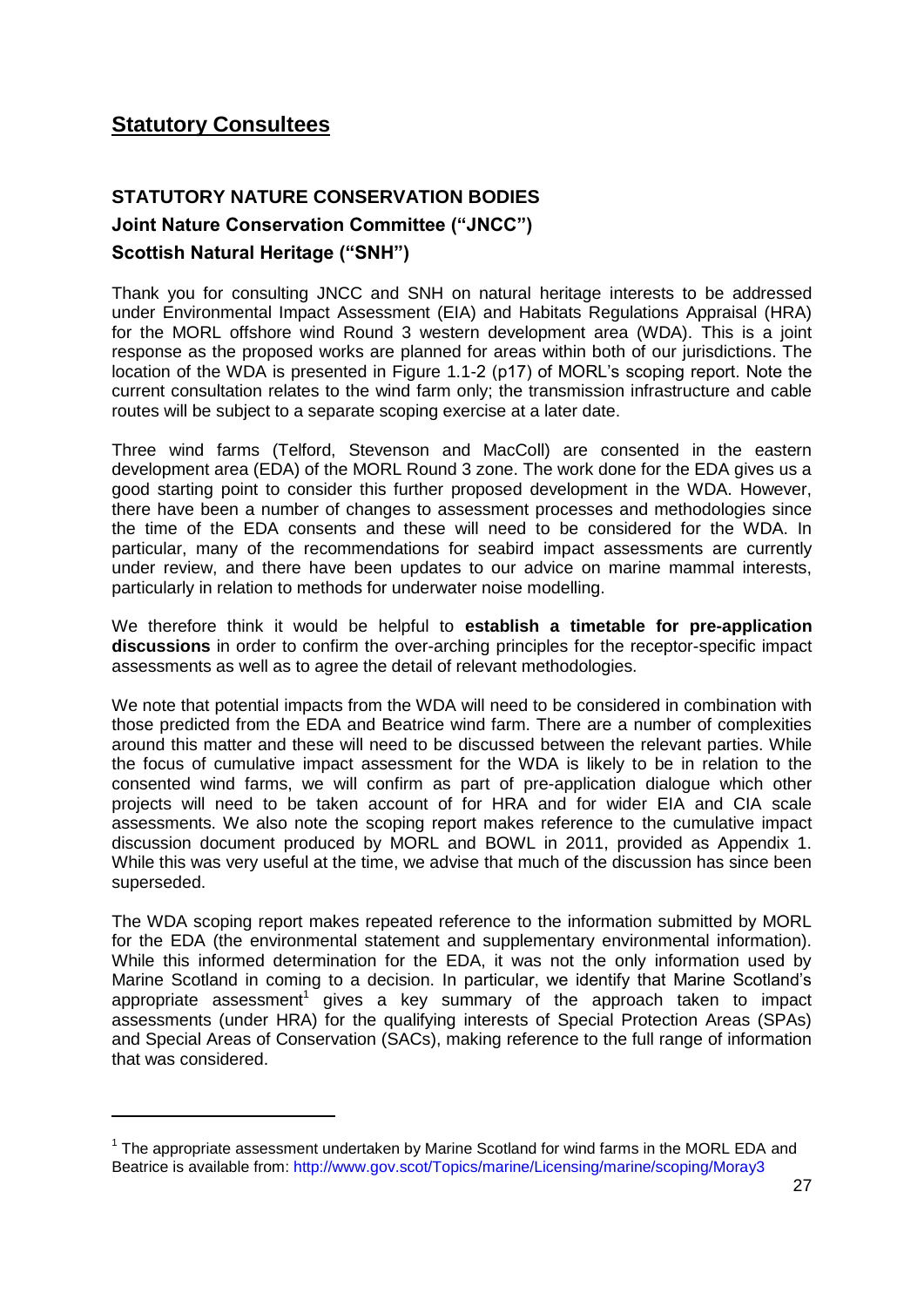At present, it is not possible to confirm a number of key approaches and methodologies in this scoping advice, therefore **we strongly recommend** that consideration is given as to how the ensuing receptor-specific discussions and agreements are to be formally captured for the public record. We note that this information will need to be referred to in addition to the scoping opinion issued by Marine Scotland.

### **NATURAL HERITAGE INTERESTS TO BE CONSIDERED**

In principle, JNCC & SNH support the development of marine renewable energy where it's sensitively sited and designed. Below, we provide a summary of our scoping advice for WDA in relation to key natural heritage interests, supported (where indicated) by more detailed receptor-specific appendices.

### **Marine mammals**

Key species to address for the WDA are harbour seal, bottlenose dolphin, harbour porpoise, minke whale and grey seal. **Appendix A** provides our advice on the reference population for each species and the relevant assessments to consider (not all of which apply to every species): HRA, EIA and licensing requirements for European Protected Species (EPS).

Our key concern remains the potential disturbance of marine mammals due to construction noise (particularly from pile-driving the turbine foundations). We understand methods for noise modelling to inform assessment is likely to be updated and, at the appropriate time, we seek a meeting with Marine Scotland and MORL to discuss and agree requirements.

We also seek a meeting with Marine Scotland and MORL to discuss and agree any requirements for population modelling in respect of key marine mammal species. In this regard, we support the use of the harbour seal framework assessment and PCoD approach to address the population consequences of disturbance to relevant species.

We note the focus of cumulative impact assessment (CIA) for HRA species will relate predominantly to potential impacts from the WDA in combination with those predicted from the EDA and Beatrice wind farms. During pre-application dialogue, it should be established whether other projects need to be taken into consideration for this and wider EIA and EPS licensing requirements.

### **Ornithology**

In **Appendix B** we provide advice on scoping the ornithological interests which may need to be considered going forward. We attach the 'long-list' produced for pre-application discussion of EDA and Beatrice (spreadsheet, 11<sup>th</sup> February 2011) which provides a useful starting point. This long-list can be iterated for the WDA through pre-application dialogue, in light of the outputs from MORL's aerial survey and with regard to any potential cumulative impacts that could arise from WDA.

We also list the SPA breeding colonies identified as being within foraging range of EDA (Table 1). This information can be used to help consider which species need to be addressed under HRA. Currently, for HRA the assessment has focused on the breeding season as the period of key concern where there could be significant impacts on SPA breeding colonies. While the consequences of impacts outwith the breeding season on SPA breeding colonies are less clearly understood, further discussions are required on ornithological interests to be scoped in or out, reference populations and assessment approaches for both HRA, EIA and CIA processes as part of the pre-application discussions.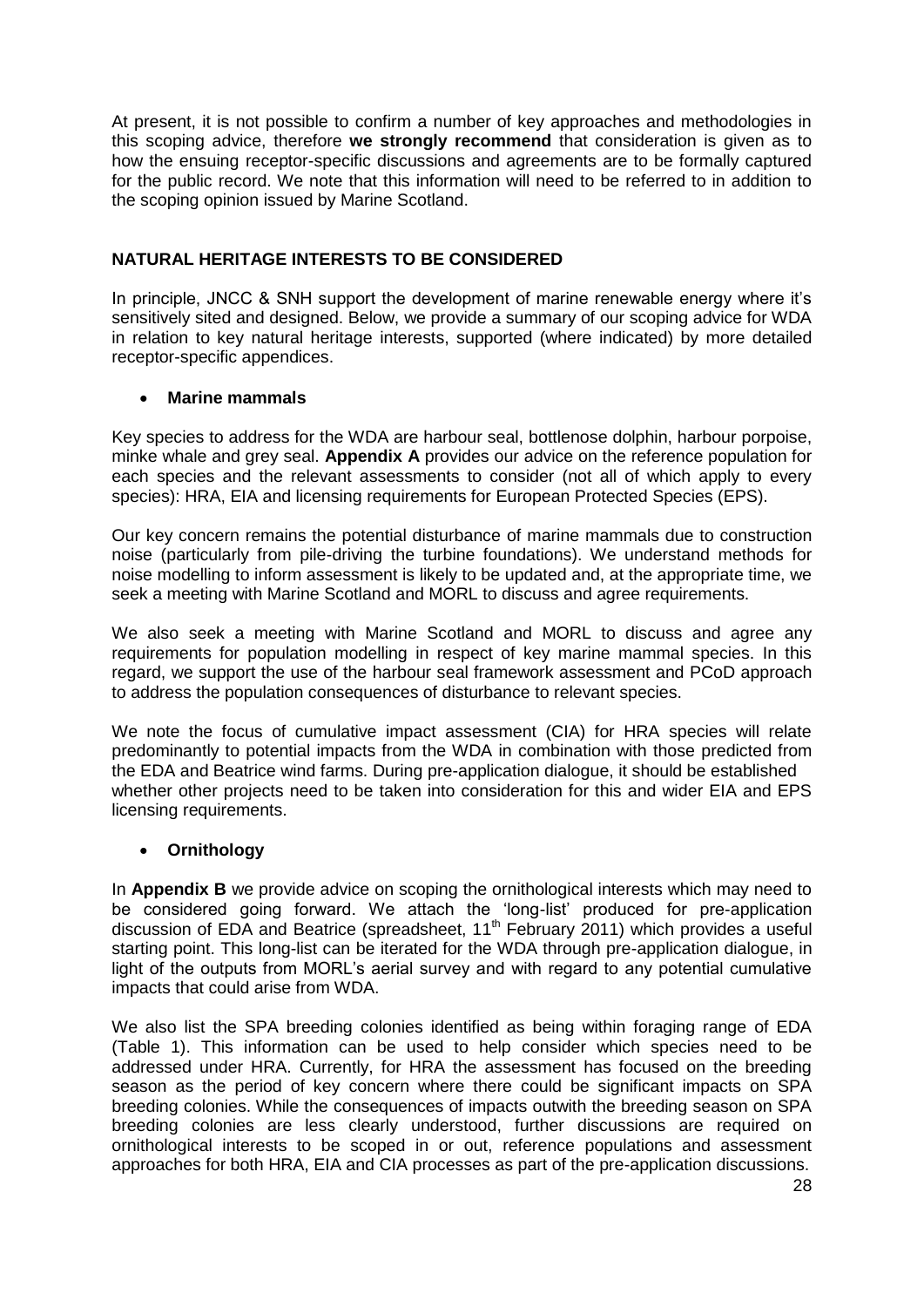On the  $4<sup>th</sup>$  July 2016, Scottish Government announced a public consultation on a suite of marine SPAs which are intended to provide protection for birds at sea including divers, seaducks and seabirds<sup>2</sup>. In **Appendix B** we provide advice in relation to the draft proposal for the Moray Firth dSPA, relevant to consider in respect of WDA.

Besides these SPA seabirds, there may be other bird interests to consider from the 'long-list' (including those previously scoped out for the EDA) and we wish to discuss this with Marine Scotland and MORL during pre-application dialogue.

Key impacts on bird interests are predicted to occur during wind farm operation and can arise due to displacement of birds and/or the risk of collision with turbines. Methods to quantify these impacts have changed since our previous advice to EDA and Beatrice. This can be addressed as part of the recommended pre-application discussions.

Once impacts on individual seabirds have been quantified through the technical assessments (such as numbers of birds displaced, numbers of birds killed through collision), they need to be considered in relation to agreed reference populations. Potential impacts from WDA will need to be considered in combination with those from other appropriate plans and projects and we will need to agree the approach during pre-application discussions. Please see **Appendix B** for further detail.

### **Seascape, landscape and visual impact assessment**

We provide our advice on seascape landscape and visual impact assessment (SLVIA) in **Appendix C**. We recommend that assessment focuses on the impacts of the WDA in combination with EDA and Beatrice and provide the relevant guidance to consider.

### **Benthic interests**

**.** 

We provide our advice on benthic interests in **Appendix D**, noting that MORL intend to survey the WDA as there is only limited data currently available for this area. At the appropriate time, once the outputs from benthic survey are available, we suggest a meeting between the relevant parties in order to agree the appropriate assessment methodologies.

### **Fish of Conservation Concern**

We have discussed marine fish with Marine Scotland Science and they will provide advice on these interests, particularly in relation to cod, herring and sandeel.

SNH has reviewed the advice given at application stage for the EDA in relation to diadromous fish and freshwater pearl mussels as qualifying interests of Special Areas of Conservation (please see response to MORL,  $8<sup>th</sup>$  July 2013). On the basis of this advice, and because MORL have committed to an extensive monitoring programme in support of the National Research and Monitoring Strategy for Diadromous Fish, we wish to discuss whether SAC fish interests can be scoped out of assessment for the WDA.

 $2$  Announcement on the public consultation for marine SPAs:

http://scottishgovernment.presscentre.com/News/Sea-change-25eb.aspx

Further information available from: http://www.snh.gov.uk/protecting-scotlands-nature/protectedareas/proposed-marine-spas/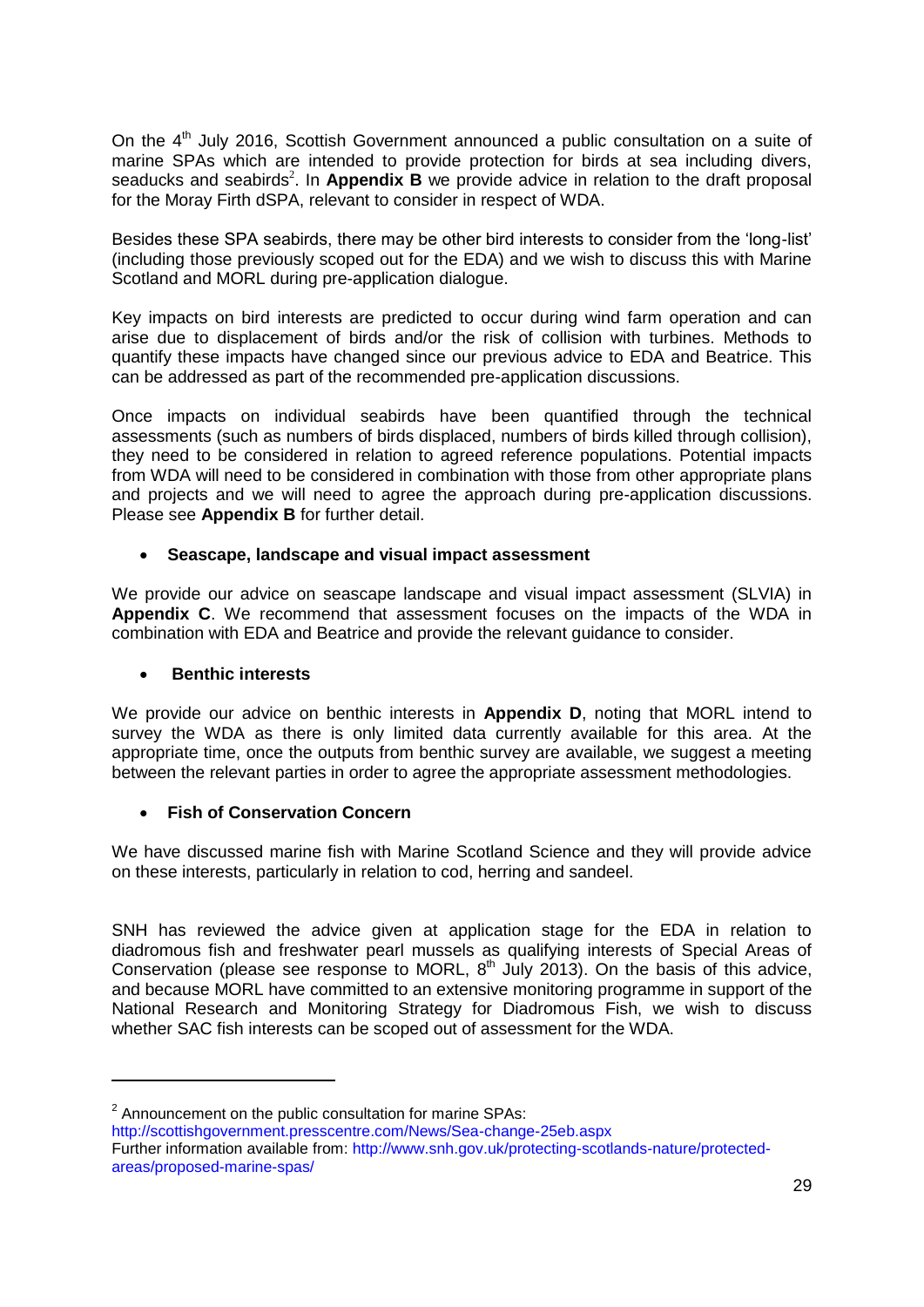**We therefore request a meeting** with Marine Scotland and MORL in order to discuss this further.

### **Physical processes**

We provide our advice on physical processes in **Appendix E** and seek a pre-application meeting in order to agree how to use any available information for WDA and how best to update previous modelling work and assessments.

### **FURTHER INFORMATION AND ADVICE**

JNCC and SNH can provide further advice on natural heritage interests, at appropriate stages, as work is undertaken by the applicant in support of their formal submission. We would be grateful if you could copy us into the formal scoping opinion in due course. In the meantime, if further information or advice is required in respect of this scoping response then please contact Sarah Canning at JNCC or Catriona Gall at SNH.

**Dr Sarah Canning JNCC** Offshore Industries Advisor [sarah.canning@jncc.gov.uk](mailto:sarah.canning@jncc.gov.uk) 01224 266589

**Catriona Gall** SNH Marine Renewables Casework Advisor [Catriona.Gall@snh.gov.uk](mailto:Catriona.Gall@snh.gov.uk) 01738 458665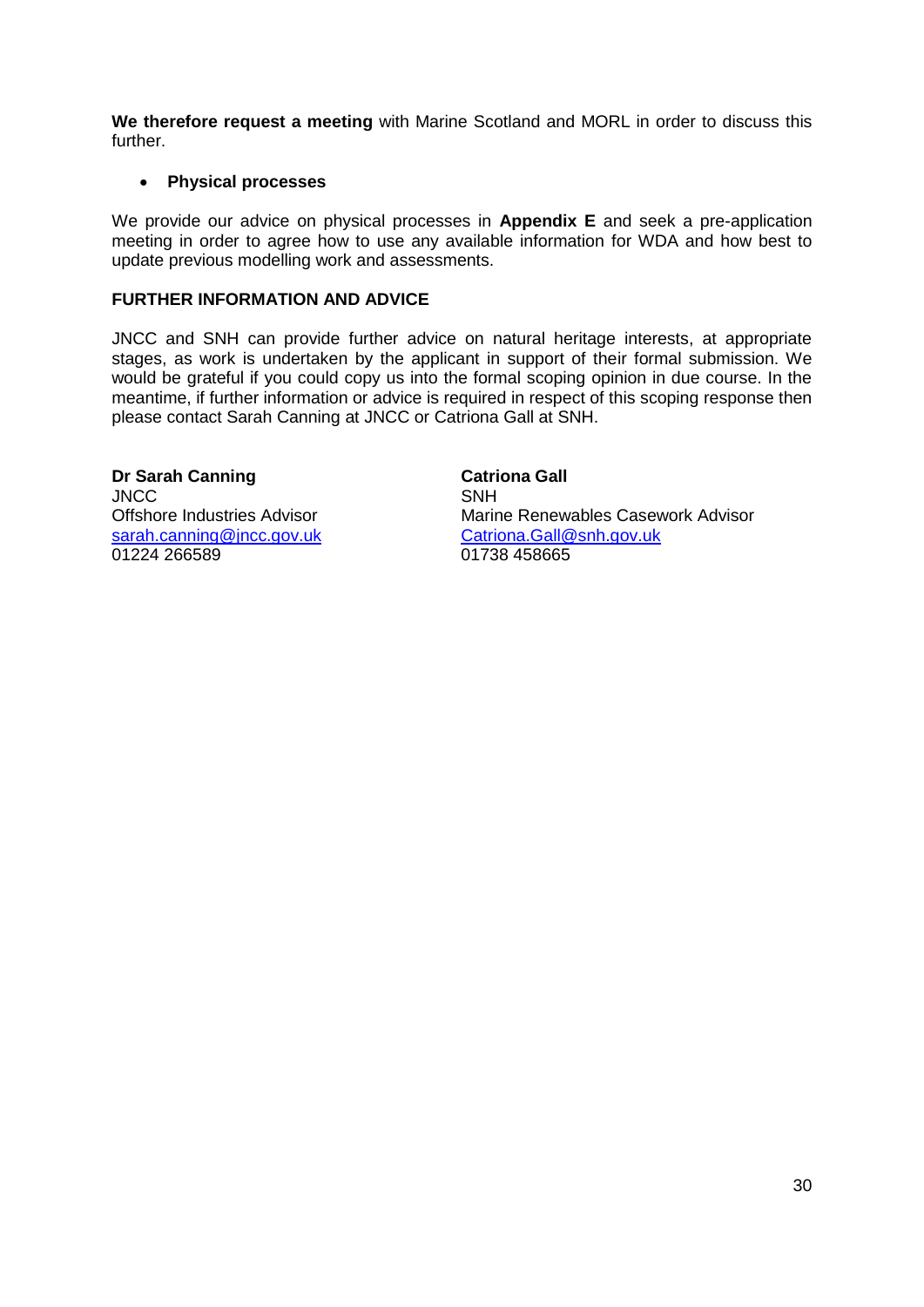### **MORL ROUND 3 OFFSHORE WIND FARM ZONE – WESTERN DEVELOPMENT AREA**

#### **APPENDIX A: MARINE MAMMALS**

Marine mammal interests are addressed in Section 3.5 (p109-127) of MORL's scoping report. JNCC and SNH have reviewed this information in order to provide the following advice.

#### **Key species**

The frequency of marine mammal recordings in the Moray Firth are provided in Table 3.5-2 (p111) of the scoping report. Based on previous discussion and advice to the Moray Firth offshore wind developers' group (MFOWDG), we advise that harbour seal, bottlenose dolphin, harbour porpoise, minke whale and grey seal are the priority species for assessment in relation to the WDA.

At the appropriate time, we request a pre-application meeting with Marine Scotland and MORL in order to agree the current population estimates to be used as reference populations for each species under impact assessment.

#### **Harbour seal**

Harbour seal are a qualifying interest of the Dornoch Firth SAC and we advise connectivity between the WDA and this designated site. As previously advised, the population of the Moray Firth seal management unit<sup>3</sup> should be used as the reference population for HRA and we take this as equivalent to the SAC population. The most up-to-date population estimate at time of assessment should be used for HRA licensing assessments.

#### **Bottlenose dolphin**

Bottlenose dolphin are a qualifying interest of the Moray Firth SAC and we advise connectivity between the WDA and this designated site. We advise that the reference population for assessment should be that given in the SNCB guidance on management units for cetaceans in UK waters  $(2015)^4$ . For bottlenose dolphin, this is the coastal east Scotland population. The most up-to-date population estimate at time of assessment should be used for HRA and EPS licensing assessments.

### **Harbour porpoise**

On the basis of the data collected so far, harbour porpoise are likely to be the most abundant marine mammal species recorded in the WDA. We advise that the reference population for the EPS licensing assessment should be that given in the SNCB guidance on management units for cetaceans in UK waters<sup>4</sup> and the most up-to-date population estimate at time of assessment be used.

#### **Minke whale**

1

Although the consultation is delayed, SNH has submitted advice to Marine Scotland on the designation of four further Marine Protected Areas (MPAs) in Scottish territorial waters

 $3$  Seal management areas are determined by the Special Committee on Seals (SCOS): http://www.smru.st-andrews.ac.uk/documents/SCOS.pdf

<sup>4</sup> Guidance on cetacean management units from: http://jncc.defra.gov.uk/pdf/Report\_547\_webv2.pdf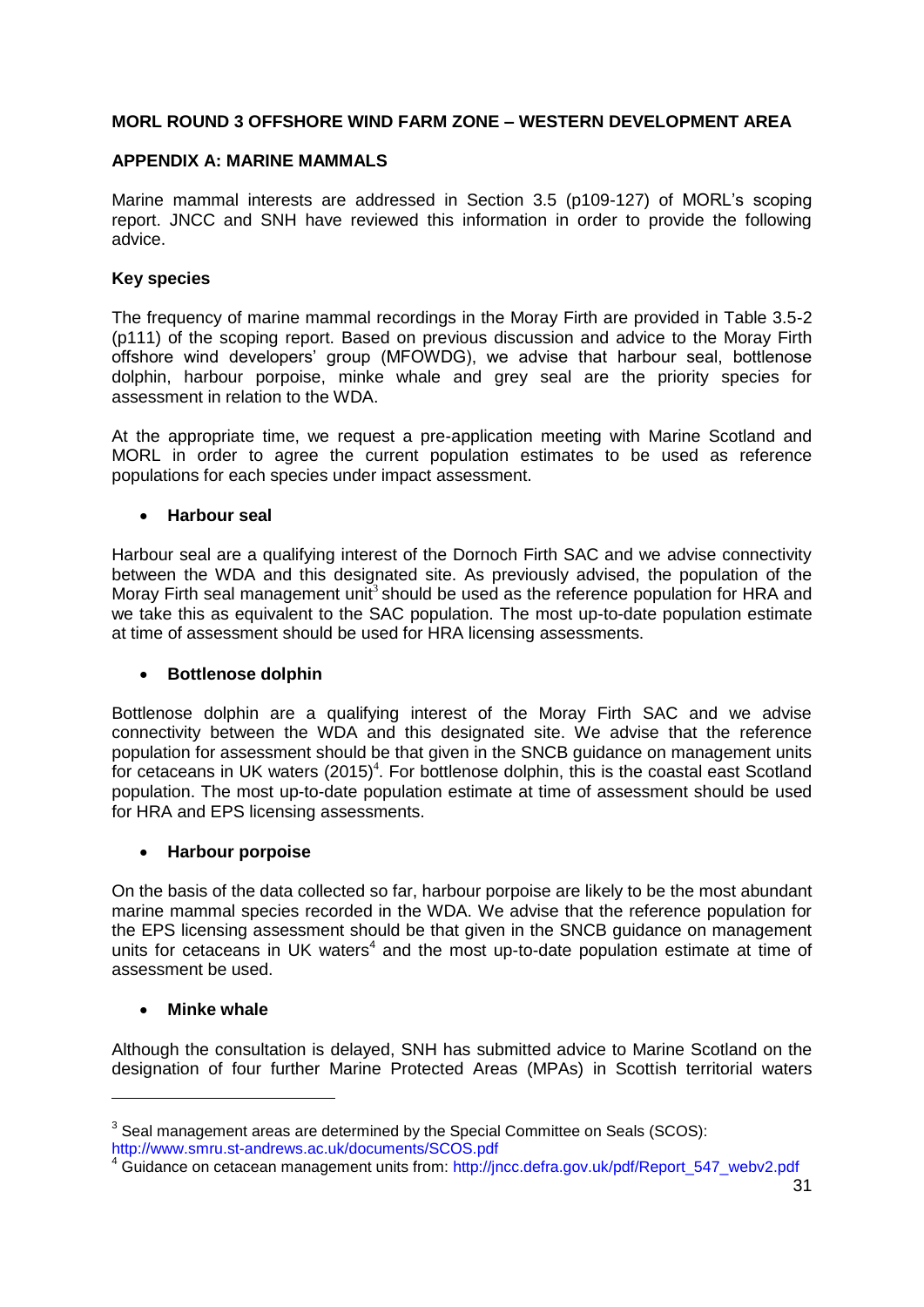including the Moray Firth Southern Trench where minke whales are one of the interests<sup>5</sup>. We advise that the reference population for any MPA assessment and for EPS licensing should be that given in the SNCB guidance<sup>4</sup> and the most up-to-date population estimate at time of assessment be used.

### **Grey seal**

There are no SAC designations for this species in the Moray Firth and, for the purpose of assessment, we do not advise connectivity between the WDA and any grey seal SACs. As previously advised, the current population of the Moray Firth seal management unit should be used as the reference population for EIA, using the most up-to-date estimate at time of assessment.

### **European Protected Species (EPS)**

All cetacean species are EPS. As well as bottlenose dolphin, harbour porpoise and minke whale, Table 3.5-2 (p111) lists the other cetaceans which have been recorded within the Moray Firth and will need to be considered in relation to EPS licensing requirements. For this 'long-list' of species, relevant reference populations will be determined with reference to the SNCB guidance on management units for cetaceans in UK waters<sup>4</sup>, and the most up-to-date estimates at time of assessment should be used.

### **Baseline surveys**

As stated in the WDA scoping document (Section 3.5.1), extensive data is available on marine mammal abundance and distribution within the Moray Firth. This includes the passive acoustic monitoring array funded by Marine Scotland, as well as the programme of postconsent monitoring that has been agreed via the MFRAG marine mammal sub-group. We support this regional approach to monitoring which ensures as much co-ordination as possible in the data-gathering.

In addition to this, MORL indicate marine mammal data will be collected during digital aerial surveys currently underway for seabirds (Section 3.5.5).

We would like to highlight the Small Cetaceans in the European Atlantic and North Sea (SCANS) surveys, which have been used to estimate cetacean abundances in European Atlantic waters. The last surveys were conducted in 2005; new surveys are underway (summer 2016), with updated abundance estimates anticipated for release mid 2017.

### **Key impacts to consider**

1

Section 3.5.3 of the scoping report ( $pp120 - 124$ ) clearly summarises the range of potential effects to consider. In respect of the WDA EIA, we agree the probability of risk to marine mammals from toxic contaminants, operational noise or electromagnetic fields is low and these potential effects can be scoped out of assessment as indicated in Table 3.5.3.1.

We advise that the greatest potential effect to marine mammals is likely to be disturbance related to construction noise, particularly as a result of pile-driving turbine foundations. We therefore request underwater noise modelling is carried out for the five key species of

<sup>&</sup>lt;sup>5</sup> Further information on the draft Southern Trench MPA is available from: http://www.snh.gov.uk/protecting-scotlands-nature/protected-areas/national-designations/marineprotected-areas-%28mpa%29/scottish-mpa-network-advice/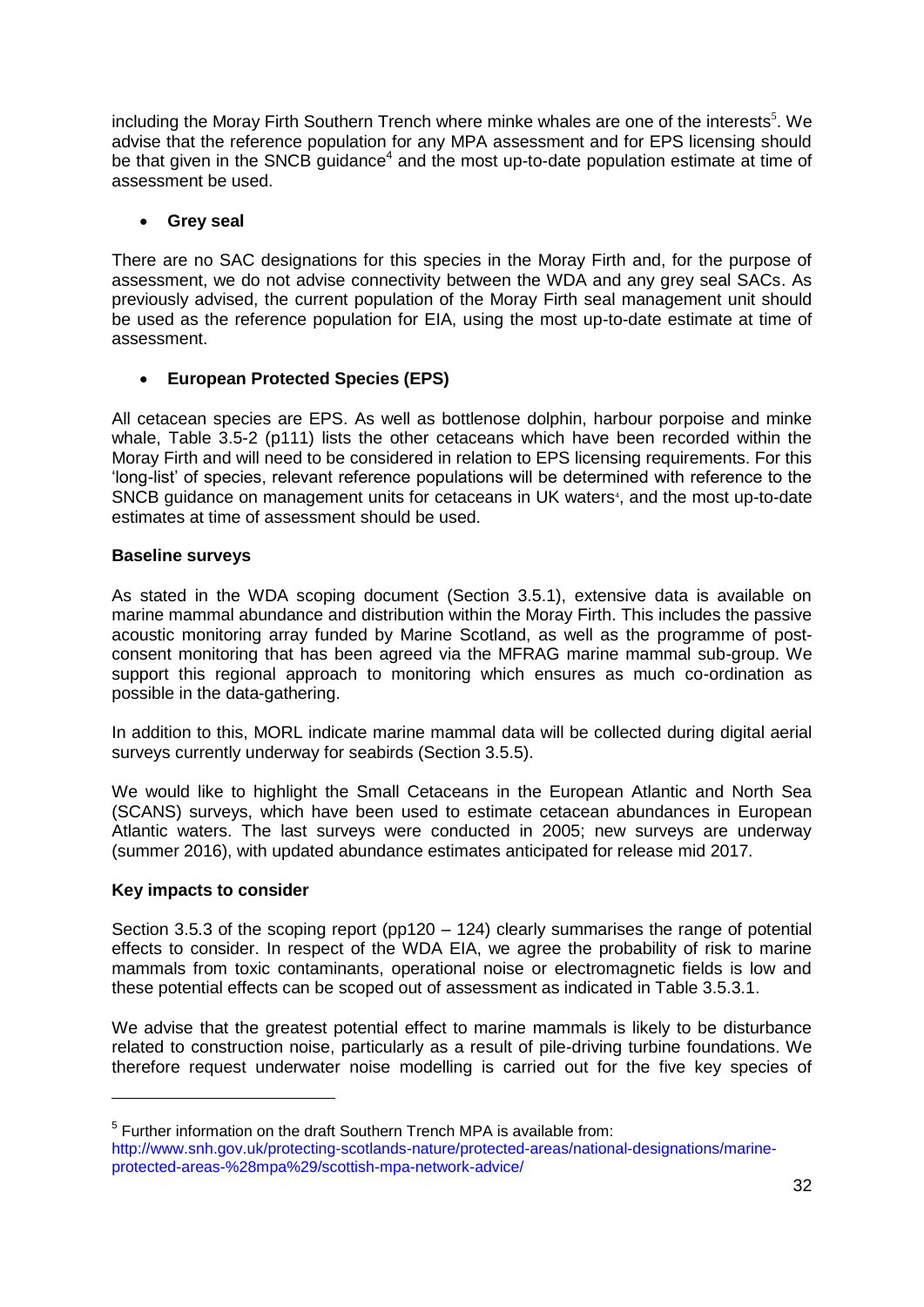concern: harbour seal, bottlenose dolphin, harbour porpoise, minke whale and grey seal, in order to ascertain the number of individuals which could be disturbed by pile-driving activity.

We note that MORL intend to use the National Oceanic and Atmospheric Administration (NOAA) (2015) draft guidance for assessing the effects of anthropogenic sound on marine mammal hearing, rather than Southall *et al*. (2007). While we agree with the direction the NOAA work is taking, we would highlight this work is still at the draft stage. Current criteria require the use of sound pressure levels and cumulative sound exposure levels to assess injury. Models investigating disturbance are currently based on sound levels, however, it is now acknowledged the extent and duration of disturbance is influenced by several factors, not just the sound level.

As part of the pre-application discussions, we'll seek a meeting with Marine Scotland and MORL to discuss and agree the assumptions, parameters and methods to adopt for underwater noise modelling and, in particular, how cumulative impacts are to be addressed. We would note that while it was useful at the time, the discussion document produced by MORL and BOWL (referred to in Section 1.3.2.6 of the scoping report and provided in Appendix 1) is now largely superseded.

#### **Assessing significance of impacts**

As indicated above, HRA applies to harbour seal and bottlenose dolphin; EPS licensing requirements to bottlenose dolphin, harbour porpoise and the other cetacean species listed in Table 3.5-2 (p111). We advise that grey seal should be addressed under EIA, however, such assessment is **not** required for any of the other marine mammal species in addition to HRA or EPS licensing.

In order to consider the significance of underwater noise disturbance to marine mammals and the consequences of this on relevant populations, we remain supportive of the approaches that have been developed by MORL as part of MFOWDG. This includes the harbour seal assessment framework and application of the PCoD approach (population consequences of disturbance) to bottlenose dolphin.

Any requirements for population modelling will be determined by the outputs from underwater noise modelling, and will only apply to key species. Therefore, at the appropriate time, we seek a pre-application meeting with Marine Scotland and MORL to discuss and agree any requirements for population modelling, and to agree the approach to cumulative impact assessment for marine mammal interests for HRA, EIA and EPS licensing requirements.

#### **Potential mitigation / monitoring**

We recommend that the applicant considers and discusses the full range of mitigation techniques and guidance available for the proposed WDA.

Extensive discussions have been held by the MFRAG marine mammal sub-group regarding potential mitigation and monitoring methods in relation to underwater noise disturbance (as a result of pile-driving activity). We will continue discussion of these issues via MFRAG and, over time, the approach to noise mitigation for the WDA will be informed by best available evidence including any outputs from work undertaken on-the-ground during construction at Beatrice and EDA wind farms.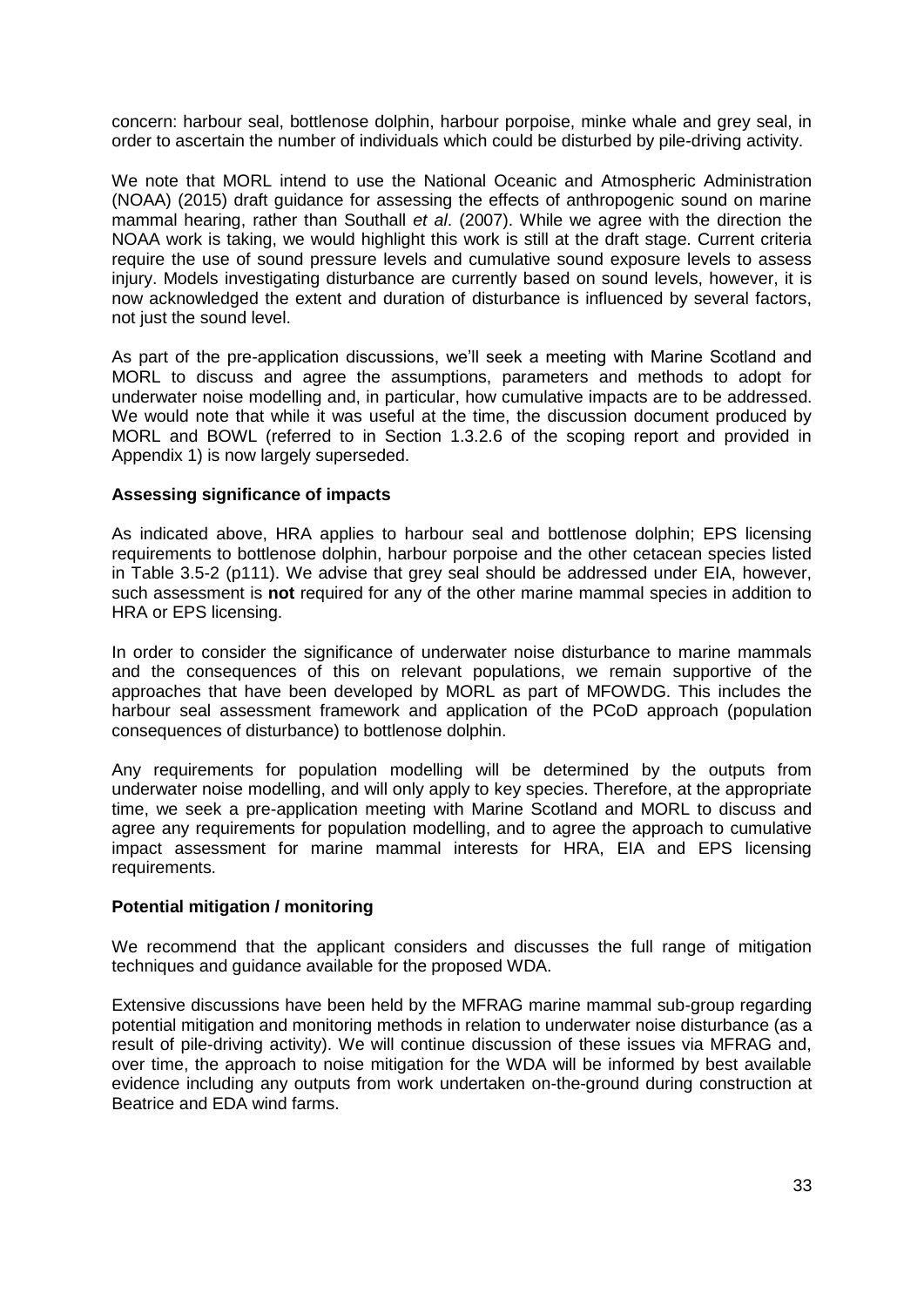### **APPENDIX B: ORNITHOLOGY**

Ornithological interests are addressed in Section 3.6 (p127-159) of MORL's scoping report. JNCC and SNH have reviewed this information in order to provide the following advice.

### **Key species**

During pre-application discussion for EDA and Beatrice, the developers provided a 'long-list' of bird interests for consideration (received  $11<sub>th</sub>$  February 2011). We attach this original list (which includes those subsequently scoped out for the EDA) as this provides a starting point to consider the full range of species which may potentially be affected by wind farm development in the Moray Firth and to inform scoping judgements for the WDA going forward.

During pre-application dialogue with Marine Scotland and MORL, the 'long-list' can be discussed and iterated in light of outputs from MORL's digital aerial survey and in relation to potential assessment requirements under both EIA and HRA. Further to this discussion there may be other bird interests to address, but in the meantime we are able to provide advice on the following aspects:

### **(i) Advice on seabird interests at SPA breeding colonies**

In **Table 1** (see overleaf) we list the SPA breeding colonies identified as being within foraging range of the consented wind farm development (EDA and Beatrice). This list was based on the most up-to-date foraging information available at the time and it provides a good starting point for considering those SPA seabird interests which may also have connectivity to WDA.

While the process for identifying this connectivity will remain the same, there may now be updated information on seabird foraging ranges available from Birdlife International's seabird database<sup>6</sup> and/or from tracking projects such as FAME (Future of the Atlantic Marine Environment)<sup>7</sup>. We therefore advise that Table 1 is reviewed in light of any more recent information and distance from the project to the developments sites clearly detailed in any future communication.

Currently, in respect of SPA breeding colonies, the HRA assessment has focused on the breeding season as the period of key concern where there could be significant impacts on SPA breeding populations. The consequences of impacts outwith the breeding season are less clearly understood and further discussions with Marine Scotland are required on ornithological interests to be scoped in or out, reference populations and assessment approaches for HRA, EIA and CIA processes as part of the pre-application discussions.

#### **Advice on draft marine SPAs**

On 4th July 2016, Scottish government announced a public consultation on proposals for a new suite of marine SPAs which are intended to provide protection for birds at sea including divers, seaducks and seabirds (see footnote 2 of the cover letter for further information). In this regard, we advise that further consideration will need to be given to the Moray Firth

1

<sup>6</sup> http://seabird.wikispaces.com/

<sup>&</sup>lt;sup>7</sup> http://www.rspb.org.uk/ourwork/projects/details/255106-future-of-the-atlantic-marine-environmentfame-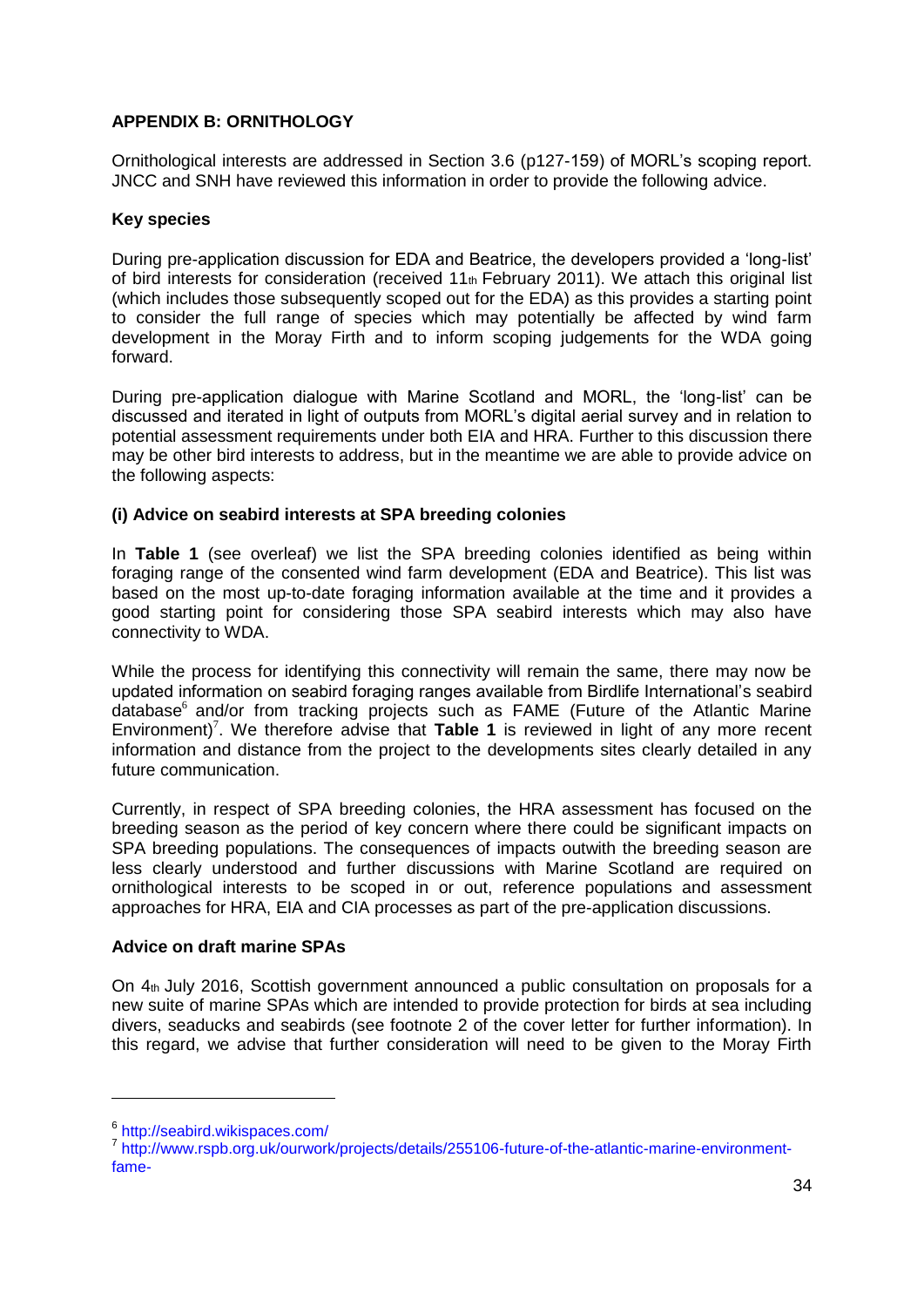dSPA as discussed below. We have also considered the Scapa Flow dSPA and we can advise that there is no connectivity between the MORL WDA and this protected area. Moray Firth dSPA is being proposed for the following interests:

- **Wintering**  great northern diver, red throated diver, Slavonian grebe, scaup, common eider, long-tailed duck, common scoter, velvet scoter, common goldeneye, red-breasted merganser, European shag.
- **Breeding**  European shag.

We have considered the range of potential impacts that could occur from WDA on the Moray Firth dSPA and we have the following advice to provide in relation to disturbance, collision risk and displacement:

### **Moray Firth dSPA – advice on disturbance**

While it is possible that qualifying interests of the dSPA may be recorded during wind farm survey, we advise that any disturbance (during construction, operation or decommissioning) is only a concern if it affects birds when they are within the dSPA itself. As there is some distance between the closest boundary of the WDA and the dSPA we consider this to be highly unlikely. It is possible that disturbance of birds within the dSPA may need to be considered in relation to vessel movements and/or placement of the export cable. These issues should be further considered, if necessary, as part of any HRA and/or in relation to any subsequent scoping consultation for the offshore transmission works.

### **Moray Firth dSPA – advice on collision risk**

We advise that the strategic collision risk assessment undertaken by Marine Scotland can be used to inform consideration of any such impacts in relation to the wintering interests of the dSPA (see next section). In this regard, we would advise that potential collision risk is scoped in to any HRA for the dSPA, however, it will be addressed on the basis of existing information. The area of the dSPA has been determined to include the key foraging habitats of the species for which it's been designated, which is why we think only migratory movements need to be considered in respect of collision risk, rather than day-to-day foraging activity. We note that if there is any risk of collision to European shag during the breeding season then this will be assessed in relation to the breeding colony at East Caithness Cliffs SPA so that we do not require any additional work in relation to the dSPA.

### **Moray Firth dSPA – advice on displacement**

While it is possible that qualifying interests of the dSPA may be recorded during wind farm survey, we do not consider that displacement of birds from the wind farm foot print is a key concern in respect of the dSPA. This is because the area of the dSPA has been determined to include the key foraging habitats of the species for which it's been designated. Displacement from the wind farm footprint is therefore unlikely to give rise to any key impacts on populations of the dSPA interests (either breeding or wintering).

### **(ii) Advice on migratory (non-seabird) interests**

We advise that for non-seabird migratory interests on the 'long-list', information presented in Marine Scotland's strategic collision risk assessment can be utilised<sup>8</sup>. No additional work is

**.** 

<sup>&</sup>lt;sup>8</sup> Marine Scotland strategic CRM, report available from:

http://www.gov.scot/Resource/0046/00461026.pdf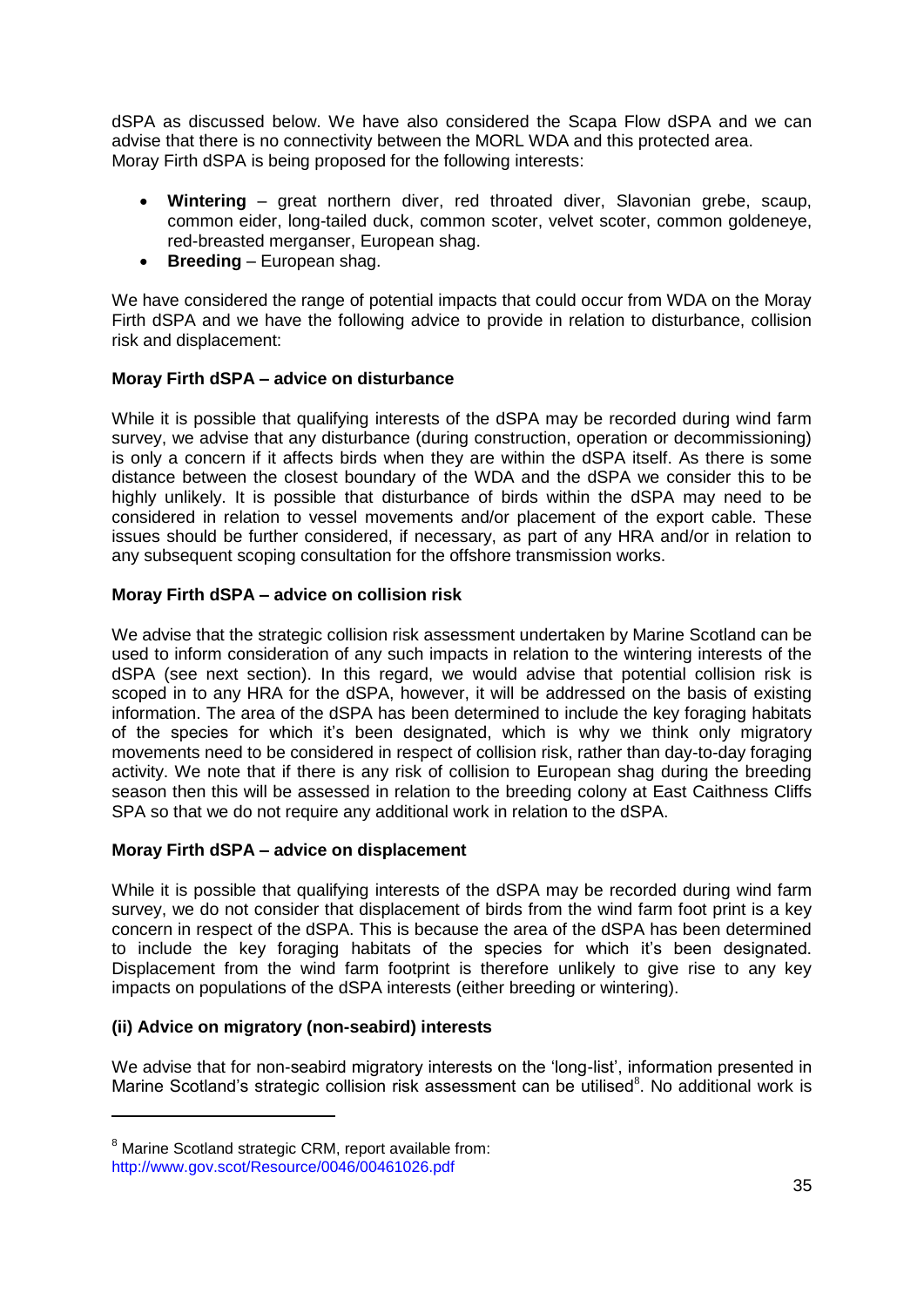required by MORL in this regard, including with respect to wintering wildfowl interests of the Moray Firth dSPA (see preceding section).

The strategic assessment provides an overall estimate of collision risk that Scottish offshore wind farms may present to birds on migration, and we have confidence in the outputs for non-seabird migratory interests such as wildfowl and waders. While WDA is not explicitly addressed in this assessment (see Table 1 of the report, p19), we note that the modelling was done on a "worst case" basis.

Since the time of the report, a number of the wind farms included for assessment have now been withdrawn, and the design envelopes for consented schemes have been substantially refined reducing the levels of predicted collision risk. We therefore feel that there is sufficient "flex" in the report to indicate that any potential impacts from WDA lie well within the level of strategic collision risk that's been advised for migratory (non-seabird) interests.

#### **Reference populations**

As discussed above, we identify that the reference population for HRA in respect of current SPAs is the **breeding population**. SNH has recently published a report of the 2015 counts for East Caithness Cliffs SPA and this year (2016) carried out counts at North Caithness Cliffs SPA, which will be published in due course. For the qualifying interests of these SPAs, this is the most up-to-date information which should be used, except for Atlantic puffin where the counts are still under discussion.

Reference populations for other possible ornithology assessments (i.e. non-breeding, EIA or CIA) are yet to be agreed and will be discussed as part of the pre-application dialogue.

#### **Baseline survey**

The methods for digital aerial survey of the WDA (April 2016 to March 2017) were discussed and agreed at a meeting held  $24<sub>th</sub>$  March 2016 and in ensuing correspondence.

Currently, MORL intend to undertake a single year of survey work to cover the WDA, and will also undertake environmental co-variate modelling in order to make predictions about seabird abundance in the WDA, based on all available seabird data collected for the Moray Firth (see Section 3.6.5 of the scoping report). JNCC and SNH have confirmed that we think there is merit in this approach (email,  $27<sub>th</sub>$  April 2016) and we have agreed to meet to discuss it further once the survey data has been analysed and the initial literature review completed.

### **Key impacts to consider**

As discussed in Section 3.6.3 of the scoping report, we agree that displacement (including barrier effects) and collision risk are likely to be the key impacts to seabird species during the operational phase of wind farm development. Displacement during wind farm construction or decommissioning may also be a concern. We advise that potential habitat loss and effects on prey species should also be scoped in to assessment and included in Table 3.6.3.1 (p147). Further advice on the way to consider impacts to SPA seabirds beyond SPA site boundaries is given in our original scoping advice to MORL EDA, letter dated 28th October 2010, Annex D.

Following our application advice to EDA and Beatrice (letters dated  $8<sub>th</sub>$  July 2013) we had extensive discussion with Marine Scotland and the developers to agree a common approach to the impact assessments for seabird interests. Agreement was reached with regard to the following approaches for quantifying the levels of impact: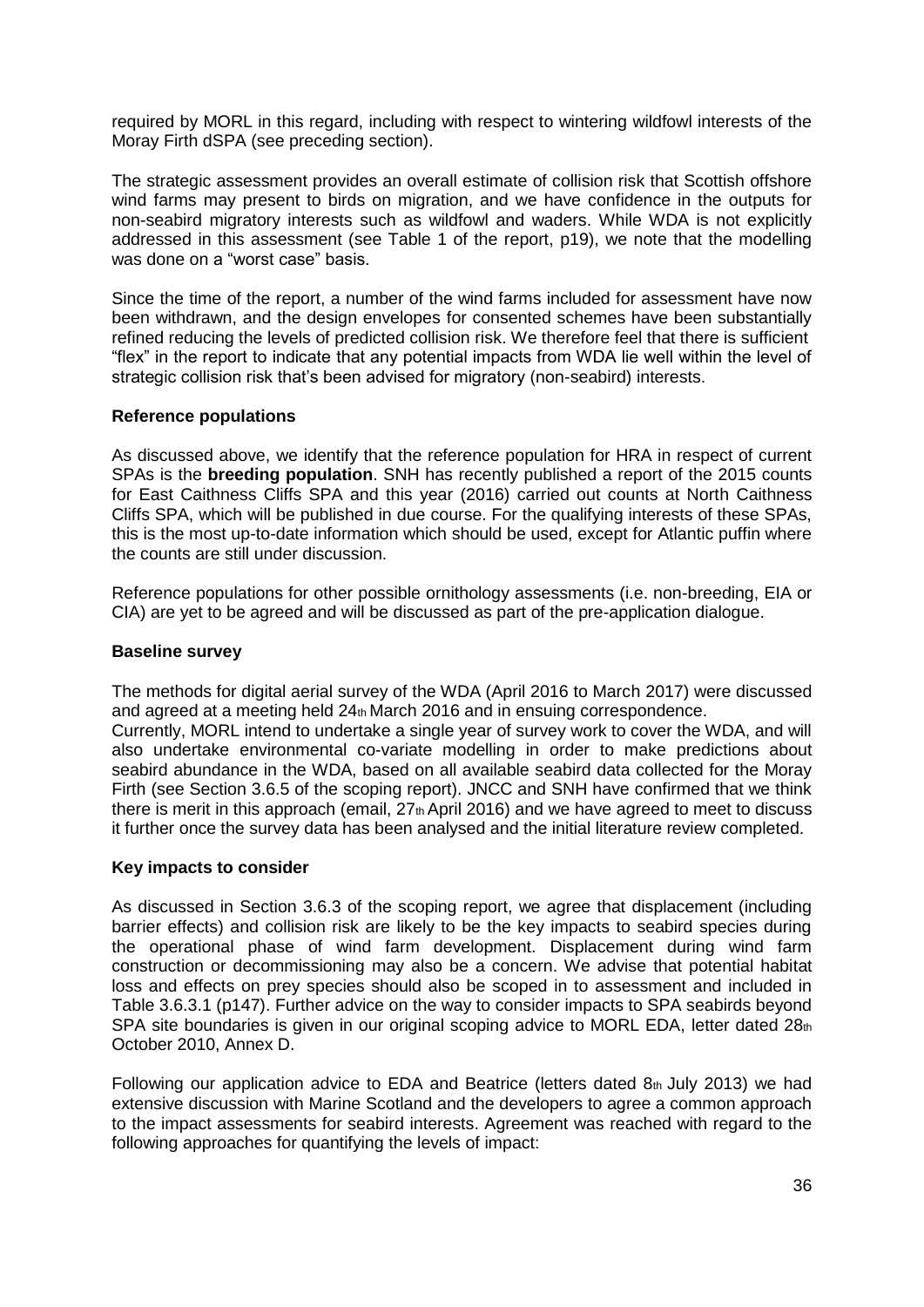- the method to apportion impacts between breeding colonies (SPA and other),
- the approach to displacement assessment and associated assumptions,
- the approach to collision risk modelling and associated assumptions.

This agreement fed through into the appropriate assessment undertaken by Marine Scotland and issued in support of the Section 36 consents, 19<sup>th</sup> March 2014.

Since this time, there have been further updates to these assessment methods with a number of research projects commissioned to help inform the approach. Not all of the updates are final and not all of the projects have reported, so we think it's essential to **establish a timetable for pre-application discussions** going forward in order that we can agree the methods to use for WDA.

In the meantime, we provide a short summary of current work in relation to these issues:

### **Seabird sensitivity scores**

There have been some updates in relation to guidance on seabird sensitivity to offshore wind development, Wade et al. (2016) is the most up-to-date reference to use<sup>9</sup>.

Much of the discussion in the WDA scoping report relating to seabird sensitivity and estimates of impact is based on information submitted by MORL for the EDA. We note that much of this was superseded by post-application dialogue so that it is Marine Scotland's appropriate assessment which should be referred to for the final list of seabirds potentially at risk of impact, and the amounts of collision mortality and displacement that were predicted (see footnote 1 of the cover letter).

## **Apportioning**

For breeding season HRA, we can advise that predicted impacts will need to be apportioned between the breeding colonies (SPA and other) within foraging range. At present, the recommended method for apportioning is set out in SNH guidance<sup>10</sup> and this is the approach that was used for EDA and Beatrice. As noted above, new information may become available on foraging ranges so that this should be discussed with Marine Scotland and ourselves as part of pre-application dialogue.

We are also aware that Marine Scotland has commissioned a project on apportioning<sup>11</sup> which is currently underway. Depending on timescales and outputs, this may need further discussion in respect of the assessments for WDA.

### **Seabird collision risk**

**.** 

We welcome the approaches to collision risk modelling outlined in Section 3.6.3.3 of the scoping report, which proposes to use Band (2012) guidance<sup>12</sup> alongside R code developed

<sup>&</sup>lt;sup>9</sup> Wade, H.M., Masden, E.A., Jackson, A.C. and Furness, R.W. 2016. Incorporating data uncertainity when estimating potential vulnerability of Scottish seabirds to marine renewable energy developments. Marine Policy, 70: 108-113.

http://www.sciencedirect.com/science/article/pii/S0308597X1630241X

<sup>10</sup> SNH guidance on apportioning: http://www.snh.gov.uk/docs/A1355703.pdf

<sup>&</sup>lt;sup>11</sup> Attributing Seabirds at Sea to Appropriate Breeding Colonies and Populations, CR 2015 19.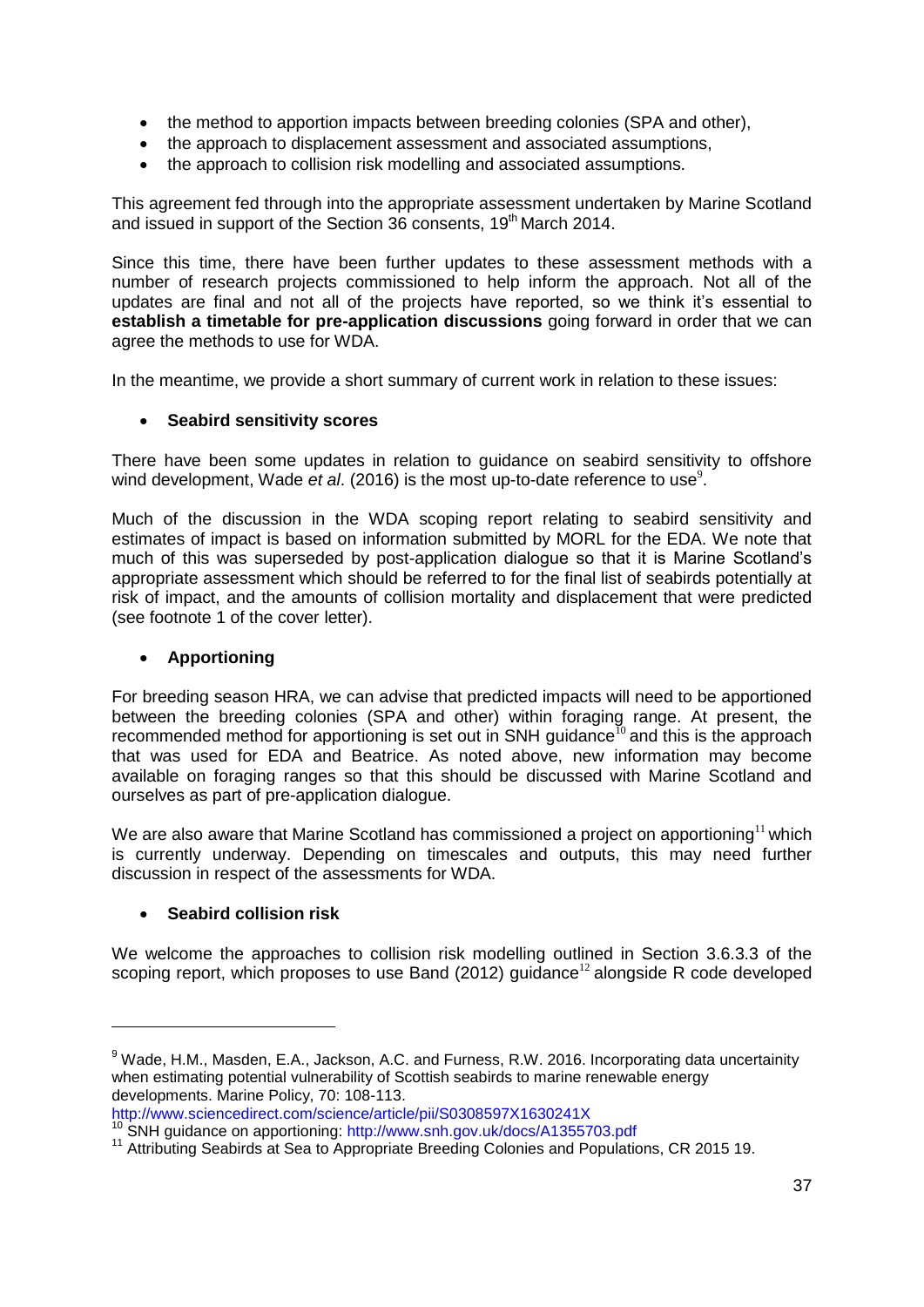by Masden  $(2015)^{13}$ , and will consider any updates to avoidance rates should results from the Offshore Joint Industries Project  $(ORIIP)^{14}$  become available in time. We recommend these aspects are discussed as part of the pre-application dialogue.

## **Seabird displacement**

There has been extensive discussion of methods to address seabird displacement, particularly at the workshop held 6 & 7 May 2015. Following this, the SNCBs have been working together to produce joint guidance on assessing seabird displacement, due to be published shortly. We recommend that the approach to assessing seabird displacement is also discussed as part of the pre-application dialogue.

## **Assessing significance of impacts**

Any requirements for population modelling will be determined by the predicted levels of impact for WDA on seabird interests, particularly in the context of impacts predicted for the EDA and Beatrice. Therefore, at the appropriate time, we seek a pre-application meeting with Marine Scotland and MORL to discuss and agree any requirements for population modelling and to agree an approach to cumulative impact assessment for seabird interests. In the meantime, the review of seabird demographic rates commissioned by JNCC has been published and can be used to inform the construction of any necessary population models<sup>15</sup>.

## **Potential mitigation / monitoring**

1

Potential mitigation can be discussed at the appropriate time, if it appears that significant impacts are likely. In respect of consented development (EDA and Beatrice), there has been extensive discussion of post-consent monitoring requirements via the Moray Firth Regional Advisory Group and a programme of work has been agreed. At the appropriate time, any monitoring requirements for WDA can be considered in light of this work.

<sup>&</sup>lt;sup>12</sup> Collision risk guidance (2012) available from: http://www.bto.org/science/wetland-andmarine/soss/projects

<sup>&</sup>lt;sup>13</sup> R code available from: [http://marinedata.scotland.gov.uk/dataset/developing-avian-collision-risk](http://marinedata.scotland.gov.uk/dataset/developing-avian-collision-risk-model-incorporate-variability-and-uncertainty-r-code)[model-incorporate-variability-and-uncertainty-r-code](http://marinedata.scotland.gov.uk/dataset/developing-avian-collision-risk-model-incorporate-variability-and-uncertainty-r-code)

<sup>&</sup>lt;sup>14</sup> ORJIP seabird avoidance study: http://www.bou.org.uk/bouproc-net/marine-renewables/davies-etal-b.pdf

 $15$  Horswill, C. & Robinson R. A. 2015. Review of seabird demographic rates and density dependence. *JNCC Report No. 552*. Joint Nature Conservation Committee, Peterborough.

http://jncc.defra.gov.uk/pdf/JNCC\_Report\_552\_March\_2015.web.pdf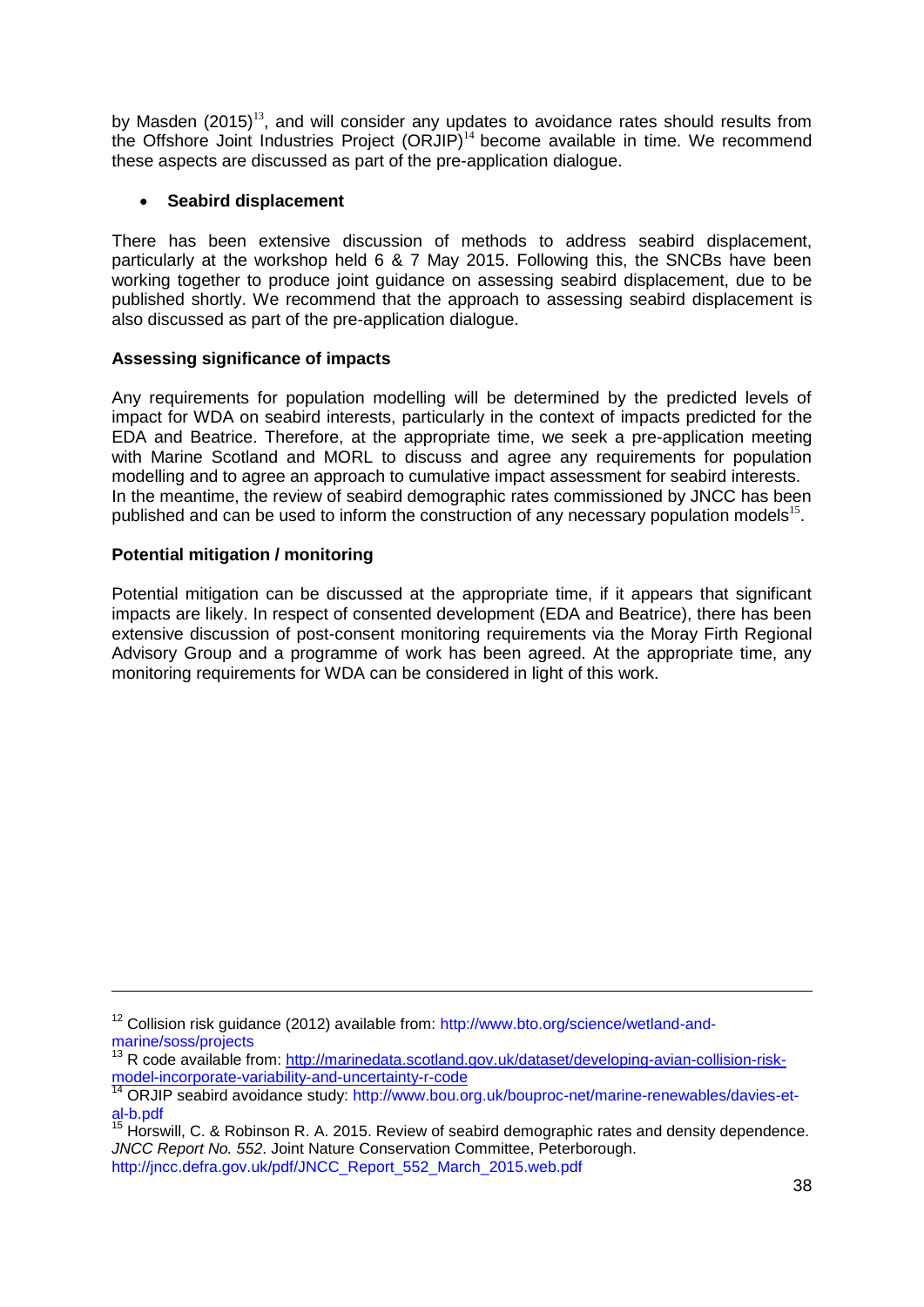| <b>Seabird Species</b>   | <b>SPAs within foraging range of EDA</b>                                                                                                                                                          |
|--------------------------|---------------------------------------------------------------------------------------------------------------------------------------------------------------------------------------------------|
| Northern fulmar          | <b>East Caithness Cliffs</b><br>Troup, Pennan & Lion's Head<br><b>North Caithness Cliffs</b><br>Hoy, Orkney<br>Copinsay, Orkney<br>Calf of Eday, Orkney<br>Rousay, Orkney<br>West Westray, Orkney |
| Cormorant                | <b>East Caithness Cliffs</b><br>Inner Moray Firth                                                                                                                                                 |
| Black-legged kittiwake   | <b>East Caithness Cliffs</b><br>Troup, Pennan & Lion's Head<br><b>North Caithness Cliffs</b><br>Hoy, Orkney<br>Copinsay, Orkney                                                                   |
| Great black- backed gull | <b>East Caithness Cliffs</b><br>Hoy, Orkney                                                                                                                                                       |
| Herring gull             | <b>East Caithness Cliffs</b><br>Troup, Pennan & Lion's Head                                                                                                                                       |
| Common guillemot         | <b>East Caithness Cliffs</b><br>Troup, Pennan & Lion's Head<br><b>North Caithness Cliffs</b><br>Hoy, Orkney                                                                                       |
| Razorbill                | <b>East Caithness Cliffs</b><br>Troup, Pennan & Lion's Head<br><b>North Caithness Cliffs</b>                                                                                                      |
| Atlantic puffin          | <b>East Caithness Cliffs</b><br><b>North Caithness Cliffs</b><br>Hoy, Orkney                                                                                                                      |
| European shag<br>Gannet  | <b>East Caithness Cliffs</b><br>Sule Skerry and Sule Stack<br><b>Fair Isle</b><br>North Rona and Sula Sgier<br><b>Noss</b><br><b>Forth Islands</b><br>Hermaness, Saxa Vord & Vala                 |

# **TABLE 1 – SPA seabird interests to consider for WDA, based on previous advice**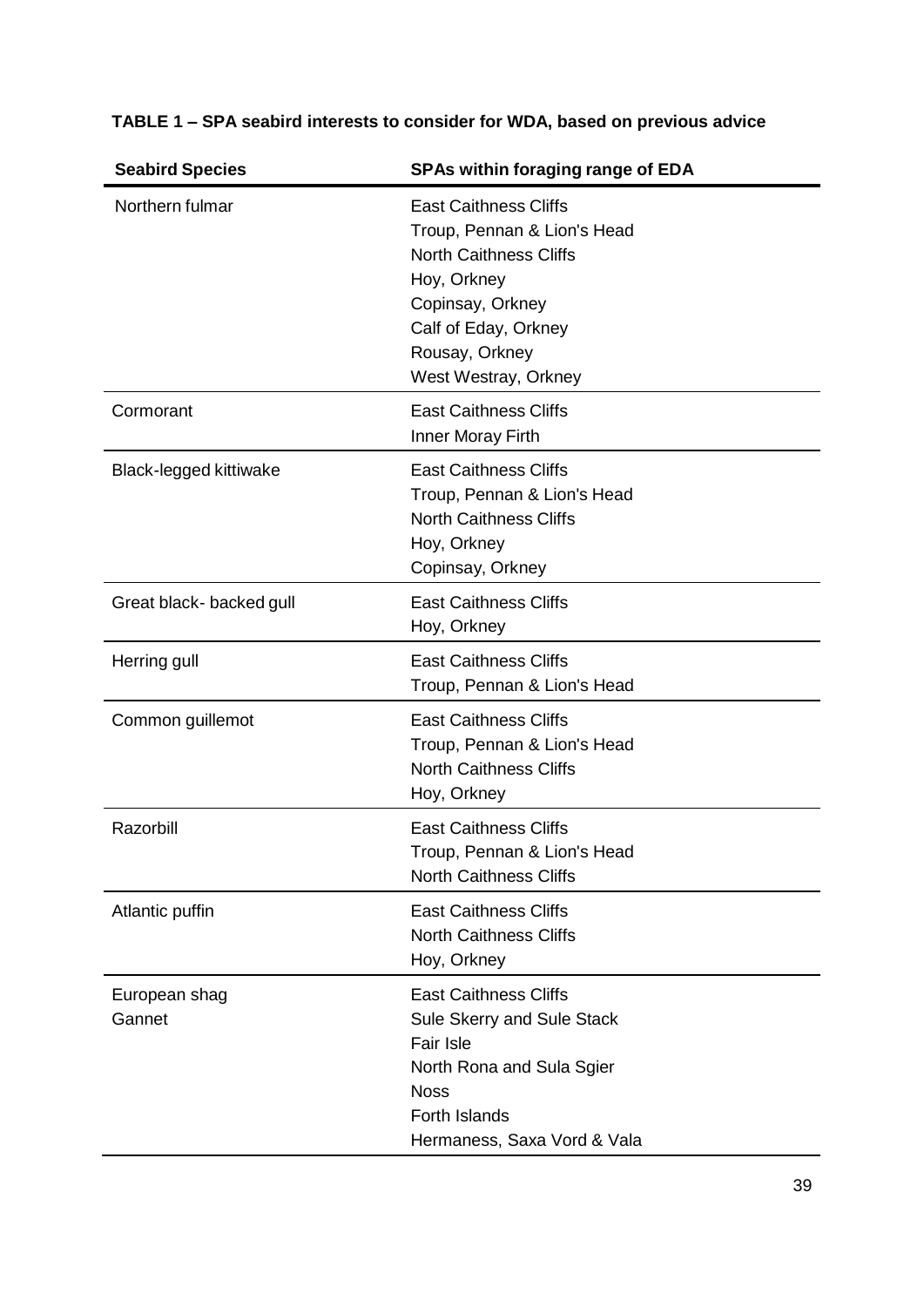| Arctic skua | Hoy, Orkney<br>West Westray, Orkney<br>Fair Isle          |
|-------------|-----------------------------------------------------------|
| Great skua  | Hoy, Orkney<br><b>Noss</b><br>Hermaness, Saxa Vord & Vala |

## **APPENDIX C: SEASCAPE, LANDSCAPE & VISUAL IMPACT ASSESSMENT**

Seascape, landscape and visual interests are addressed in Section 4.5 (p191-200) of MORL's scoping report. SNH has reviewed this information in order to provide the following advice.

### **Approach to assessment and available guidance**

For seascape, landscape and visual interests, it will be key to focus on any additional impacts from proposed development in the WDA in combination with the consented wind farms – Telford, Stevenson and MacColl in the MORL Round 3 zone and Beatrice in Scottish territorial waters.

SNH has published the following guidance that should inform seascape, landscape and visual impact assessment (SLVIA), all of which are available from our website:

- *Offshore renewables – guidance on assessing the impact on coastal landscape and seascape.* SNH (2012). www.snh.gov.uk/docs/A702206.pdf This guidance is the primary point of reference for SLVIA at scoping stage. It includes our advice on use of 'design envelopes' for offshore wind development and how this aspect might be addressed under SLVIA (see Annex 2).
- *Visual Representation of Wind Farms*. SNH (2014). www.snh.gov.uk/planning-and-development/renewable-energy/visual-representation/ This guidance provides advice on the production of visual material and illustrations in support of the assessment. It updates the 2006 quidance referenced in MORL's scoping report (see Section 4.5.1, p192 and Section 4.5.4, p196). The recommendations apply to offshore wind as well as those onshore.
- *Siting and designing wind farms in the landscape*. SNH (2014). www.snh.org.uk/pdfs/strategy/renewables/Guidance\_Siting\_Designing\_wind\_farms.pdf While this guidance applies to onshore wind farm development there may be some aspects that are relevant to consider in respect of offshore proposals.
- *SNH advice on offshore wind design statements*. SNH (2016). Applications for offshore wind development in Scotland have usually been made on the basis of a 'design envelope' so that wind farm layout, choice of turbine and other aspects are not finalised until after consent is granted for the project. With this background, SNH's advice note considers the design process for offshore wind, focusing on the purpose and content of design statements. We circulated this to Marine Scotland on 11<sup>th</sup> February 2016 and can provide a copy on request.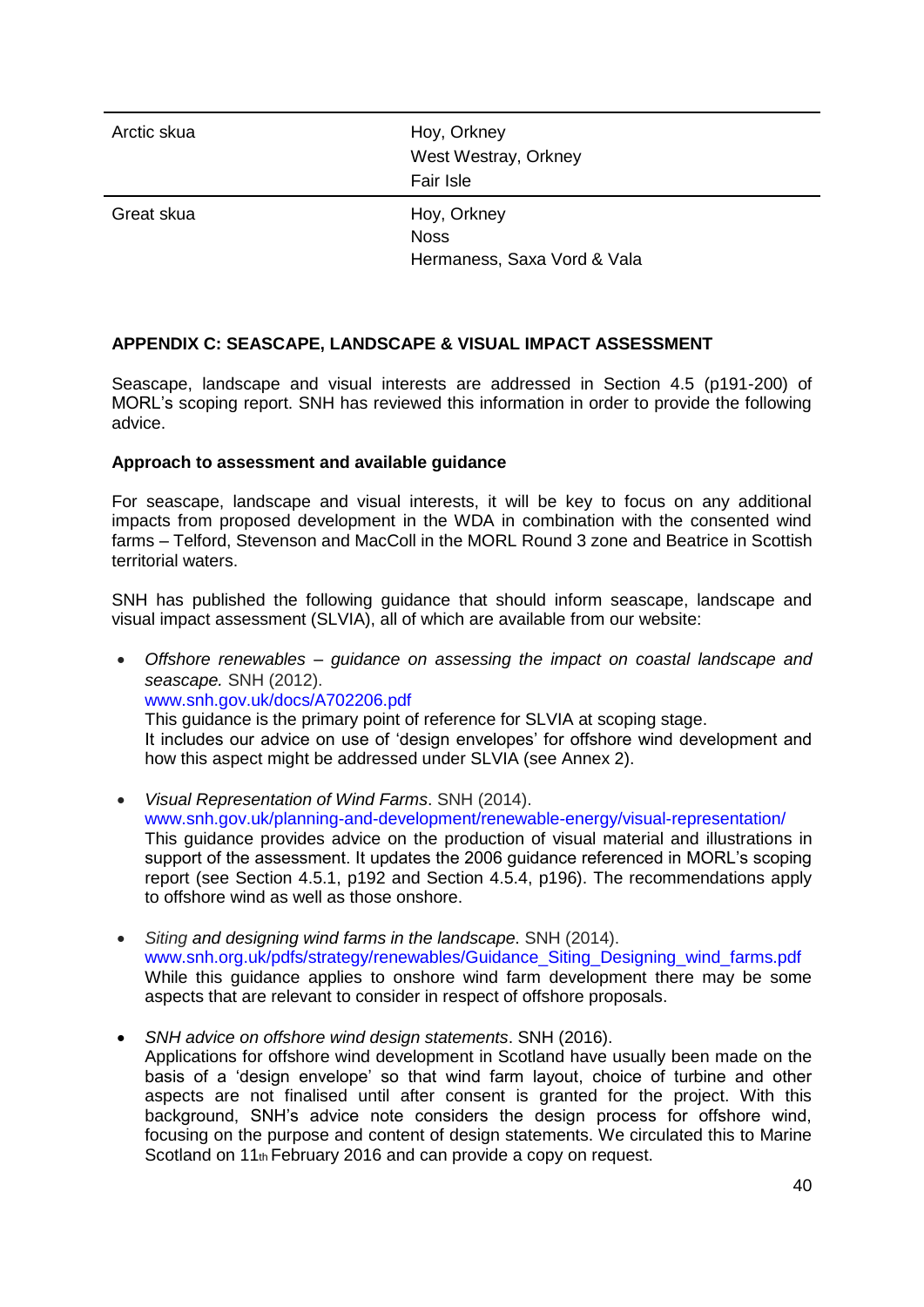While the scoping report doesn't mention the above guidance, it does make reference to SNH's forthcoming guidance on coastal character assessment (currently being finalised). In light of the discussion in Section 4.5.4 (see p198), we advise that MORL do not need to carry out any further studies on baseline coastal character (see next section) as the previous work they commissioned adopts good practice and can be used to inform assessment for the WDA. We're surprised that this information is not included as one of the relevant datasets in Table 4.5.1.

We highlight that we are concerned by the discussion of Scott *et al*. (2005) given on p193 as it misinterprets the outputs from this commissioned study. In the first instance, please refer to our current guidance on undertaking SLVIA, as noted above (SNH, 2012).

#### **Coastal character – baseline information**

We advise that MORL can utilise the baseline assessment they commissioned from OPEN to define the coastal character units in the study area for the EDA (see Section 4.5.1). We do not anticipate a significantly different study area for the WDA so that this existing information can be used to inform the SLVIA. Where necessary these existing coastal character units should be reviewed to ensure they take account of all operational (or in-construction) terrestrial wind farms to ensure currency of the baseline.

Note that SNH advises use of the term "coastal character" in preference to "seascape character".

#### **Visibility and zones of theoretical visibility**

We note that it will be key to determine those areas where the WDA may potentially extend the zone of wind farm visibility when considered in combination with EDA and Beatrice. Comparative ZTV modelling is typically helpful in informing any changes or extensions to patterns of cumulative visibility and in turn viewpoint selection (discussed in the next section). We anticipate that the consented development (EDA and Beatrice) will be built, so that in most instances the WDA would be seen together with these wind farms.

#### **Viewpoint Selection and Assessment**

The viewpoint selection that was agreed for the EDA provides the starting point for discussion in respect of the WDA. As a first step we advise reviewing the viewpoints agreed for cumulative impact assessment between EDA and Beatrice to focus on those where the WDA might expand the extent of development, and / or increase the density of turbines seen on the horizon. Then if the zone of theoretical visibility indicates any areas where the WDA is likely to introduce turbines into views that are not currently affected by either the EDA or Beatrice, these should also be considered.

Further guidance on visual impact assessment is provided in *Offshore Renewables – guidance on assessing the impact on coastal landscape and seascape.* SNH (2012). As set out in this guidance, there should be a consultation meeting to discuss viewpoint selection between Marine Scotland, the relevant planning authorities, the developer and SNH. This meeting should also agree the "worst case" design and layout that will be illustrated on the visualisations (see next section). If any examples of initial visualisations are to be discussed, then these should be supplied as hard copy prior to meeting.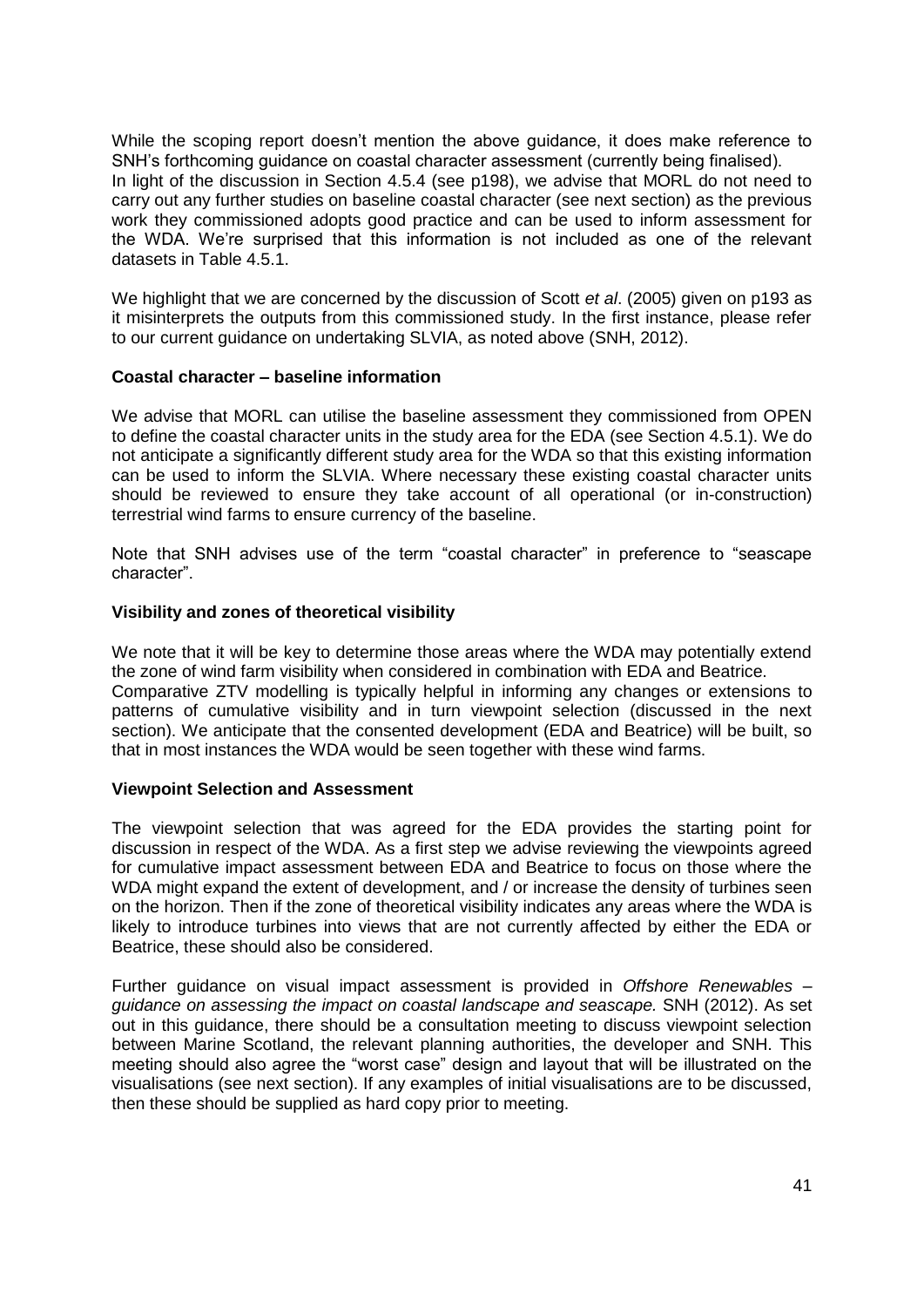#### **Visualisations**

We recommend that visualisations are produced in accordance with SNH's guidance on *Visual Representation of Wind Farms,* available from our website as indicated above. This aspect can be discussed as part of the consultation meeting recommended above.

We note that it may be possible to utilise the existing baseline photography for those viewpoints previously assessed in relation to EDA. This photography should be checked onsite to ensure that there have been no significant changes to the baseline, particularly in respect of inland viewpoints, where changes such as tree growth, new power lines or other new development may alter the foreground of the view.

#### **Potential Mitigation and Monitoring**

MORL should clearly articulate the design principles for the WDA particularly its relationship with the consented development (Beatrice and the EDA). From experience, we understand that much of the detailed design will take place post-consent, however, at application stage it should still be possible to set out the design principles and the key constraints which may affect turbine siting and design. In this regard, please refer to the SNH guidance listed above, particularly that in relation to offshore wind design statements.

### **APPENDIX D: BENTHIC INTERESTS**

Benthic interests are addressed in Section 3.3 (p71-89) of MORL's scoping report. JNCC and SNH have reviewed this information in order to provide the following advice.

#### **Baseline survey**

**.** 

Most of the available datasets are focused on the EDA and cable route, and there is only limited information for the WDA. Site-specific surveys are therefore proposed for the WDA, and we agree that this is necessary. Survey will include seabed sampling, video surveillance and scientific trawling. The modelled geophysical data from the coarse grid survey (2010) will be used to identify the target areas for this survey and it will be designed to supplement the existing data. We consider that the proposed approach is reasonable, and it builds on previous experience. The methodology is informed by Cefas guidance, and methods are described in Section 3.3.5. In respect of survey methods, we also highlight the recent guidance provided in Hitchin *et al.* (2015)<sup>16</sup>.

We recommend that the ES presents clear information on, and identification of, the main biotopes found on-site. The occurrence of any priority marine features<sup>17</sup> (which may include Annex I habitats) should be recorded. We Note that Ocean Quahog (*Arctica islandica*), a Scottish PMF and listed on the OSPAR list of threatened/declining species is known to be present in the Moray Firth and a small number of juveniles were recorded in the EDA (MORL, 2012). JNCC advice regarding this feature is currently being updated and will be available shortly.

The biotopes/habitat map should be used by the applicant to inform their finalised wind farm layout, considering any potential use of scour protection. We note that MORL are including

<sup>&</sup>lt;sup>16</sup> Hitchin et. al. (2015) Epibiota remote monitoring from digital imagery: operational guidelines. http://www.nmbaqcs.org/media/1591/epibiota\_operational\_guidelines\_final.pdf

 $17$  Hitchin et. al. (2015) Epibiota remote monitoring from digital imagery: operational guidelines. http://www.nmbaqcs.org/media/1591/epibiota\_operational\_quidelines\_final.pdf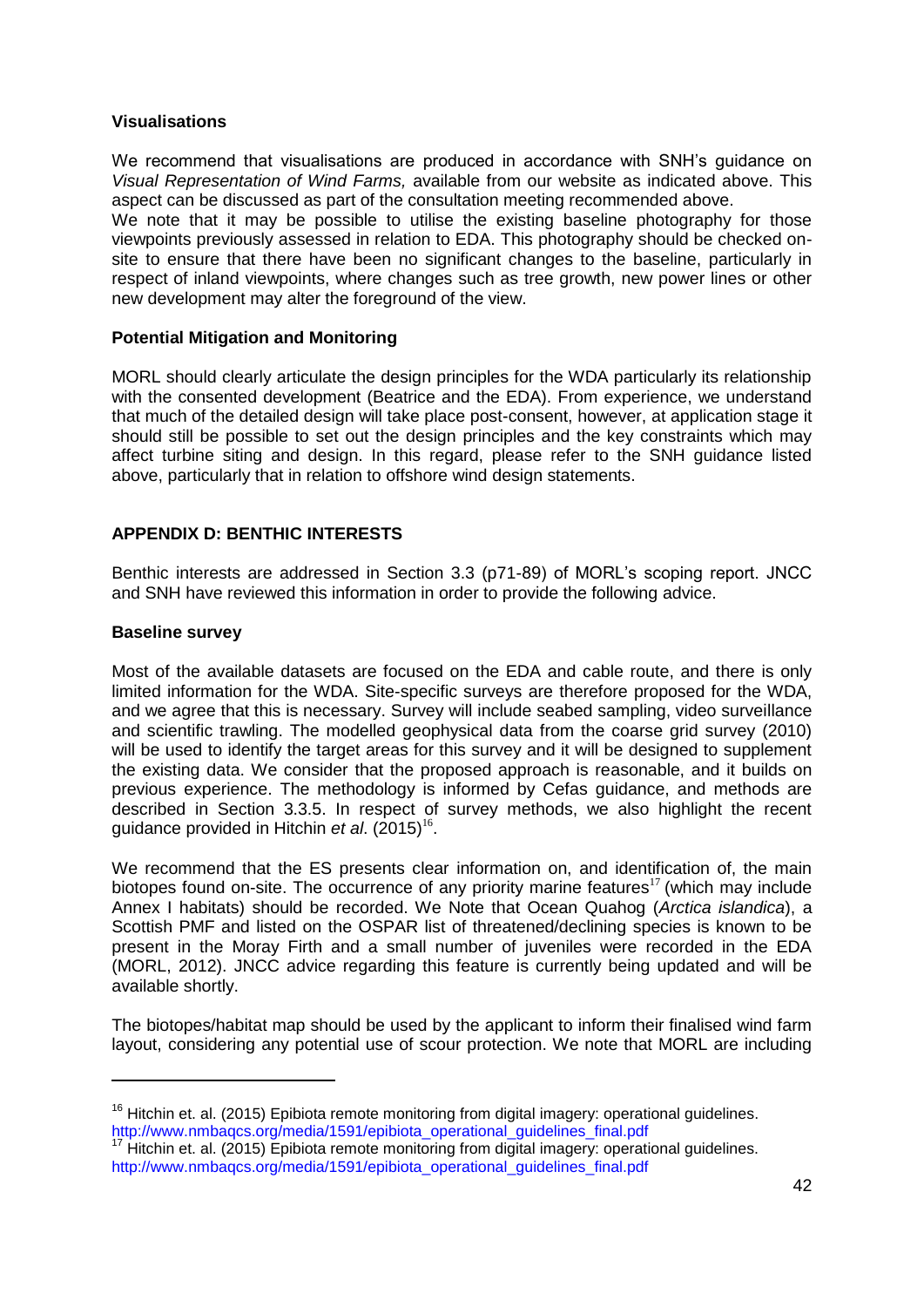gravity base foundations within their intended design envelope (Section 1.2.4.4, Table 1.2-2, p29-31) and we seek further discussion with the relevant parties to agree how to account for this in any "worst case" assessment for benthic interests.

#### **Key impacts to consider**

A summary of potential effects on benthic interests is given in Table 3.3.3.1 and discussed in detail in the following sections. We consider the list to be comprehensive and we have no additional suggestions.

We would, however, highlight that disturbance to seabed habitats as a result of jack-up placement and the installation of cables (as described in Section 3.3.3.2) is not always temporary, for example if rock dump is left after being used to stabilise jack-up vessels. We recommend discussing this further during the pre-application dialogue and, if necessary, dealing with these potential effects as temporary/permanent.

The approach to impact assessment for benthic interests is discussed in Section 3.3.4. The intention is to use best practice available at the time of the assessment along with experience gained from the EDA and BOWL assessments. At the appropriate time, following completion of the benthic survey work, we suggest that there's a meeting between the relevant parties in order to agree the assessment methodologies. **Potential Mitigation** 

Potential mitigation can be discussed at the appropriate time, if it appears that significant impacts are likely.

## **APPENDIX E: PHYSICAL PROCESSES**

Physical processes are addressed in Section 2.2 (p46-62) of MORL's scoping report. JNCC and SNH have reviewed this information in order to provide the following advice. As noted in Section 1.1 of the scoping report the current consultation is in relation to the wind farm only, so that we are not providing any advice on the transmission infrastructure and cable routes as these will be subject to a separate scoping exercise at a later date.

### **Available information**

We recommend a meeting to discuss available information in respect of bathymetry (Section 2.2.1), metocean conditions (Section 2.2.2), geology, sedimentary environment & water quality (Section 2.2.3). On the basis of the scoping report, we are not yet in a position to confirm that this information is sufficient to characterise the baseline conditions for the WDA, or to say that these conditions are the same as for the EDA. In particular, we would highlight the following points as needing further consideration:

- Bathymetry survey work was undertaken in 2010 and covered 20% of the WDA in a varying sample design (four different grid patterns were used). We seek confirmation of the level of confidence in this data, and further discussion of how the seabed bedform may relate to hydrodynamics.
- In respect of tidal regime, there in an observation in Section 2.2.2.1 (p53) that current speeds are ca.0.3m/s, apparently 33% lower than in the EDA.
- In the sections on wave and wind climate ( $p53 55$ ), there needs to be further discussion and explanation of the similarities or differences between the WDA and EDA.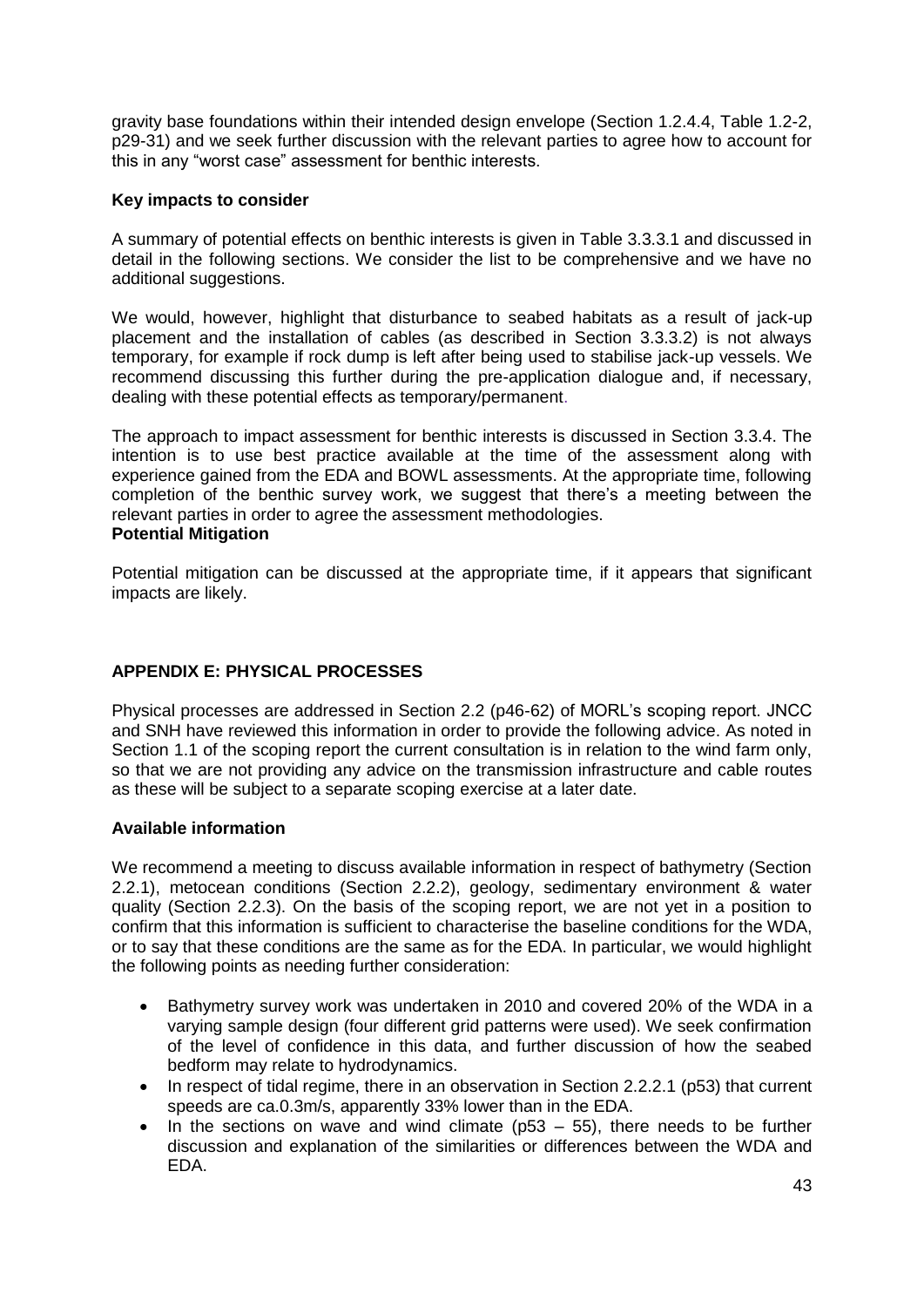The only bedforms mentioned in Section 2.2.3 are 0.3m high ripples in gravelly areas, despite larger sandwaves being noted in Section 2.2.1. We recommend further synthesis across the available information on bathymetry, geology and sedimentary environment in order to characterise baseline conditions at WDA.

As noted, we recommend a meeting to further discuss these issues to ensure that the available data is sufficient to inform the baseline for physical processes assessment.

#### **Key impacts to consider**

Potential effects are discussed in Section 2.2.4 of the scoping report, however, we do not agree with scoping out these effects at this initial stage in the process (as seems to be suggested by Table 2.2.4.1). We advise that these potential effects are considered in the physical processes assessment for WDA. We agree with the suggestion (under 2.2.5) that modelling undertaken for EDA will be updated in light of any more recent data. We advise that this modelling (sediment transport modelling as well as hydrodynamic modelling) is reviewed and any required updates are discussed and agreed at the meeting we recommend above.

As part of this discussion we will need to agree which receptors are a focus for assessment. As well as priority marine features (see discussion under Appendix D on benthic interests) we advise including the marine and coastal habitats of the Moray Firth, the Dornoch Firth and Culbin Bar Special Areas of Conservation.

We note that MORL are including gravity base foundations within their intended design envelope (Section 1.2.4.4, Table 1.2-2, p29-31) and we seek further discussion with the relevant parties to agree how to account for this in respect of physical processes.

Cumulative impacts are mentioned in Section 2.2.6 where reference is made to the discussion document produced by MORL and BOWL. While this was very useful at the time, much of the contents have since been superseded so that we recommend any preapplication meeting also determines the scope of cumulative impact assessment for WDA in respect of physical processes.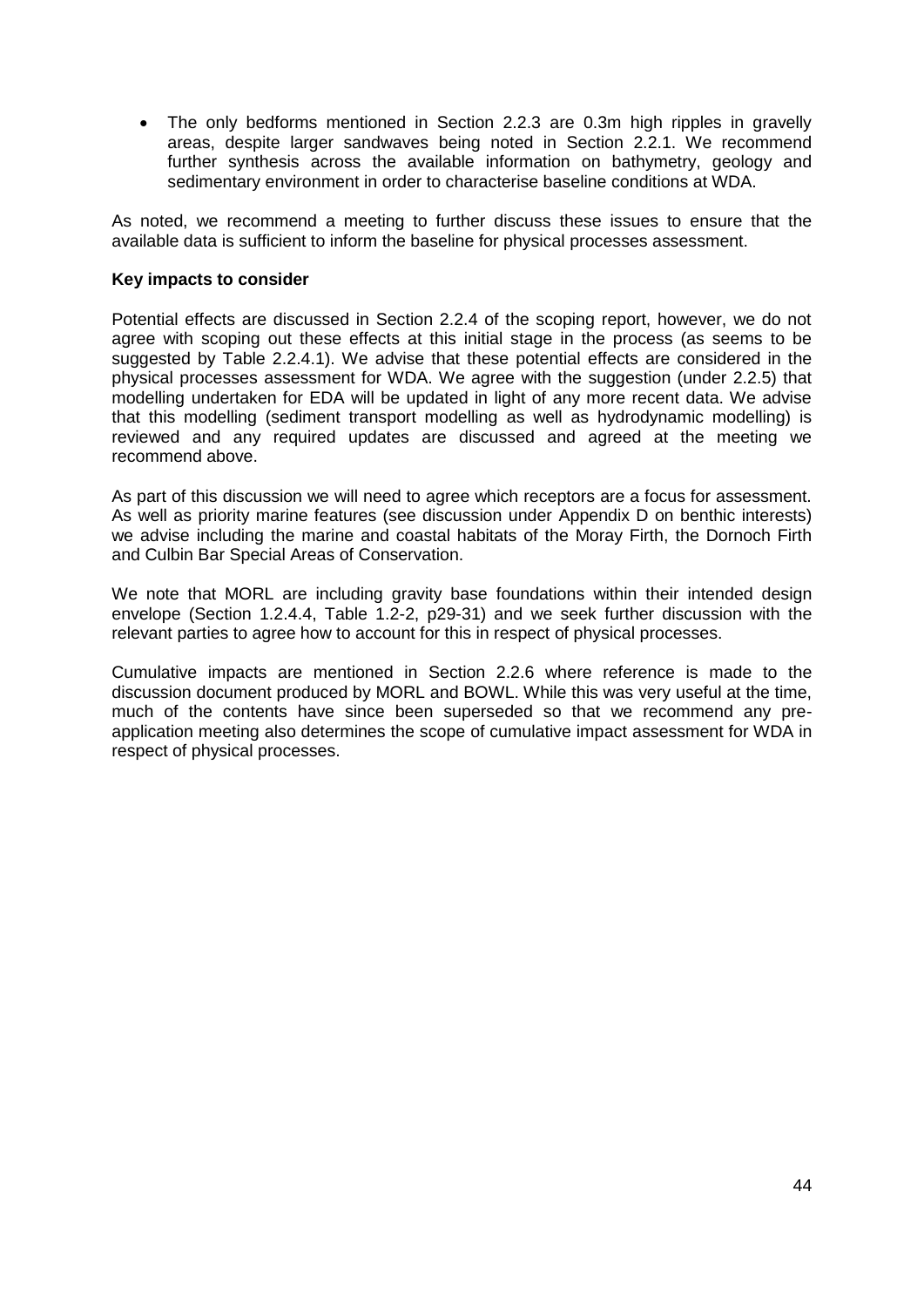## **ABERDEENSHIRE COUNCIL ("ASC")**

Aberdeenshire Council consider that Marine Scotland are generally well placed to provide the expertise required to determine if the offshore elements of the Scoping Report are acceptable and if the proposals can be adequately managed with low risk to the marine environment. Officers from the Planning Service are working closely with the applicants in relation to the onshore elements of the wider project.

Having appraised the offshore elements of the project, the following issues should be considered: In terms of mitigation of any potential adverse effects associated with this proposed development, Aberdeenshire Council would suggest that following known industry best practice in terms of constructing and erecting offshore wind turbines, would be appropriate.

Landscape and Seascape visual impacts are of primary interest to Aberdeenshire Council. The scope and methodology outlined within the Scoping Report generally appears to be acceptable, particularly as this draws on experience and the approach taken with the 2012 ES prepared in relation to a related MORL project.

In the seascape, landscape and visual impact assessment for the proposed development, information should be primarily graphic, based on ZTV information for hub height and tip height of an appropriate wind energy development layout. Panoramas, photomontages and wireline models should be produced of the proposal with accompanying assessment of seascape, landscape and visual effects. Any proposed wind monitoring masts, maintenance platforms etc. should also be included in the seascape, landscape and visual impact assessment.

A detailed ZTV should be produced as a basis for the viewpoint selection process when the final development layout and wind turbine specification is confirmed. Cognisance should be made to onshore visual receptors throughout this part of the process.

The applicant needs to fully address the issue of cumulative impact as part of the seascape, landscape and visual impact assessment to fully address the potential combined visual affects between the MORL West proposed development and the onshore wind energy projects that fall within the agreed extent of a cumulative ZTV.

The proposed MORL West development will potentially be seen in combination with other onshore wind energy developments in Aberdeenshire, and potentially in Moray and Highland Council areas, and this issue needs to be fully assessed. For the cumulative impact assessment, appropriate common viewpoints and sensitive receptors that may have been used for other wind energy applications should be identified. The cumulative seascape, landscape and visual impact assessment should be primarily graphic based, with ZTV information, panoramas, photomontages and wireline models etc. An assessment of cumulative visual affects should be supplied in accordance with up to date SNH guidance etc. The appropriate extent of the base map and related ZTV for the cumulative assessment of all publicly known wind energy development should be confirmed with SNH.

Aberdeenshire Council would also welcome and request further consultation on viewpoint selection for all visual, land and seascape assessments.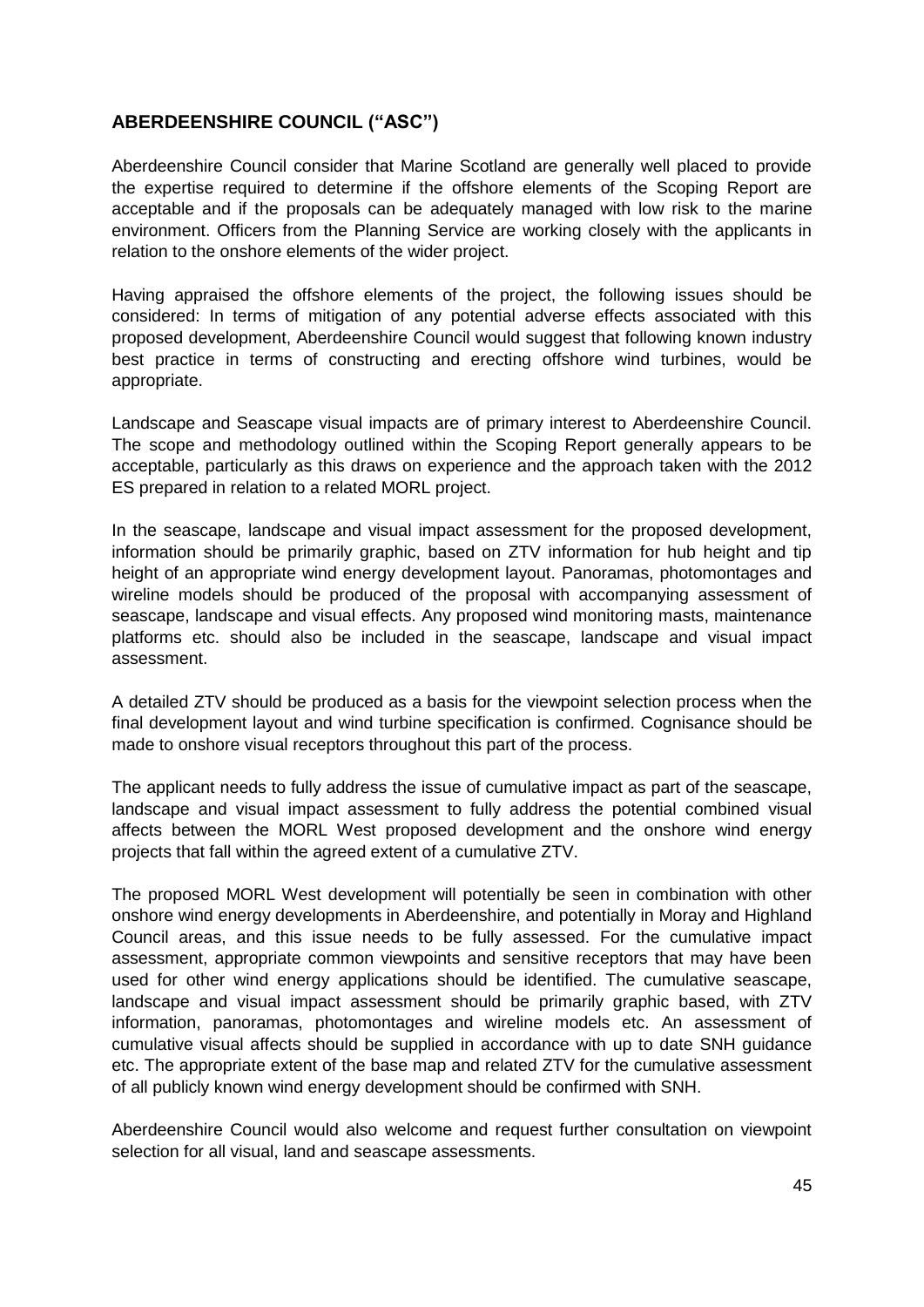The environmental statement (ES) accompanying any application should fully assess any impacts of the works on the interests of all the protected areas. This should include, but not be limited to, potential impacts on habitats as a result of any pollution event and disturbance to relevant species as a result of noise, vibration and other construction activities. Offshore Archaeology should also be considered as outlined within the Scoping Report.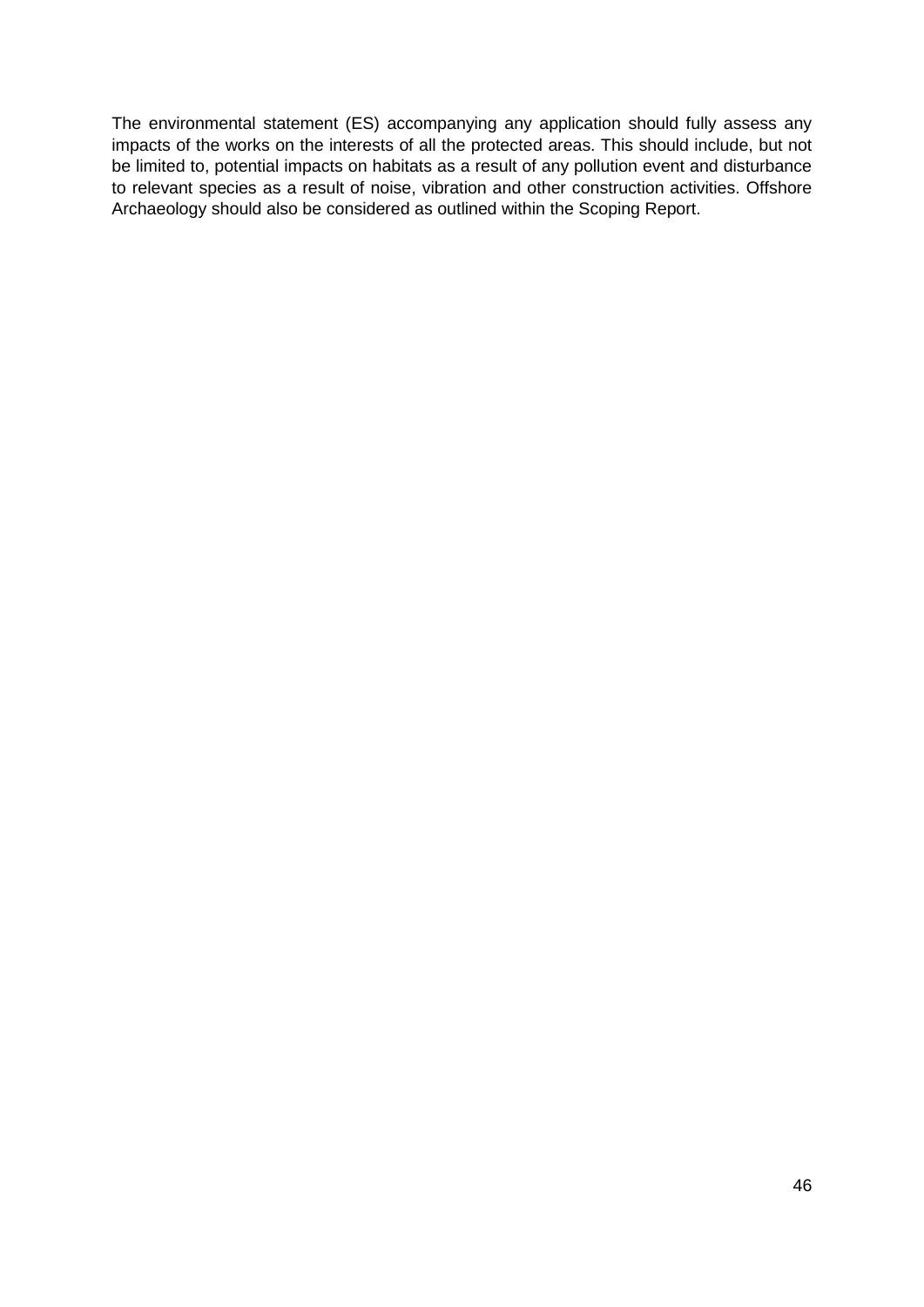## **MARITIME AND COASTGUARD AGENCY ("MCA")**

I have now had an opportunity to review the Scoping Report provided by EDP Renewables UK Ltd for the proposed MORL Western Development Area in the outer Moray Firth and would comment as follows:

The Environmental Statement should supply detail on the possible the impact on navigational issues for both commercial and recreational craft, viz.

Collision Risk Navigational Safety Visual intrusion and noise Risk Management and Emergency response Marking and lighting of site and information to mariners Effect on small craft navigational and communication equipment The risk to drifting recreational craft in adverse weather or tidal conditions The likely squeeze of small craft into the routes of larger commercial vessels.

A Navigational Risk Assessment will need to be submitted in accordance with MGN 543 (and MGN 372) and the MCA Methodology for Assessing the Marine Navigation Safety & Emergency Response Risks of Offshore Renewable Energy Installations (OREI).

Particular attention should be paid to cabling routes and where appropriate burial depth for which a Burial Protection Index study should be completed and, subject to the traffic volumes, an anchor penetration study may be necessary. If cable protection are required e.g. rock bags, concrete mattresses, the MCA would be willing to accept a 5% reduction in surrounding depths referenced to Chart Datum.

The cumulative and in combination effects require serious consideration, particularly with the adjacent MORL Eastern Development Area and Beatrice wind farm projects. Although layout plans will be decided at a much later stage, due consideration must be given for either lines of orientation that allow a continuous passage of vessels and/or SAR helicopters through the sites, or for sufficient air space between sites to allow SAR helicopters to safely manoeuver outside the turbine boundaries when conducting SAR operations.

Given that neither the capacity nor structures of the individual wind turbine generators have been decided, the principles of the Rochdale envelope should be used in the EIA.

The shipping and navigation study should include radar and manual observations in addition to AIS data to ensure commercial vessels of less than 300GT, fishing vessels less than 15m and recreation craft are captured. Given the potential to displace current traffic routes, full consideration of the implications to all identified marine users will need to be assessed.

Particular consideration will need to be given to the implications of the site size and location on SAR resources and Emergency Response Co-operation Plans (ERCOP) for both construction and operation phases.

Reference to the Maritime Accident Investigation Branch should be amended to the Marine Accident Investigation Branch.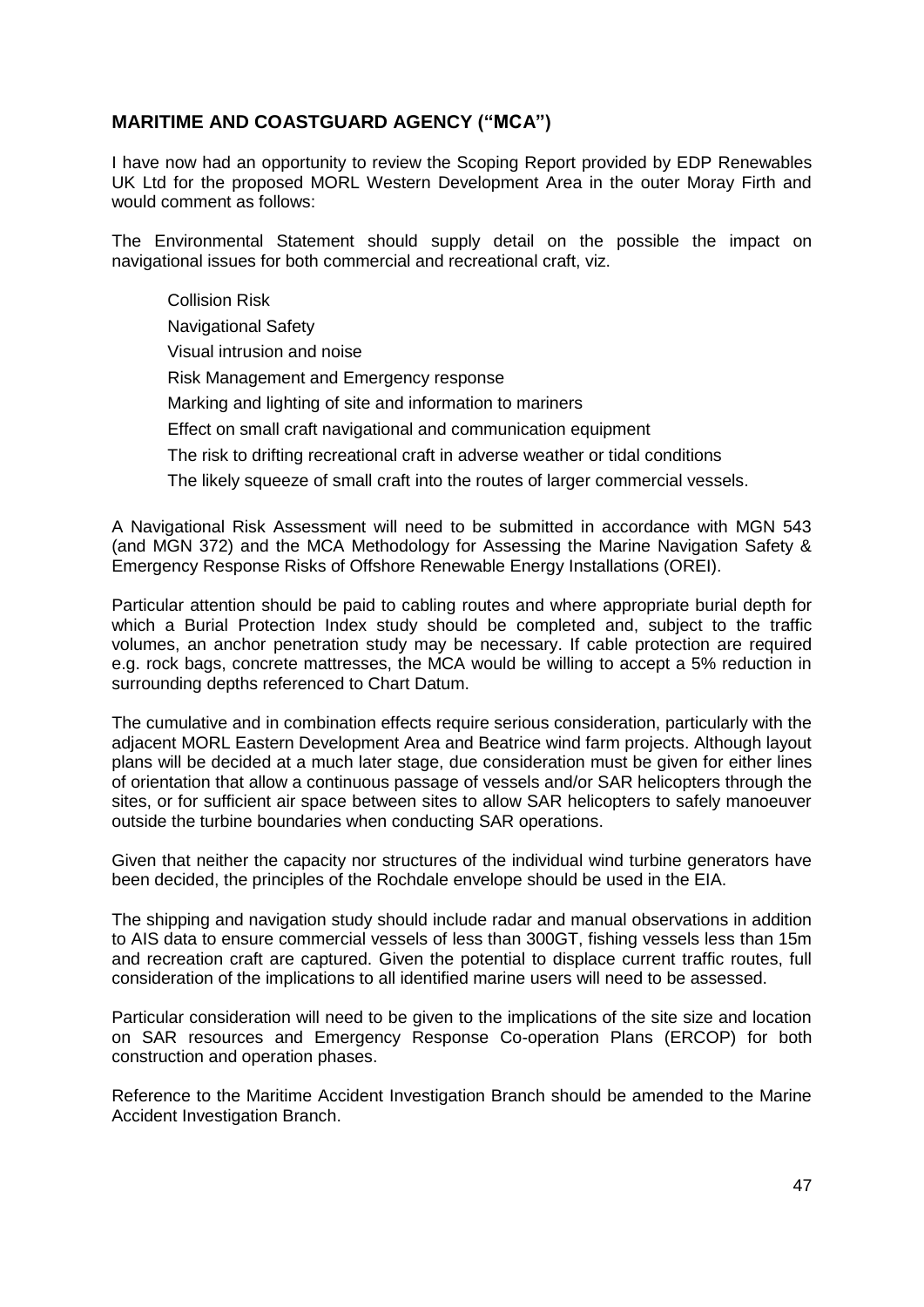References to Exclusion Zones during construction activities should be amended to Safety Zones. It should not be assumed Safety Zones will be automatically applied. These are subject to successful applications made to DECC.

References to MCA Marine Rescue Coordination Centres (MRCC) should be replaced with Coastguard Operations Centres (CGOC). The nearest CGOC is Aberdeen.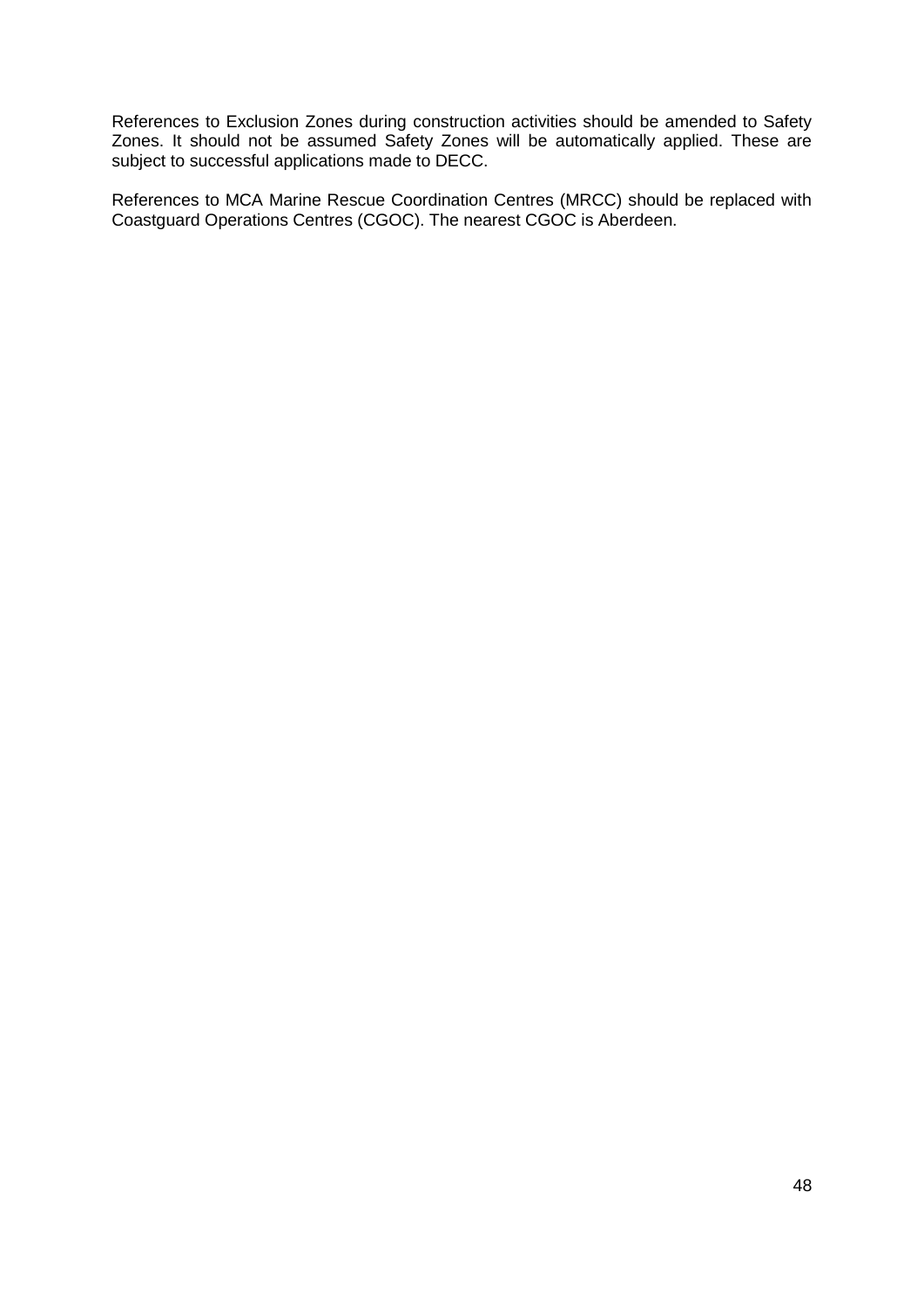## **MORAY COUNCIL ("MC")**

A formal Scoping Opinion has been requested from Moray Offshore Renewables Limited regarding the content of an Environmental Statement which is to be submitted at a later date to the Moray Council for consideration as part of the any planning application for the above proposed development. Apologies for the delay in responding to the scoping request.

We note the content of the Environmental Impact Assessment Scoping Report, and would make the following comments.

- 1. The Seascape, Landscape and Visual Impact Assessment relating to the Moray coast line should have several key viewpoints within settlements along the coastline, and Moray Council would wish to be party to the selection process of such viewpoints and the form and content of photos, wirelines and photomontage figures provided. Agreement with stakeholders in with para 4.5.5 suggests such involvement.
- 2. As suggested, figures showing the visual impact of any nautical or aviation lighting on the turbines from the Moray coast would also be beneficial.
- 3. Moray Council is also the harbour authority and would wish early engagement about what facilities are available to MORL and on any likely impact if Moray harbours are to be used. If the anticipated use of harbours are known this would be relevant to assessing the infrastructure and socio economic impact of the proposal.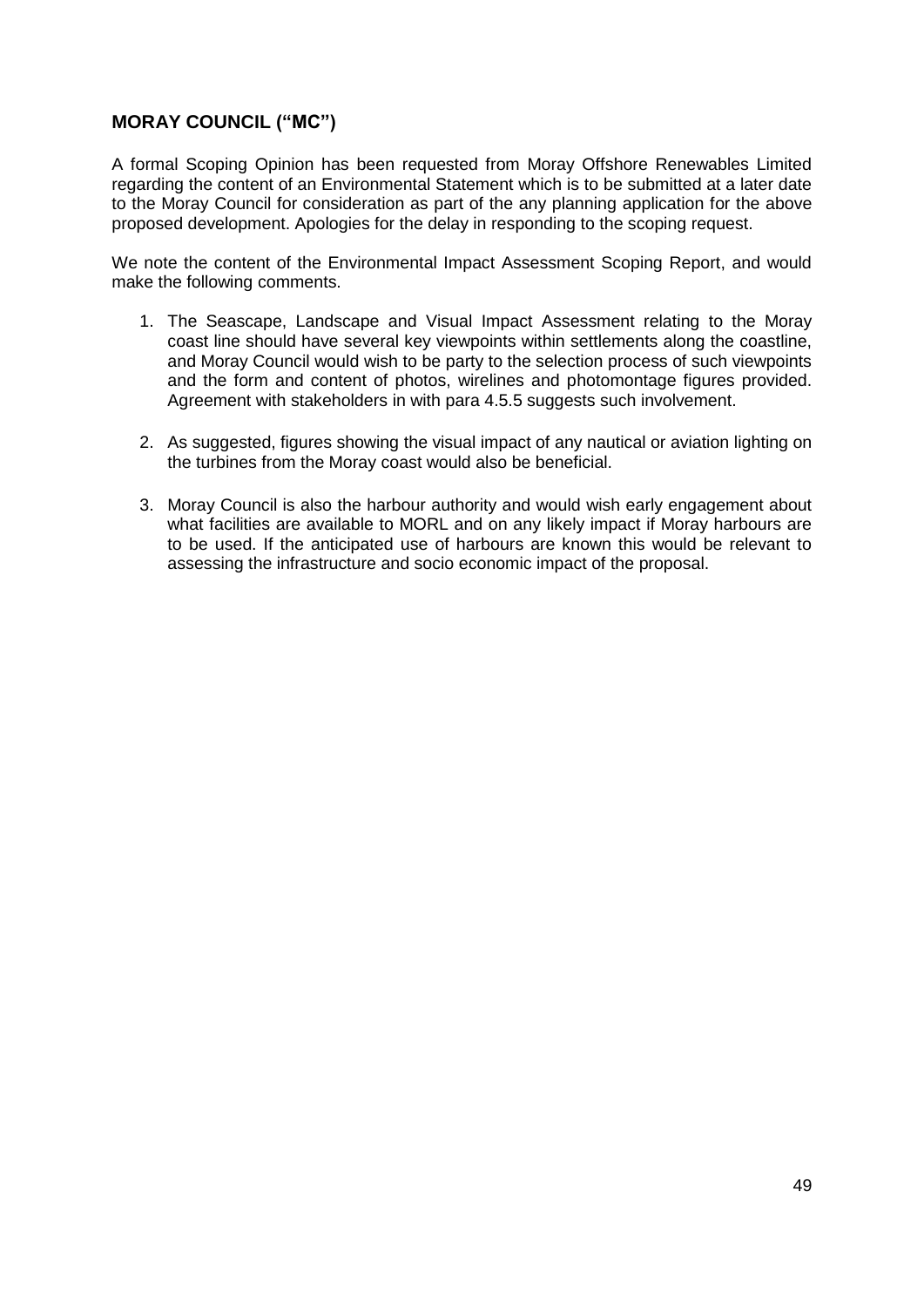## **NORTHERN LIGHTHOUSE BOARD ("NLB")**

With regard to the consultation and the scope of assessment, we would only comment on that part relating to Shipping and Navigational Safety contained within several sections of the consultation document.

We would advise that any marking and lighting recommendations required for the Western Area Development will be made in a formal response through the Marine Licence consultation process, and will be based on IALA Recommendation O-139 with a continuity of Marking and Lighting relative to the previously constructed Eastern Area. It may also be necessary to mark the landfall site of the export cable routes as previously stated in our response regarding the development of the MORL wind farm as a whole and depending on the location chosen after the OFTO process has been completed. All navigational marking and lighting of the site or its associated marine infrastructure will require the Statutory Sanction of the Northern Lighthouse Board prior to deployment.

We would require the Navigational Risk Assessment to be in accordance with the information given at sections 4.2.4 and 4.3.4, and in line with the requirement of MCA Marine Guidance Notice 543. We note that the vessel traffic analysis and data has been mostly derived from the MORL ES 2012 which may need to be updated to meet MCA guidance but that land observations, consultation with users at a local level and a desk top study will be conducted to ensure a more complete Navigational Risk Assessment.

We would welcome and encourage engagement with the Moray Firth Offshore Wind Developers Group to work together to minimise the cumulative impact of site development, including any developers within the Scottish Territorial Waters awards.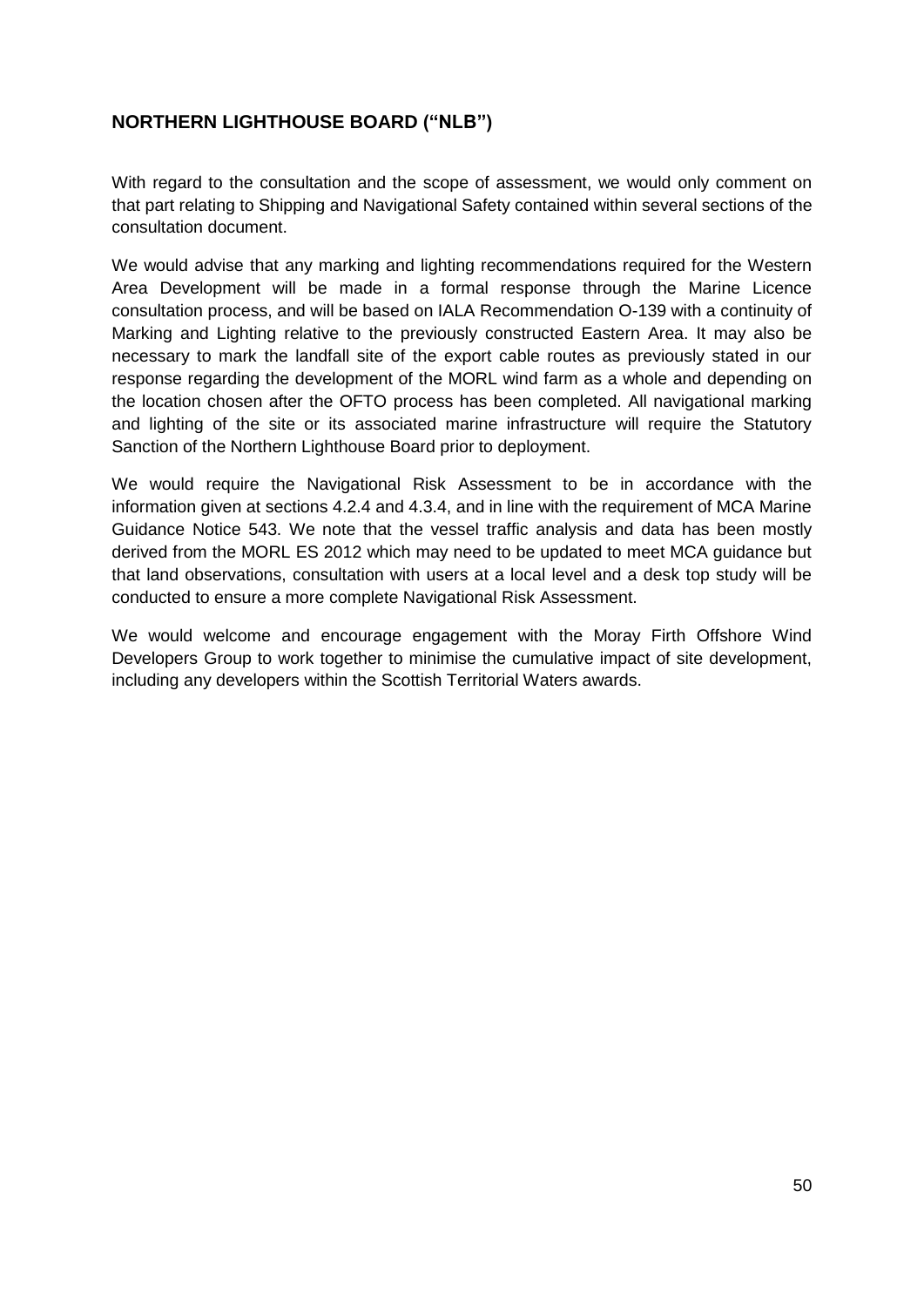## **SCOTTISH ENVIRONMENT PROTECTION AGENCY ("SEPA")**

We note that this Scoping Opinion is for the offshore components only of the Moray Offshore Renewables Ltd (MORL) Western Development Area Wind Farm Infrastructure, Moray Firth and have reviewed a copy of the Scoping Report 'Western Development Area Offshore Wind Farm Infrastructure: Offshore Wind Turbines, Foundations/Substructures and Inter-Array Cables' prepared by EDP renewables dated May 2016.

As we only now comment on proposals for works above MLWS which fall under the appropriate Town and Country Planning (Scotland) Act ,we have no comments to make on the Scoping Report for the offshore element of this proposal.

Please refer to our standing advice on marine consultations within guidance document [SEPA standing advice for The Department of Energy and Climate Change and Marine](http://www.sepa.org.uk/media/143312/lups-gu13-sepa-standing-advice-for-marine-scotland-on-small-scale-marine-licence-consultations.pdf)  [Scotland on marine consultations.](http://www.sepa.org.uk/media/143312/lups-gu13-sepa-standing-advice-for-marine-scotland-on-small-scale-marine-licence-consultations.pdf)

If, after consulting this guidance, you consider that a particular part of this proposal is novel or raises a particular environmental issue relevant to our interests which is not addressed by the standing advice, then we would welcome the opportunity to be re-consulted. Please note that the site specific issue on which you are seeking our advice must be clearly indicated in the body of your consultation request.

We do note however that the proposed offshore wind farm will require transmission cabling and other associated infrastructure works and that a further Scoping Report will be prepared for these onshore works. We will welcome future engagement through the appropriate Town and Country Planning (Scotland) Acts in due course.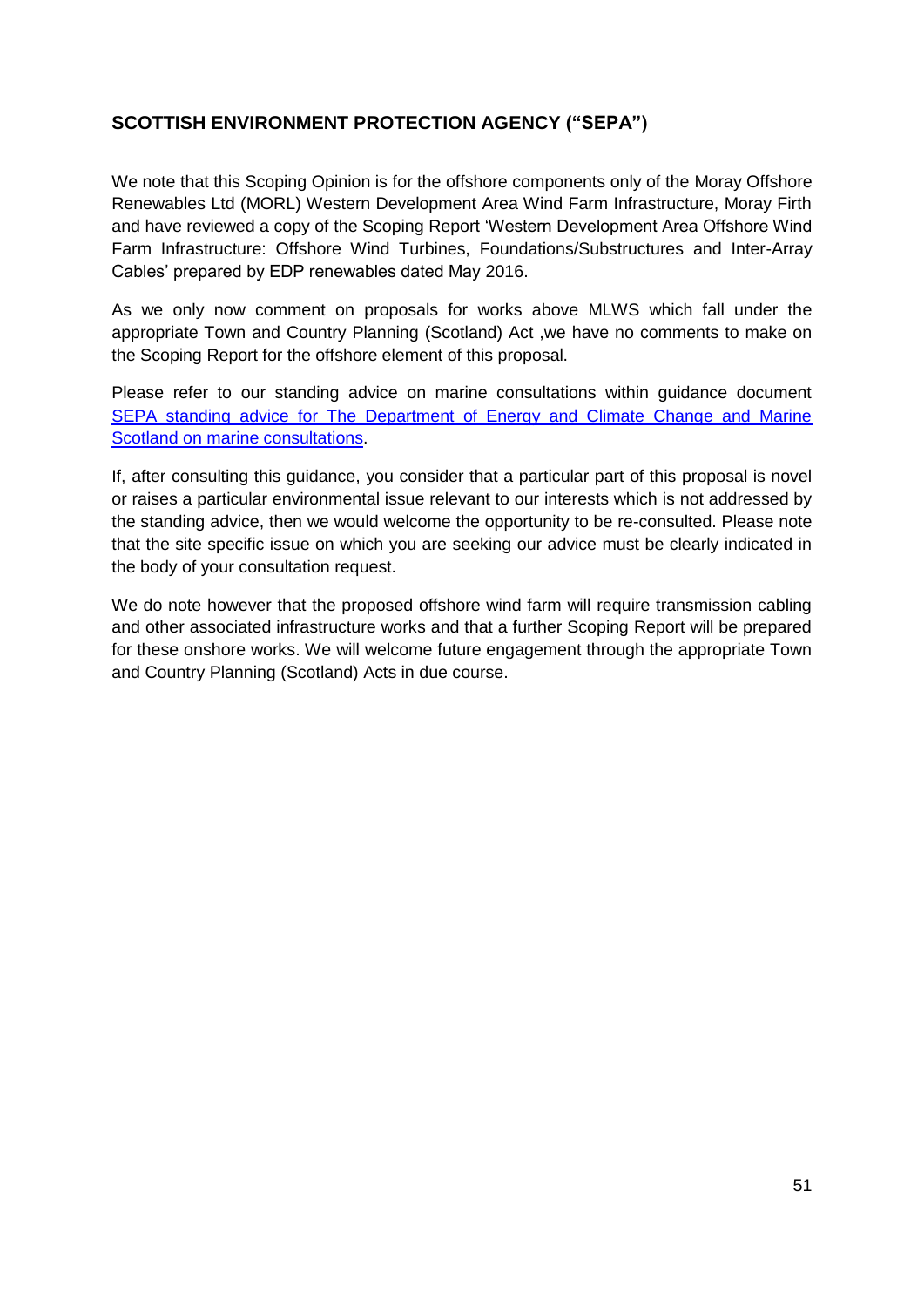# **Non Statutory Consultees**

## **MARINE SCOTLAND SCIENCE ("MSS")**

Marine Scotland Science has reviewed the submitted scoping report and has provided the following comments.

## **Ornithology**

Discussion with SNH, JNCC and MSS regarding how the Masden (2015) version of the Band Collision Risk Model will be used to estimate the number of collisions, and how these outputs will be used, is strongly advised. Similarly, discussion with SNH, JNCC and MSS on the PVA approaches to be used to assess population level consequences of estimated effects should take place. The analyses of the various seabird data sets available for the area have the potential to be complex and challenging due to the varying methods used, spatial and temporal scales of survey, and ages of data. Regular updates on progress made and challenges encountered, alongside discussions on how the outputs could/ will be used should therefore take place with SNH, JNCC and MSS.

#### **Marine Mammals**

MSS welcome the opportunity to provide comments on this scoping document. As this development is immediately adjacent to an already consented proposal, we anticipate that the EIA process will be informed by, and learn the lessons from the previous EIA process. This is evident from the scoping report, whereby the important receptors and potential impact pathways are identified. MSS would encourage the most recently available data to be used to inform the ES, including work undertaken as part of the MMMP for the currently consented development, which Marine Scotland has contributed to funding. Depending upon the respective timelines, this may also include data from the SCANS-III surveys.

### *Species for consideration*

### Harbour seal – *Phoca vitulina*

Since the MORL EDA ES (2012) more telemetry data have become available, and we welcome the updated modelling of harbour seal distribution. We would welcome the inclusion of data collected under the MMMP, particularly where this can help to inform the HRA.

#### Grey seal – *Halichoerus grypus*

We are content with the use of updated seal usage maps as per Jones et al. (2013) however we would like the developer to be aware that these maps are likely to be updated on the Marine Scotland website within the next few months. It is worth MORL remaining in contact with MSS regarding updated seal usage maps.

#### Harbour porpoise – *Phocoena phocoena*

Whilst recognising that the density map shown (Fig. 3.5-3) is the current best available porpoise distribution map, we encourage the updating of predicted density of harbour porpoise within the Moray Firth through the inclusion of new data from aerial surveys and potentially also from static passive acoustics, where this is appropriate. MSS are content that aerial survey data and passive acoustic data that are held by us can be requested by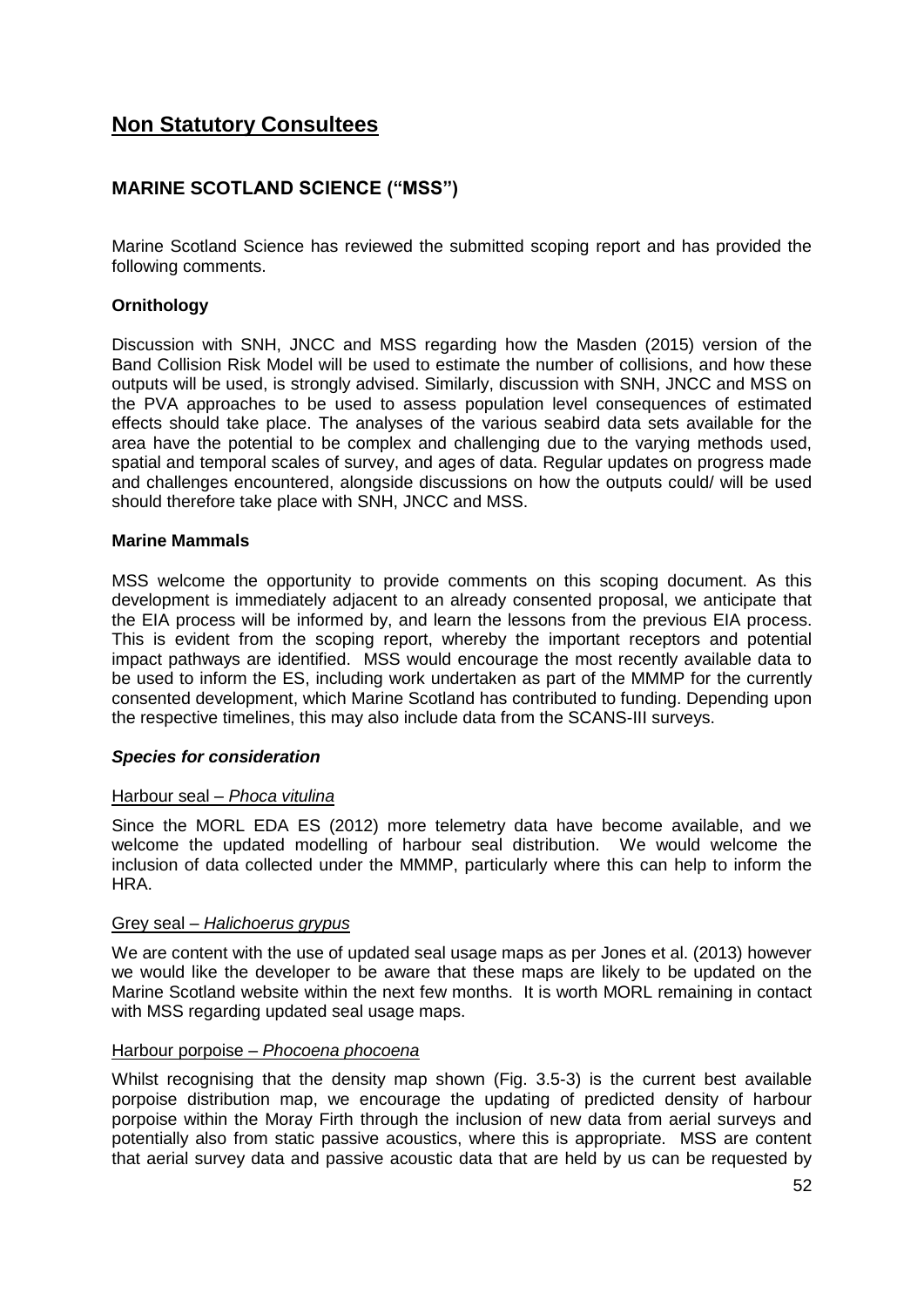MORL. However, in some cases, it may be easier for pre-processed outputs to be used and so we would welcome discussion about the most appropriate way in which to take this forward.

#### Bottlenose dolphin – *Tursiops truncates*

In paragraph 1, p. 117, it states that bottlenose dolphins are restricted to coastal waters. This is generally true of the east coast population, but not necessarily true of the species in general. However, the main concern around bottlenose dolphins is in relation to the potential for an effect on the conservation status of the Moray Firth SAC. We would again welcome the inclusion of data collected under the MMMP on the population size and any information that may be useful on demography, for use within the HRA.

#### Minke whale – *Balaenoptera acutorostrata*

We recognise that SCANS II density estimates are currently the best available and most conservative estimates of minke whale abundance available. If the data are available in time, we would welcome the inclusion of SCANS-III data in the ES, which are being collected during summer 2016.

### *Pathways for impact*

MORL has identified potential impact pathways from the construction, operation and decommissioning of the wind farm, and we believe has scoped in the potentially important effects. The most important impact in this context is the noise generated as a result of pile driving and we welcome the statement of intent to consider piling options that produce lower noise levels. We consider that there will be a requirement for noise propagation modelling to inform the assessment and that this should be carried out on the worst case scenario for impacts to marine mammals, in terms of the options in the Rochdale Envelope. These results will then be required to feed into impact assessments for marine mammal species. MSS are content that the seal assessment framework (Thompson et al. 2013) is used for this, but would also point out that other frameworks have been developed more recently (e.g. interim PCOD and DEPONS) and that these may useful in this assessment process. There will also be a need to assess the cumulative impacts to these populations (also see comments below).

If gravity bases, or other bases that require substantial seabed preparation works, are scoped into the project, then we would consider that loss of foraging habitat for marine mammals will require assessment, and that this should be coordinated with the assessments for fish ecology.

Refinement of the Rochdale envelope will reduce the extent of the assessment that requires to be undertaken and we would encourage MORL to consider areas where this may be appropriate.

### *Cumulative effects*

MSS considers that there is potential for cumulative effects with the MORL EDA project and the BOWL project. MSS would welcome further discussion about other developments that should be included in the cumulative impact assessment; we consider that any licensed or consented project that may impact upon the same populations should be included, as well as other projects that are further along in the planning process. MS-LOT should be included in further discussion of this and will be able to provide lists of projects that are currently in the planning process.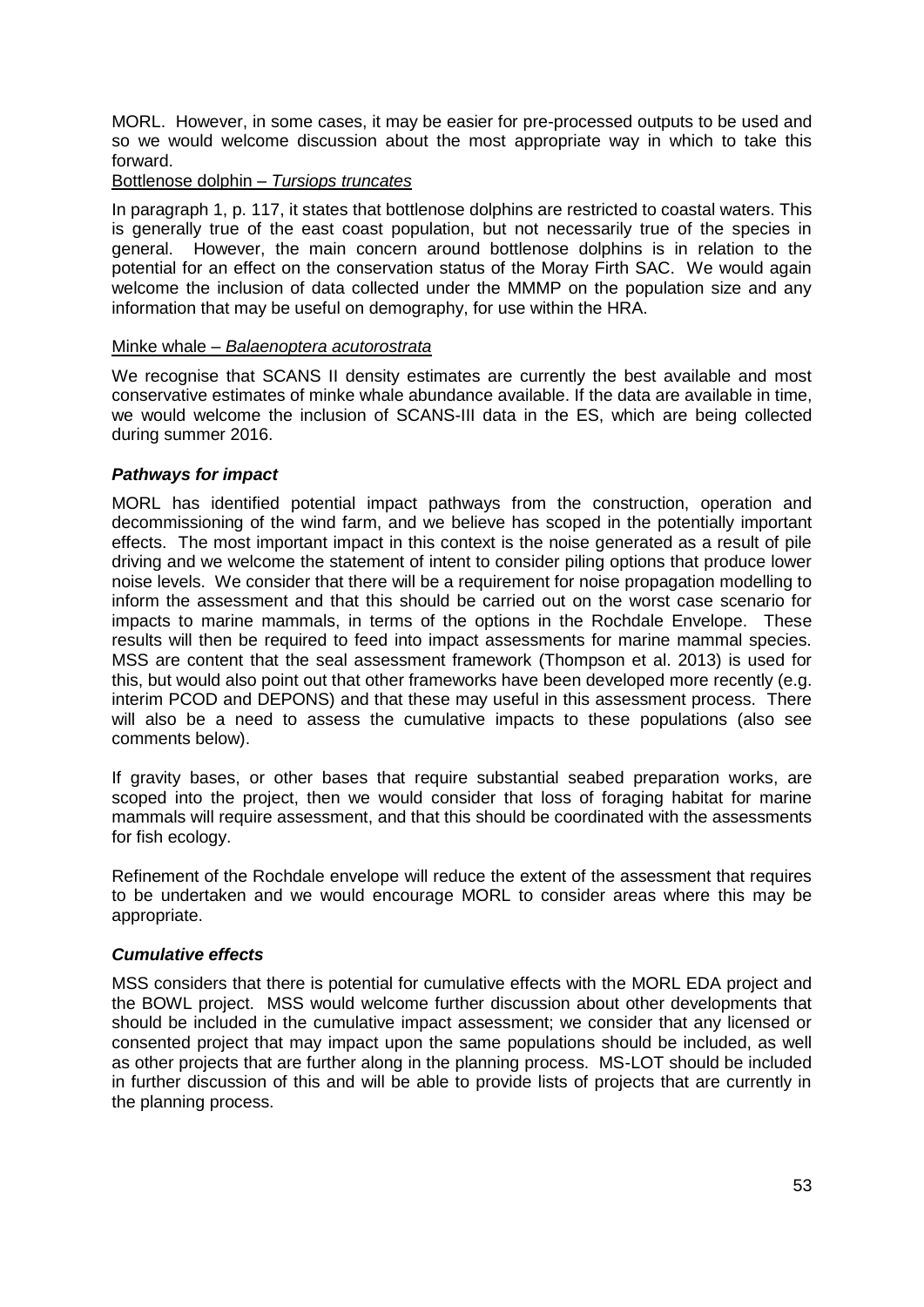## *HRA*

MSS welcome the stated intention to discuss the SACs that require HRA with us and the SNCBs. We would add auditory injury (PTS) to the list of assessment criteria. Mitigation options are likely to mean that this does not occur, but at this stage in the assessment process we would like to ensure that this is considered.

#### *References*

Thompson PM, Hastie GD, Nedwell J, Barham R, Brookes KL, Cordes LS, Bailey H, McLean N (2013) Framework for assessing impacts of pile-driving noise from offshore wind farm construction on a harbour seal population. Environmental Impact Assessment Review, 43:73–85.

### **Marine Fish Ecology**

The scoping report outlines proposed datasets to identify baseline characteristics for the fish and shellfish ecology EIA in table 3.4-1. MSS is content with this aspect and welcomes inclusion of such up to date information within the EIA.

Table 3.4.1.1 identifies the potential effects of development in the WDA on fish and shellfish ecology. MSS agrees with the scoping report that each should be scoped into the EIA and is content with the identified associated phases.

The scoping report provides a good and comprehensive list of marine fish species for consideration however, whilst it identifies those potential effects of development in the WDA on fish and shellfish ecology, it does not seem to clearly identify whether these species are to be scoped in or out of the EIA. For example, table 3.4-5 provides the conservation status of fish species recorded in landings data (2000 – 2009) within the regional study area. This list, for completeness, includes black scabbardfish, blue ling and Greenland halibut however given that these are generally associated with deep-water, it would be expected that they are scoped out of the EIA. The scoping report highlights assessments for the MORL EDA, including the species considered and, whilst it is not expected that there would be much, if any, deviation from this within the WDA EIA, clarification from the applicant on species to be scoped into the WDA assessments would be welcome. MSS are happy to engage with the applicant to discuss, should it be of benefit.

### **Commercial Fisheries**

MSS has reviewed MORL Western Development Area EIA Scoping Report with an emphasis on commercial fisheries and has provided the following comments:

Section 4.2.1 provides the commercial fisheries baseline characterisation and list potential effects associated with the Western Development Area. Most information have been derived from the MORL ES in 2012. It is advised that more recent data should be used to describe the baseline (5 most recent years' worth of data 2011-2015). This will be possible with MMO landings data by ICES rectangles as listed in Table 4.2-1.

Table 4.2-1 listing 'Datasets for the Commercial Fisheries EIA' should expand to cover landings and numbers of active fishing vessels broken down by length classes, by adjacent fishing ports, and ICES rectangle level (see Scottish Sea Fisheries Statistics). Information should be put in context (e.g. percentage share of the national landings etc.) to highlight importance.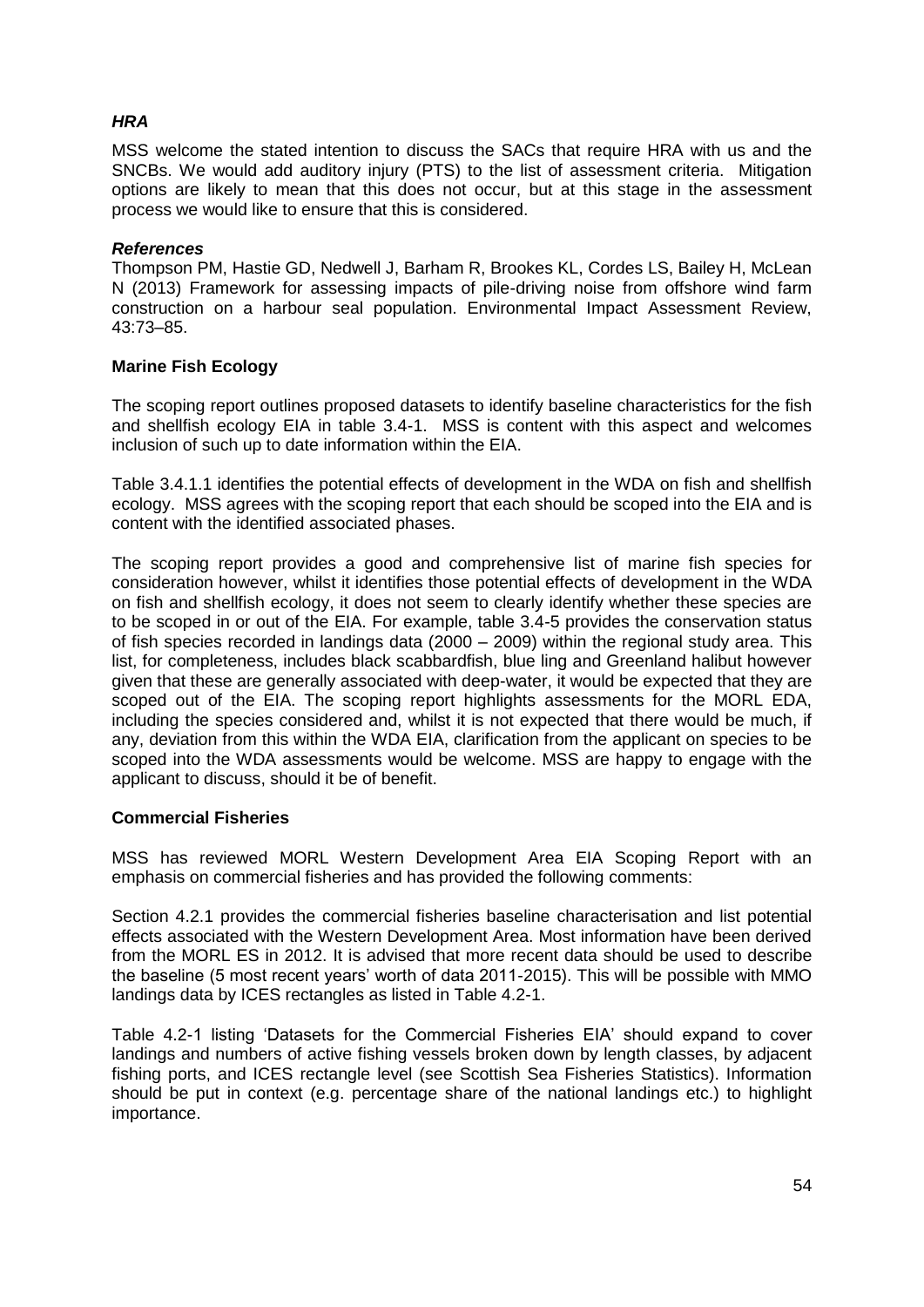It is stated that MORL EDA assessment predicted moderate effects on the scallop fishery and minor effects on the whitefish fishery. In order to reduce these effects, MORL agreed a draft Commercial Fisheries Mitigation Strategy with the Scottish Fishermen's Federation and established the Moray Firth Commercial Fisheries Working Group to discuss concerns and mitigation measures. No reference to either the proposed function of the MFCFWG in relation to the WDA is made or the cumulative impacts. It should be noted that combined effects from EDA and WDA might not simply be additive. It is stated that "the extent of displacement will be a function of the temporary loss or restricted access to traditional fishing grounds during the construction phase". It should be added that the significance of displacement will also be a function of the available fishing space (availability of target species in sufficient amounts and commercial sizes as well as remaining suitable habitat e.g. for scallops) over time. Most effects from the EDA are discussed and mitigated through a Commercial Fisheries Mitigation Strategy and the Moray Firth Commercial Fisheries Working Group. There has been no reflection on how the effects from the WDA will be mitigated e.g. as part of the MFCFWG. Therefore, MSS cannot comment on the potential effectiveness of proposed mitigations measures.

Scallop dredge gear modification trials study developed by Bangor University is referenced. However, no statement surrounding plans to undertake the trials are mentioned in the report. The applicants should provide more information about their plans.

BERR guidance (2008) reference has been update to FLOWW in 2014. Best Practice Guidance for Offshore Renewables Developments: Recommendations for Fisheries Liaison (FLOWW, 2014). Other best practice guidance documents include:

- Best Practice Guidance for Fishing Industry Financial and Economic Impact Assessments (Seafish, 2009);
- Guidance on overlaps with fishing (Subsea Cables UK, 2012);
- Emergency procedures for fouling gear (Subsea Cables UK, 2015); and
- SeaPlan. Options for Cooperation between Commercial Fishing and Offshore Wind Energy Industries. A Review of Relevant Tools and Best Practices. 2015

Section 4.2.6 refers to the 'Moray Firth Offshore Wind Developers Group Cumulative Impact Assessment Discussion Document'. The document dates since 2011 and is advised to be listed as an agenda item in the next appropriate MFCFWG meeting. This will give the opportunity to fisheries stakeholders to consider the document, and updates to be undertaken on datasets and relevant projects to be considered, as well as available methodologies after 5 years.

 Section 4.2.7 states that one of the proposed mitigation measures will be the establishment of a Moray Firth Commercial Fisheries Working Group. Rather than plain establishment of the group, mitigation measure should be explicit on the proposed function of the group.

### **Benthic Ecology**

MSS is generally in agreement with the statements and approaches discussed and described in the Scoping Report. However, a couple points need to be made.

Page 29. Foundations and Substructures. The type of foundation to be used needs to be clarified as soon as practicable as the design options described have varying degrees of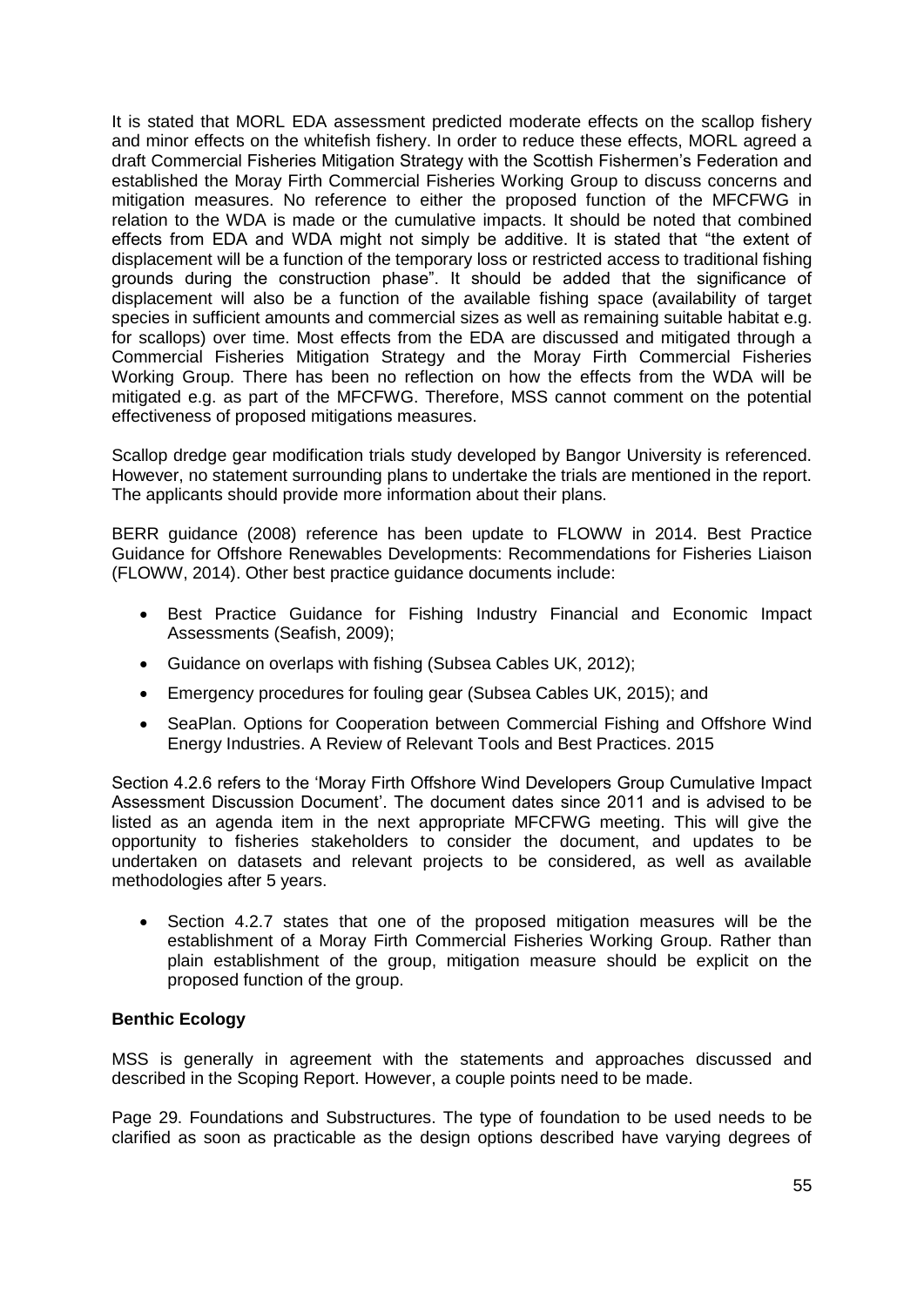impact on seabed and benthic ecology. Gravity bases in particular will have a significant impact on the benthos.

Page 59. Sediment changes as a result of foundation activities. The document states that the dredging required to prepare the seabed would result in increases in suspended sediment levels which would be within the natural range of variability. Some data to support this statement is required. Data on local sediment types, locations and their silt content (PSA data) would be useful here. Information on potential particle suspension levels expected from dredging operations are also needed as will modelling of dispersion plumes. Estimates on accumulation rates and depths would be useful to support the statement "reworked and dispersed to background concentrations on short to medium term time scales". A discussion on impacts of smothering on sessile, slow-moving and burrowing organisms needs to be assessed.

Page 80. Potential Effects**.** The table indicates that all potential effects of development in the WDA on benthic features have been scoped out. MSS suggest that topics 3,6 and 7 are scoped in as these are important effects which may have significant impacts on the benthic community.

#### **Diadromous Fish**

The main potential impact mechanisms during the construction and operation phases are correctly identified.

Section 4.2.2 Data Gaps correctly recognises the need to update the information in the MORL ES 2012. This will need to include an updated authoritative view on the likely distribution of the various life stages of the diadromous fish species, including salmon, sea trout and eels, in the development locality, whether they are likely to be close to the coast or offshore, and the extent to which they are likely to be in the immediate vicinity of the development, and swimming depths, based as far as possible on real information for the locality or elsewhere. In the case of salmon and sea trout this should include updated information on the likely origin / destination of fish using the area.

Updated information, bringing in the latest knowledge, on the likely impacts of underwater noise on diadromous fish and their behaviour, and appropriate mitigation to minimise impacts of pile driving noise during construction.

Section 4.2.2 Data Gaps refers to MORL's existing commitment for the presently approved phase of the development for smolt tagging studies which will contribute to the National Research and Monitoring Strategy for Diadromous Fish. There will need to be consideration of what further research and monitoring relating to diadromous fish with respect to this new phase of the work will be appropriate.

Table 3.2-3 and elsewhere in the document only list nearby salmon SACs as ones which could potentially be affected. Because of the long range movements of salmon, developments could have the potential to impact on salmon populations associated with rivers substantial distances from the development site. Logically the ES should review first what information is available on where salmon in the area are likely to be from, or destined for, before the selection is made.

Table 3.4-3 includes a wide range of diadromous species as potentially present in the Moray Firth area. I would note that there are few records of shad or smelt in the area.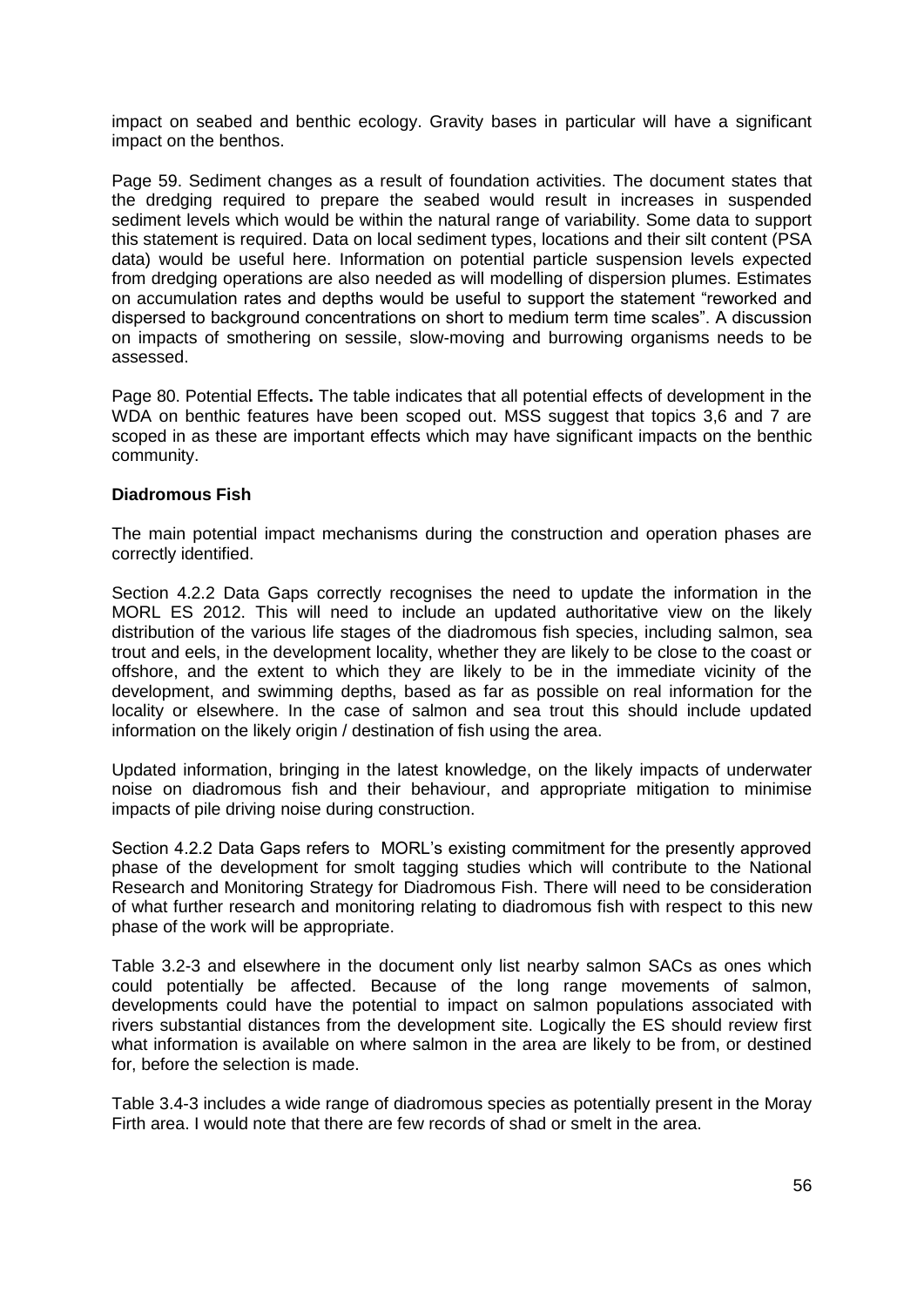MSS notes that the consultees include District Salmon Fishery Boards and Trusts, MSS and SNH/JNCC. The Moray Firth Trout Group should also be included.

Reasonably frequent contact during assembly of the material will be helpful.

#### **Aquaculture**

MSS aquaculture planning has no specific comments to make on the Offshore Wind Farm, Moray Firth – Environmental Impact Assessment – Scoping Report. There are no further comments to add to those made on 24/02/2016 in response to the Project 1 Piling.

#### **Socio Economics**

MSS is content with the proposals for the Human Environment part of the assessment for WDA. We welcome the commitment to update the baseline information from MORL ES 2012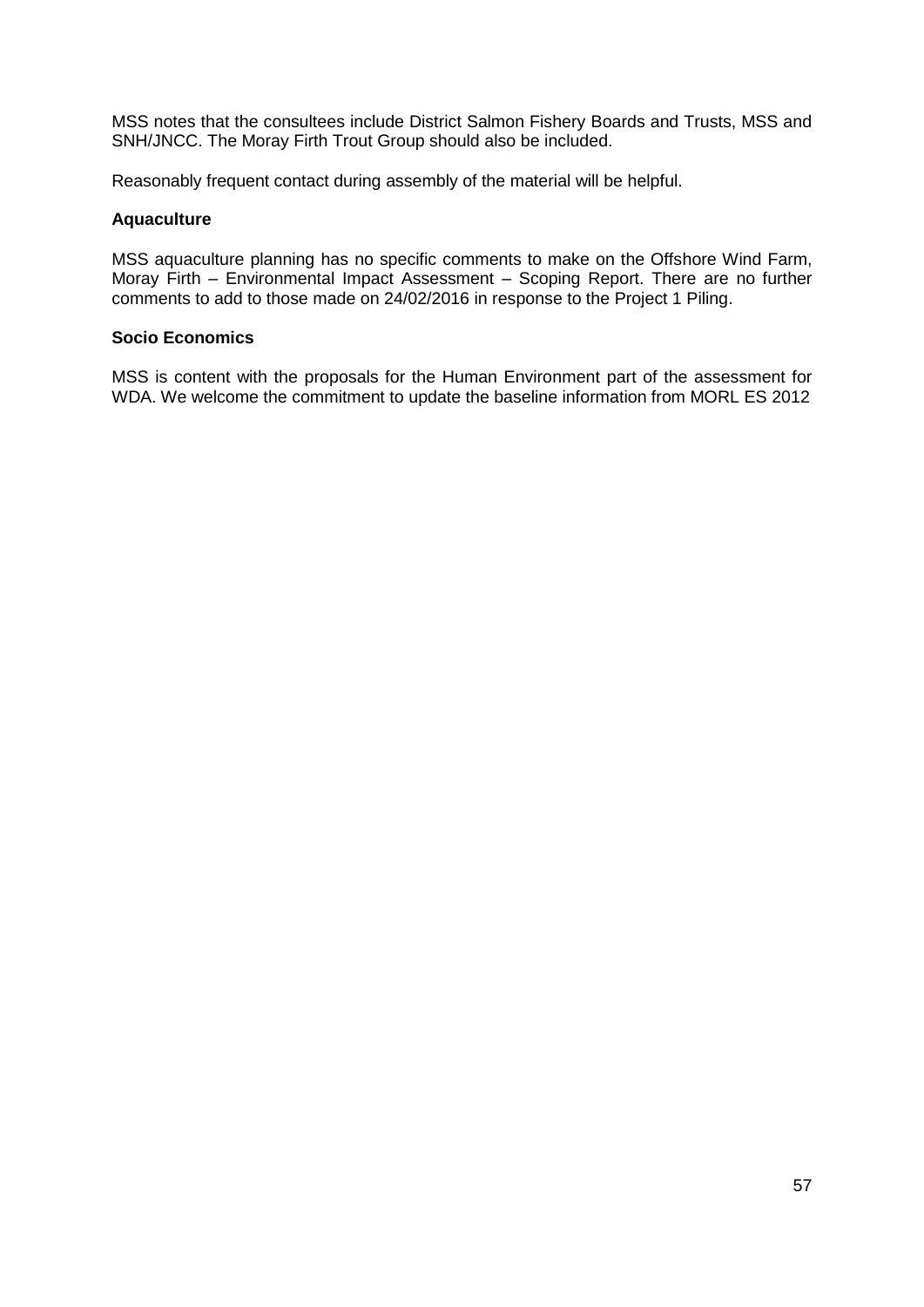## **CIVIL AVIATION AUTHORITY ("CAA")**

Having reviewed the Scoping Report provided, the appropriate aviation consultees (NATS, the MoD, the Maritime and Coastguard Agency, and Highlands and Islands Airport Ltd) have been identified although the positions of each consultee regarding the proposed development should be established by consultation.

We also note comments made in the Scoping Report concerning the potential mitigation of radar effects through utilisation of a Transponder Mandatory Zone (TMZ). While the CAA have previously approved the use of TMZs for other wind turbine developments in this area, TMZs should not be assumed to be approved in all cases. Should a TMZ be proposed by the developer, it would be subject to a separate application under the airspace change process: we would be happy to discuss this requirement with the developer if necessary.

In terms of aviation lighting, any wind turbine generator the height of which is 60 metres or more above the level of the sea at the highest astronomical tide and which is situated in waters within or adjacent to the United Kingdom must be lit in accordance with the Air Navigation Order and should be appropriately marked. Further information concerning the lighting of offshore wind turbines is contained within CAPs 764 and 437.

In terms of charting, there is an international civil aviation requirement for all structures of 300 feet (91.4 metres) or more to be charted on aeronautical charts. Accordingly such structures should be reported to the Defence Geographic Centre (DGC) which maintains the UK's database of tall structures (the Digital Vertical Obstruction File) at least 10 weeks prior to the start of construction. The point of contact is Nigel Whittle (0208 818 2702, mail to [dvof@mod.uk\)](mailto:dvof@mod.uk). The DGC will require the accurate location of the turbines/meteorological masts, accurate maximum heights, the lighting status of the turbines and / or meteorological masts and the estimated start / end dates for construction together with the estimate of when the turbines are scheduled to be removed. Please note, maximum height is to the blade tips, not just the hub or nacelle.

In order to ensure that aviation stakeholders are aware of the turbines and / or meteorological masts while aviation charts are in the process of being updated, developments should be notified through the means of a **Not**ice to **A**ir**m**en (NOTAM). To arrange an associated NOTAM, a developer should contact CAA Airspace Regulation [\(AROps@caa.co.uk](mailto:AROps@caa.co.uk) / 0207 453 6599); providing the same information as required by the DGC at least 14 days prior to the start of construction.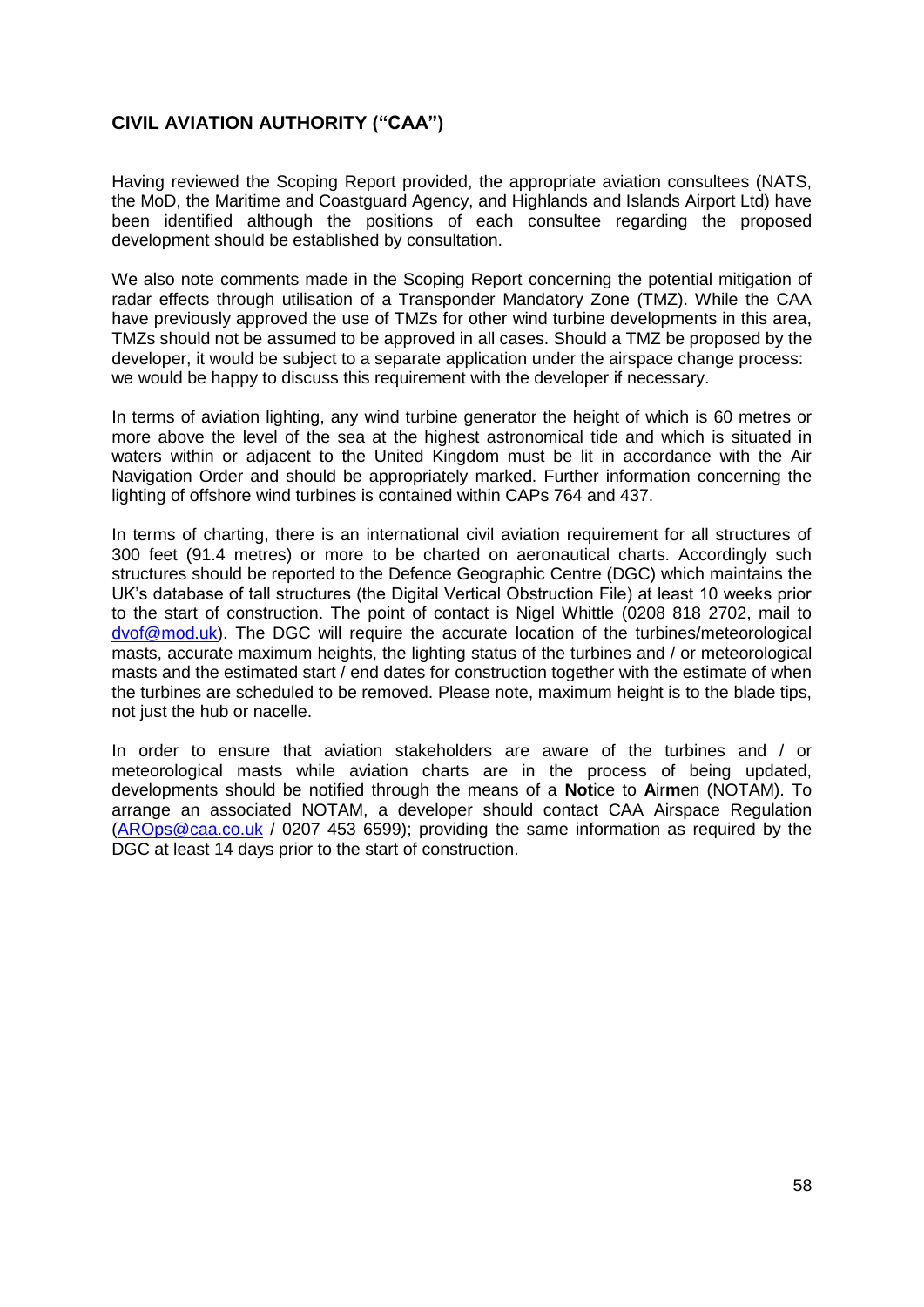## **CHAMBER OF SHIPPING ("CoS")**

Thank you for the opportunity to comment on the Scoping Report for the Outer Moray Firth Western Development Area. The traffic data used was for the Eastern Development area and will need to be updated and will need to take account of the development of the EDA to inform a full navigational risk assessment. In addition to routine movements tracked using AIS, routing options take during bad weather, as well as anchorages must be considered. Many vessels are not equipped with AIS and thus radar or other means may need to be used to gain a full picture of the shipping activity. When considering turbine layout and boundaries, the guidelines given in MGN543 should be followed.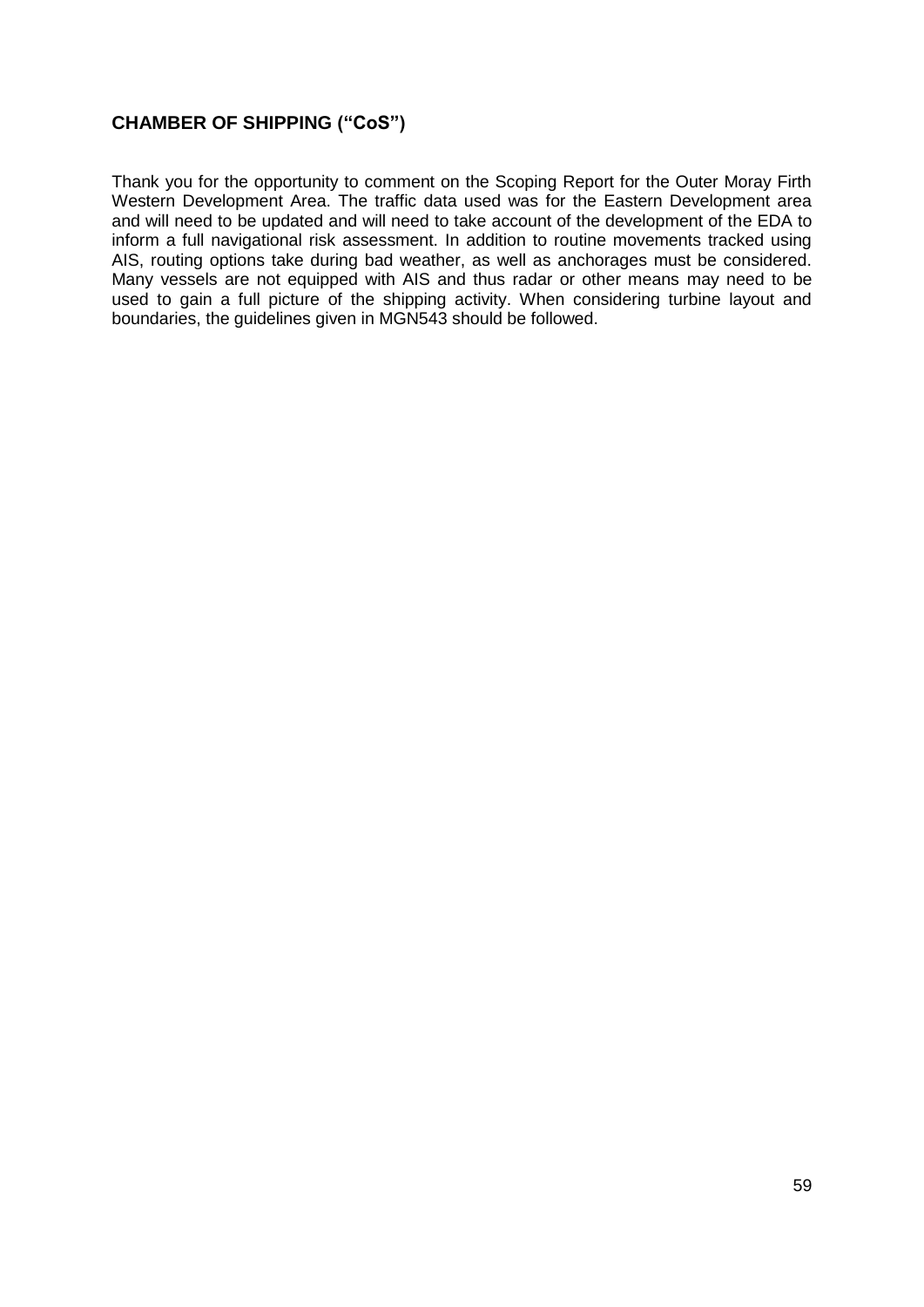## **DEFENCE INFRASTRUCTURE ORGANISATION ("MOD")**

I am writing to advise you that the MOD objects to the proposal. Our assessment has been carried out on the basis that there will be 90 turbines, 272 metres in height from ground level to blade tip, this assessment has been based on the boundary outline for the development at the grid references below as stated in the planning application or provided by the developer:

| <b>Turbine</b>          | 100km Square letter | <b>Easting</b> | <b>Northing</b> |
|-------------------------|---------------------|----------------|-----------------|
| 1                       |                     | 328204         | 902286          |
| $\boldsymbol{2}$        |                     | 328204         | 905456          |
| 3                       |                     | 328204         | 906265          |
| $\overline{\mathbf{4}}$ |                     | 328204         | 906701          |
| 5                       |                     | 328248         | 906747          |
| $\bf 6$                 |                     | 328282         | 906783          |
| $\overline{7}$          |                     | 328311         | 906815          |
| 8                       |                     | 328511         | 907032          |
| $\boldsymbol{9}$        |                     | 328769         | 907320          |
| 10                      |                     | 329023         | 907614          |
| 11                      |                     | 329270         | 907912          |
| 12                      |                     | 329514         | 908215          |
| 13                      |                     | 329751         | 908521          |
| 14                      |                     | 329793         | 908577          |
| 15                      |                     | 329822         | 908614          |
| 16                      |                     | 330054         | 908924          |
| 17                      |                     | 330280         | 909239          |
| 18                      |                     | 330501         | 909557          |
| 19                      |                     | 330717         | 909880          |
| 20                      |                     | 330909         | 910178          |
| 21                      |                     | 331058         | 910371          |
| 22                      |                     | 331290         | 910682          |
| 23                      |                     | 331516         | 910996          |
| 24                      |                     | 331701         | 911262          |
| 25                      |                     | 331801         | 911407          |
| 26                      |                     | 332016         | 911728          |
| 27                      |                     | 332226         | 912055          |
| 28                      |                     | 332429         | 912385          |
| 29                      |                     | 332628         | 912718          |
| 30                      |                     | 332820         | 913055          |
| 31                      |                     | 333007         | 913394          |
| 32                      |                     | 333166         | 913696          |
| 33                      |                     | 333336         | 913747          |
| 34                      |                     | 333705         | 913863          |
| 35                      |                     | 334073         | 913986          |
| 36                      |                     | 334439         | 914115          |
| 37                      |                     | 334802         | 914250          |
| 38                      |                     | 335164         | 914392          |
| 39                      |                     | 335522         | 914540          |
| 40                      |                     | 335530         | 914543          |
| 41                      |                     | 335530         | 914543          |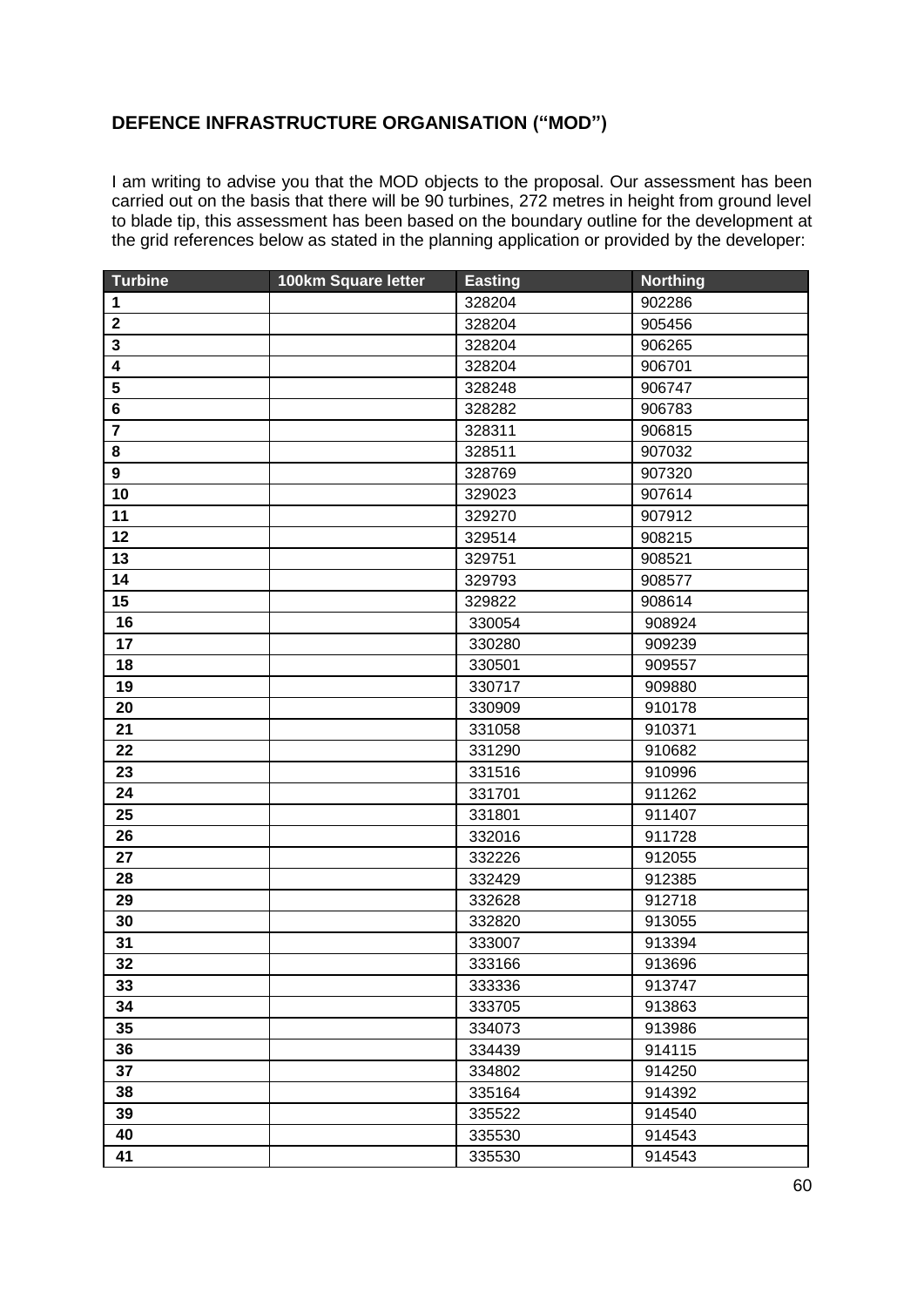| 42 | 335639 | 914589 |
|----|--------|--------|
| 43 | 335995 | 914743 |
| 44 | 336347 | 914904 |
| 45 | 336457 | 914955 |
| 46 | 336509 | 914975 |
| 47 | 336870 | 915116 |
| 48 | 337229 | 915265 |
| 49 | 337585 | 915419 |
| 50 | 337937 | 915580 |
| 51 | 338287 | 915747 |
| 52 | 338354 | 915780 |
| 53 | 338419 | 915811 |
| 54 | 338767 | 915984 |
| 55 | 339110 | 916163 |
| 56 | 339215 | 916220 |
| 57 | 339393 | 916316 |
| 58 | 339452 | 916348 |
| 59 | 339789 | 916538 |
| 60 | 340123 | 916735 |
| 61 | 340454 | 916937 |
| 62 | 340781 | 917146 |
| 63 | 341104 | 917359 |
| 64 | 341424 | 917579 |
| 65 | 341740 | 917804 |
| 66 | 342052 | 918034 |
| 67 | 342360 | 918270 |
| 68 | 342663 | 918511 |
| 69 | 342963 | 918758 |
| 70 | 343257 | 919009 |
| 71 | 343463 | 919189 |
| 72 | 343469 | 919195 |
| 73 | 343764 | 919446 |
| 74 | 344055 | 919703 |
| 75 | 344341 | 919965 |
| 76 | 344622 | 920232 |
| 77 | 344898 | 920503 |
| 78 | 345170 | 920779 |
| 79 | 345437 | 921061 |
| 80 | 345699 | 921347 |
| 81 | 345957 | 921637 |
| 82 | 346208 | 921931 |
| 83 | 346455 | 922230 |
| 84 | 346697 | 922534 |
| 85 | 346933 | 922842 |
| 86 | 347164 | 923153 |
| 87 | 347390 | 923469 |
| 88 | 347408 | 923497 |
| 89 | 347428 | 923524 |
| 90 | 347445 | 923548 |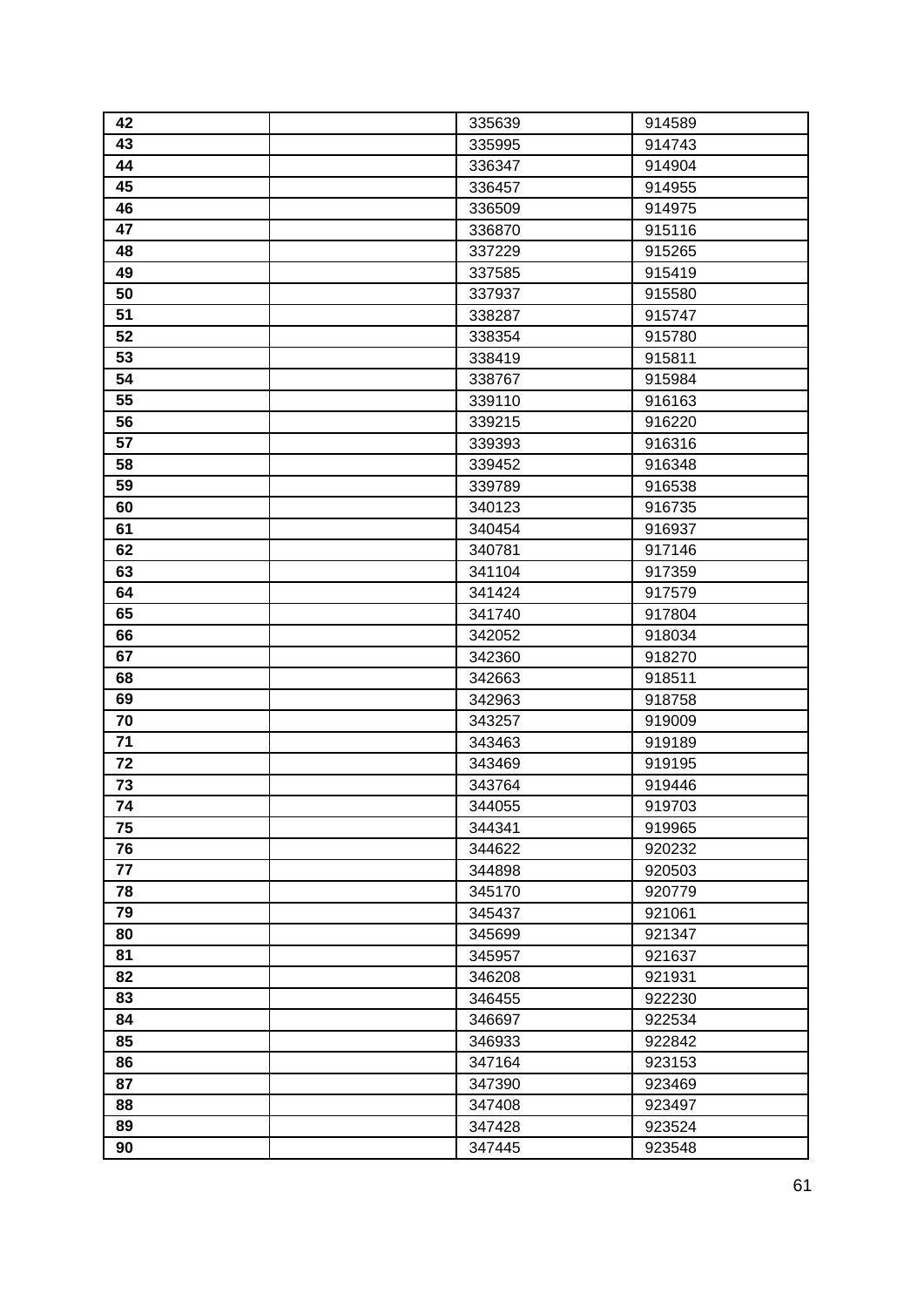| 91  | 347513 | 923632 |
|-----|--------|--------|
| 92  | 347755 | 923936 |
| 93  | 347991 | 924243 |
| 94  | 348002 | 924258 |
| 95  | 348206 | 924421 |
| 96  | 348505 | 924668 |
| 97  | 348728 | 924859 |
| 98  | 349404 | 923891 |
| 99  | 349952 | 922874 |
| 100 | 350362 | 921904 |
| 101 | 350487 | 921515 |
| 102 | 350487 | 921515 |
| 103 | 350648 | 921017 |
| 104 | 350828 | 920169 |
| 105 | 350986 | 919306 |
| 106 | 351055 | 918099 |
| 107 | 351006 | 916957 |
| 108 | 350878 | 916156 |
| 109 | 350757 | 915543 |
| 110 | 350533 | 914672 |
| 111 | 350533 | 914672 |
| 112 | 350164 | 913727 |
| 113 | 349594 | 912546 |
| 114 | 348932 | 911516 |
| 115 | 348163 | 910588 |
| 116 | 347428 | 909846 |
| 117 | 346215 | 908884 |

## **Air Traffic Control (ATC) Radar**

The turbines will be 33.6km – 61.9 km from, detectable by, and will cause unacceptable interference to the ATC radar used by RAF Lossiemouth.

Wind turbines have been shown to have detrimental effects on the performance of Primary Surveillance Radars. These effects include the desensitisation of radar in the vicinity of the turbines, and the creation of "unwanted" aircraft returns which air traffic controllers must treat as aircraft returns. The desensitisation of radar could result in aircraft not being detected by the radar and therefore not presented to air traffic controllers. Controllers use the radar to separate and sequence both military and civilian aircraft, and in busy uncontrolled airspace radar is the only sure way to do this safely. Maintaining situational awareness of all aircraft movements within the airspace is crucial to achieving a safe and efficient air traffic service, and the integrity of radar data is central to this process. The creation of "unwanted" returns displayed on the radar leads to increased workload for both controllers and aircrews, and may have a significant operational impact. Furthermore, real aircraft returns can be obscured by a turbine's radar return, making the tracking of both conflicting unknown aircraft and the controllers' own traffic much more difficult.

An operational assessment of this proposal has been conducted by an ATC subject Matter Expert (SME) who considered the position of the turbines weighed against a number of operational factors. Close examination of the proposal has indicated that the proposed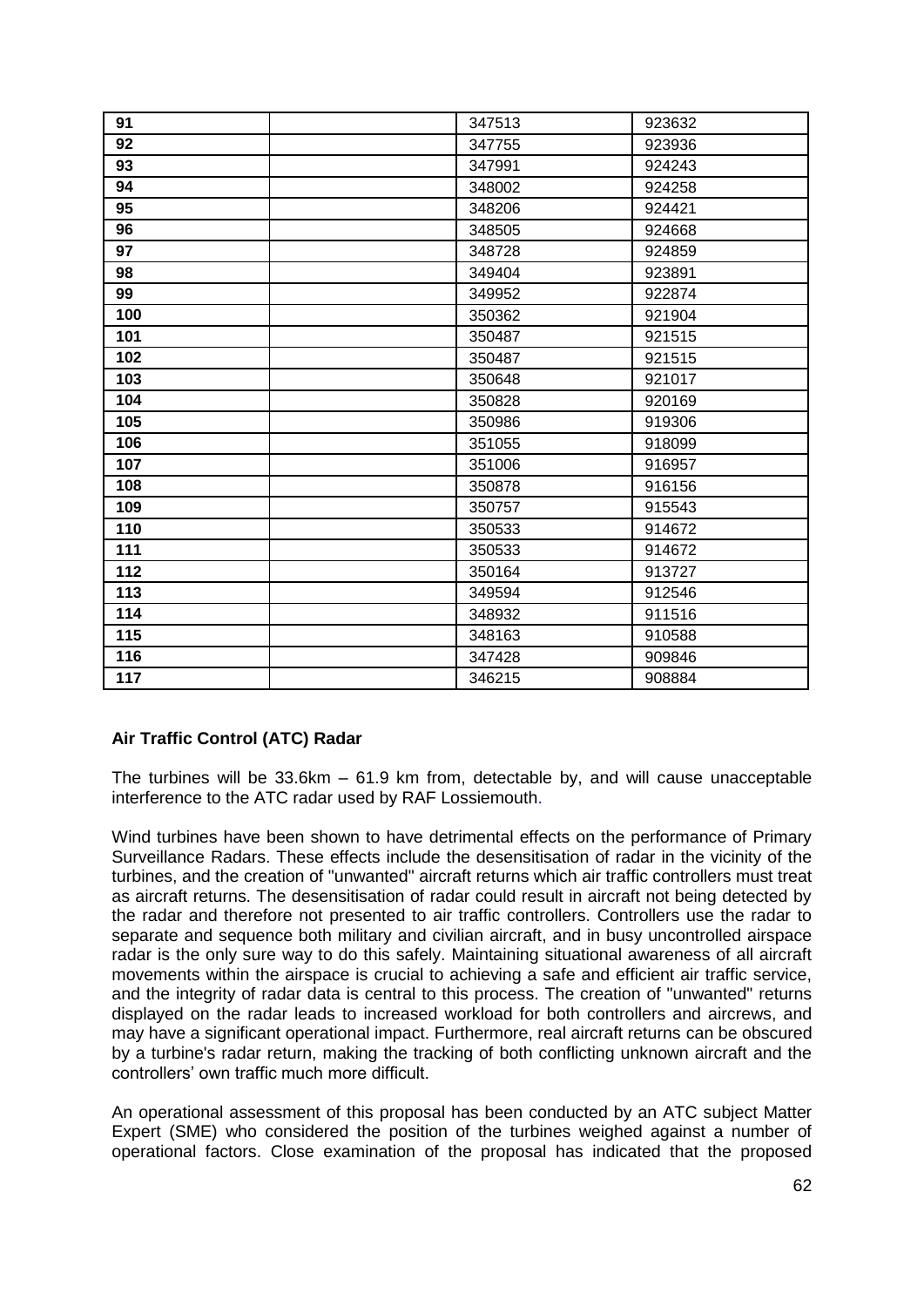turbines would have a significant and detrimental effect on operations and on the provision of air traffic services at RAF Lossiemouth. MOD therefore objects to the development at Moray Offshore Renewables LTD Western Development Area Windfarm. The reasons for this objection include, but are not limited to:

- a. Restrictions the development would impose upon departure routes including Standard Instrument Departures (SIDS)
- b. Restrictions the development would impose upon approach and arrival procedures
- c. Restrictions the development would impose upon traffic patterns, in particular the Radar to Visual profile
- d. Restrictions the development would impose upon LARS/ZONE traffic patterns
- e. Restrictions the development would impose upon manoeuvring areas
- f. Restrictions the development would impose upon Tactical Aid to Navigation (TACAN) procedures
- g. Restrictions the development would impose upon holding areas
- h. The position of the development in relation to controlled airspace
- i. The position of the development in relation to restricted/danger areas
- j. The position of the development in relation to entry/exit points to/from the Low Flying System
- k. Air traffic density in the vicinity of the proposed windfarm
- l. Existing clutter or windfarms in the vicinity of the proposed windfarm
- m. The complexity of the ATC task
- n. The workload of controllers

If the developer is able to overcome the issues stated above, the MOD will request that all turbines be fitted with aviation lighting in accordance with CAA direction and CAP 393 Air Navigation Order Section 1 part 28.

MOD Safeguarding wishes to be consulted and notified about the progress of planning applications and submissions relating to this proposal to verify that it will not adversely affect defence interests.

I hope this adequately explains our position on the matter. Further information about the effects of wind turbines on MOD interests can be obtained from the following website: <https://www.gov.uk/government/publications/wind-farms-ministry-of-defence-safeguarding>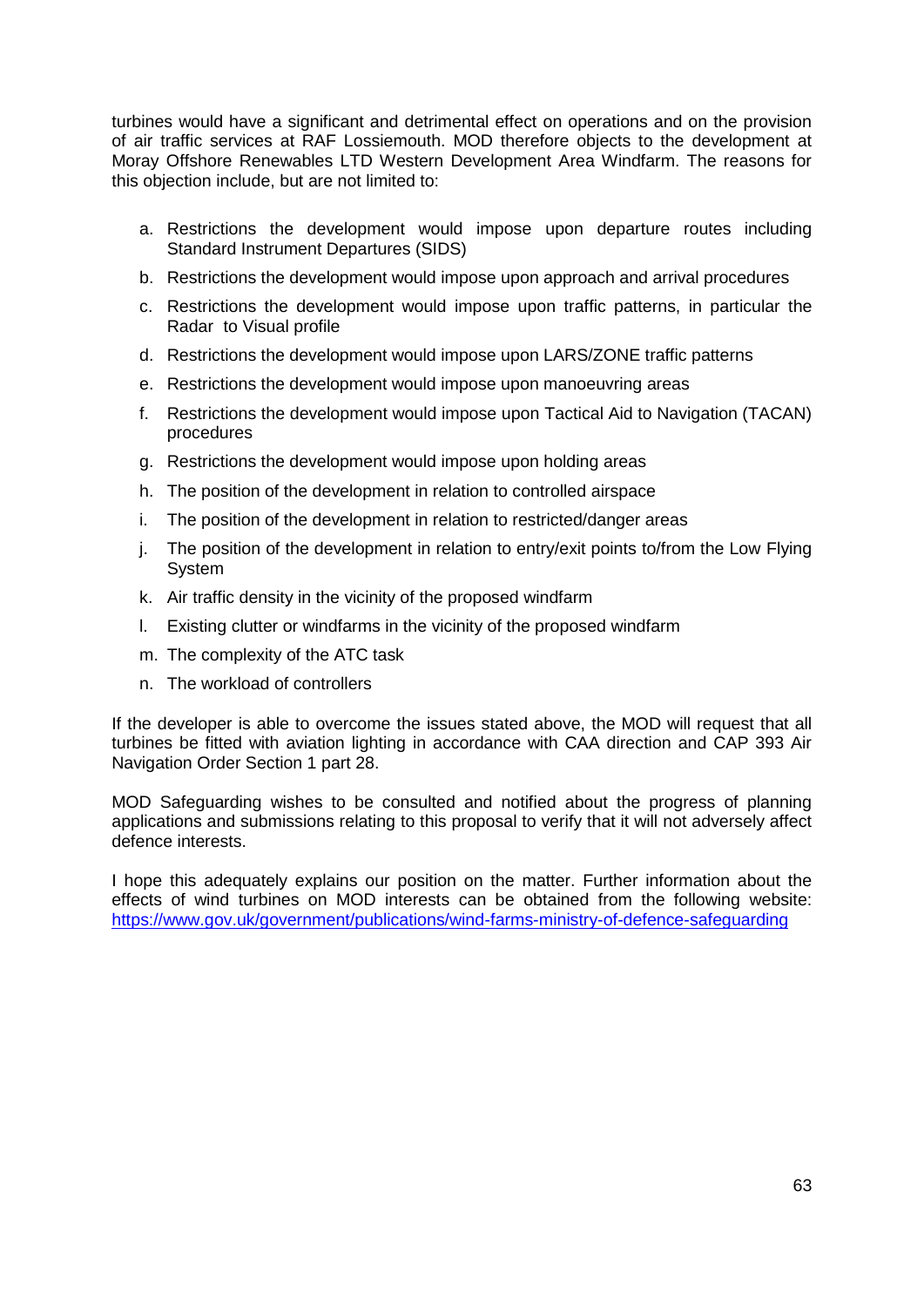## **HISTORIC ENVIRONMENT SCOTLAND ("HES")**

We have reviewed the details in terms of our historic environment interests. This covers scheduled monuments and their settings, category A listed buildings and their settings, inventory gardens and designed landscapes, Inventory battlefields, world heritage sites and Historic Marine Protected Areas (HMPAs). In this case, our advice also includes matters relating to marine archaeology outwith the scope of the terrestrial planning system.

The relevant local authorities' archaeological and cultural heritage advisors will also be able to offer advice on the scope of the cultural heritage assessment. This may include heritage assets not covered by our interests, such as unscheduled archaeology, and category B and C listed buildings.

#### Proposed Development

I understand that the proposed development would consist of an offshore wind farm of up to 90 turbines, with a maximum height to tip of 272m. The development area is located in the north-east of Scotland, 22.5km from the Caithness coast on the Smith Bank in the Moray Firth.

The current consultation relates to the offshore wind farm infrastructure. A separate scoping consultation will take place in relation to the offshore and onshore transmission infrastructure. Our comments here therefore relate specifically to potential impacts within the identified development area (WDA) and its vicinity, and the impact of the turbines on the setting of terrestrial heritage assets.

#### Off-shore Impacts

There are no HMPAs in the vicinity of the site or the wider area. However, we welcome that the assessment will consider direct disturbance and loss to known and unknown assets of historic importance and indirect impacts and indirect potential for impacts relating to disturbance and changes to the physical environment and coastal sediment dynamics of the area.

We welcome the identification of the charted wreck of the vessel Sunbeam in the scoping report. We note that there are a number of other potential sites of archaeological value within the WDA that have been identified at this stage.

We consider the identified assessment methodologies and mitigation measures for these potential impacts to be adequate.

#### On-shore Impacts

In light of the fact that this scoping report does not cover the potential impacts from transmission infrastructure, we consider it unlikely that there will be any direct impacts on our terrestrial historic environment interests.

Our comments here therefore focus only on the potential setting impacts on terrestrial heritage assets from the offshore infrastructure. In light of the intervening distances (in excess of 20km) we are content that these are unlikely to be significant.

I note that section 4.6.4.2 refers to setting impacts on designated heritage receptors. The study proposed refers to establishing the baseline setting of assets in the cable route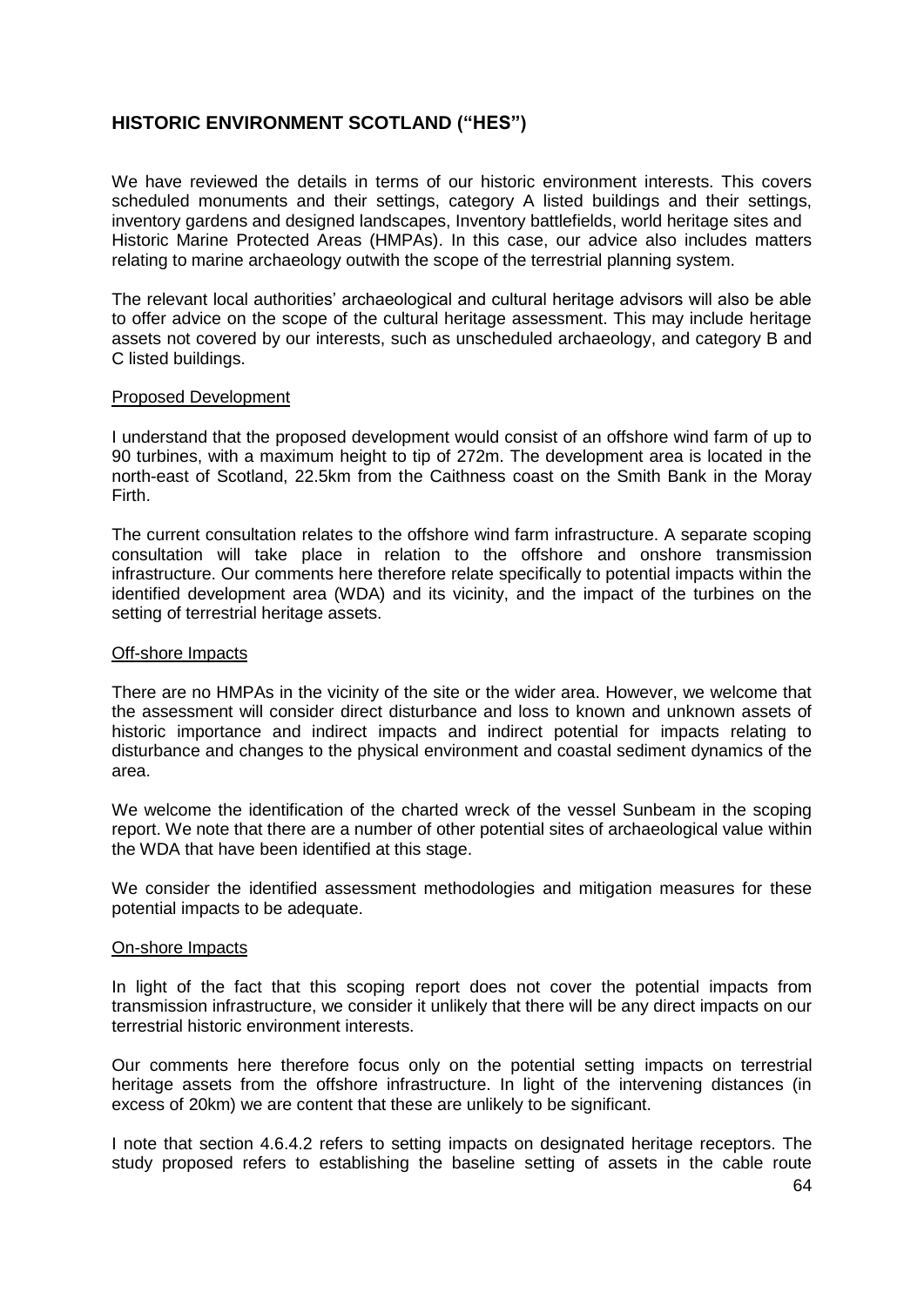corridor search area. However, it does not appear that the search area has been identified in this scoping report, and we therefore cannot comment on whether or not we consider this to be an adequate search area. We are content for this area to be identified in the scoping report for transmission infrastructure, and to provide comments at that stage.

If a study is to be undertaken to identify potential setting impacts from the wind farm infrastructure, we would recommend that this uses the ZTV data to identify sensitive receptors in the first instance. We would also recommend that the methodology uses our Managing Change guidance note on setting as a starting point. This has recently been updated, and as available to download from the following link:

[https://www.historicenvironment.scot/advice-and-support/planning-and-guidance/legislation](https://www.historicenvironment.scot/advice-and-support/planning-and-guidance/legislation-and-guidance/managing-change-in-the-historic-environment-guidance-notes/)[and-guidance/managing-change-in-the-historic-environment-guidance-notes/](https://www.historicenvironment.scot/advice-and-support/planning-and-guidance/legislation-and-guidance/managing-change-in-the-historic-environment-guidance-notes/)

### General Points

We welcome the inclusion of a comprehensive list of guidance which will inform the assessment. As above, we advise that our Managing Change guidance note on setting has recently been updated.

As the current scoping report does not cover the transmission infrastructure of the proposed development, we will be happy to comment on these details when they become available.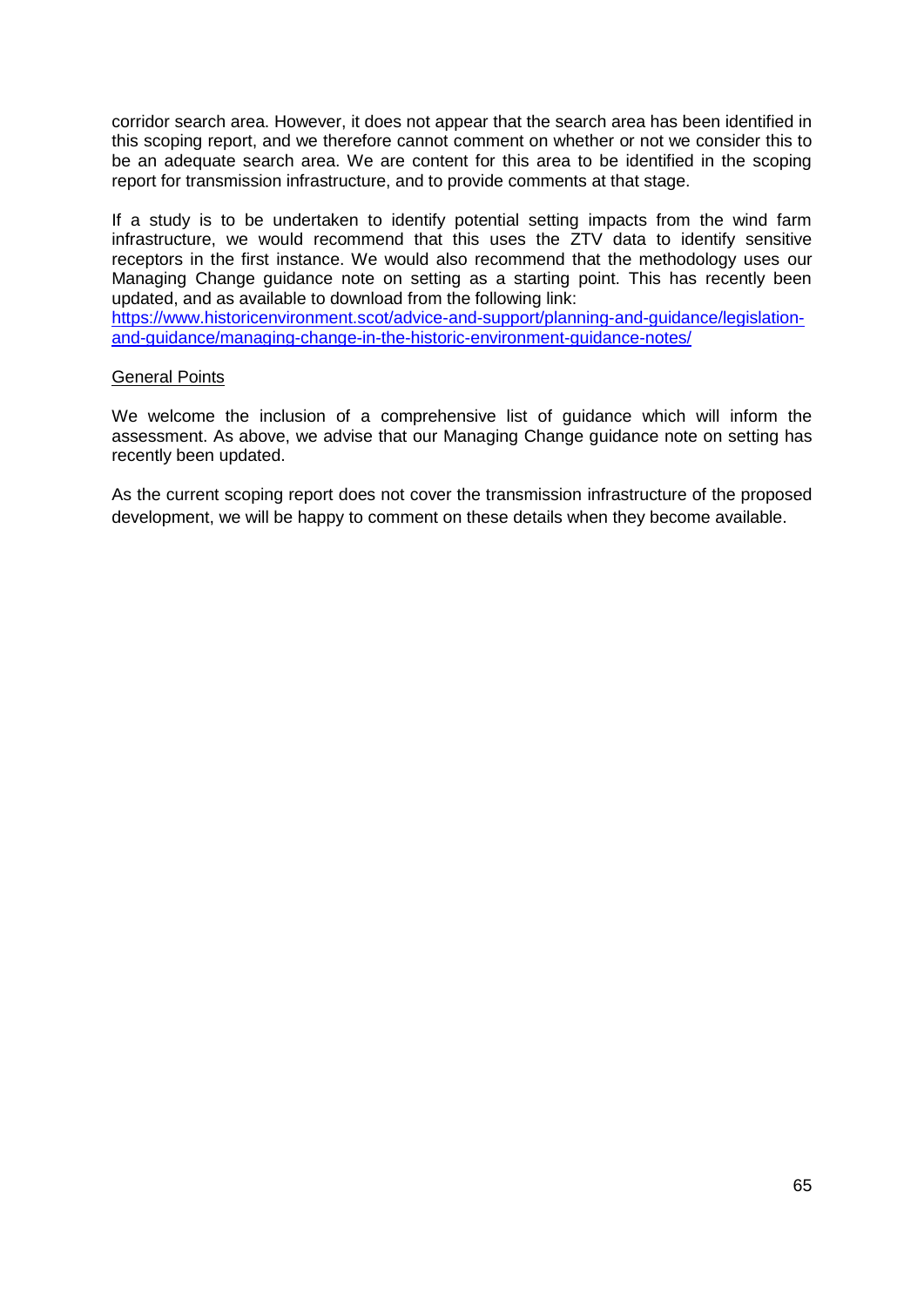## **JOINT RADIO COMPANY LIMITED ("JRC")**

Name/Location: Moray Offshore - Western Development (SCOPING OPINION REQUEST FOR THE PROPOSED SECTION 36 AND MARINE LICENCE APPLICATION FOR THE MORAY OFFSHORE RENEWABLES LTD ("MORL") WESTERN DEVELOPMENT AREA WIND FARM INFRASTRUCTURE, MORAY FIRTH)

Site Centre at NGR: ND 41066 13471

Development Radius: 10km

Hub Height: 90m Rotor Radius: 50m

This proposal *CLEARED* with respect to radio link infrastructure operated by:

The Local Electricity Utility & Scotia Gas Networks

JRC analyses proposals for wind farms on behalf of the UK Fuel & Power Industry. This is to assess their potential to interfere with radio systems operated by utility companies in support of their regulatory operational requirements.

In the case of this proposed wind energy development, JRC does not foresee any potential problems based on known interference scenarios and the data you have provided. However, if any details of the wind farm change, particularly the disposition or scale of any turbine(s), it will be necessary to re-evaluate the proposal.

In making this judgement, JRC has used its best endeavours with the available data, although we recognise that there may be effects which are as yet unknown or inadequately predicted. JRC cannot therefore be held liable if subsequently problems arise that we have not predicted.

It should be noted that this clearance pertains only to the date of its issue. As the use of the spectrum is dynamic, the use of the band is changing on an ongoing basis and consequently, developers are advised to seek re-coordination prior to considering any design changes.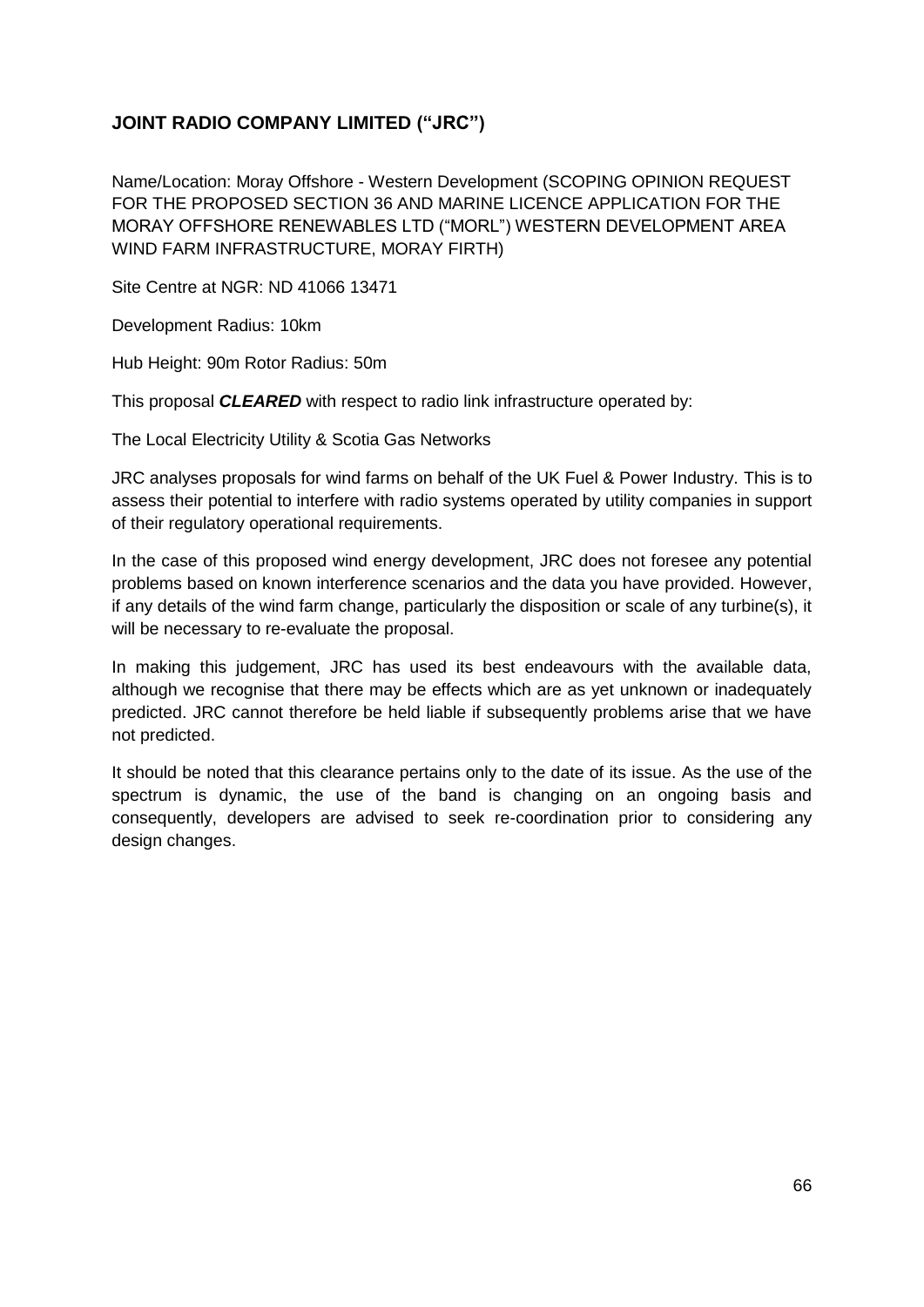# **MORAY FIRTH PARTNERSHIP ("MFP")**

The Moray Firth Partnership continue to remain a neutral body and as such do not respond to license applications. We do however keep a record of such applications on file and appreciate being kept on the circulation list submissions for information purposes.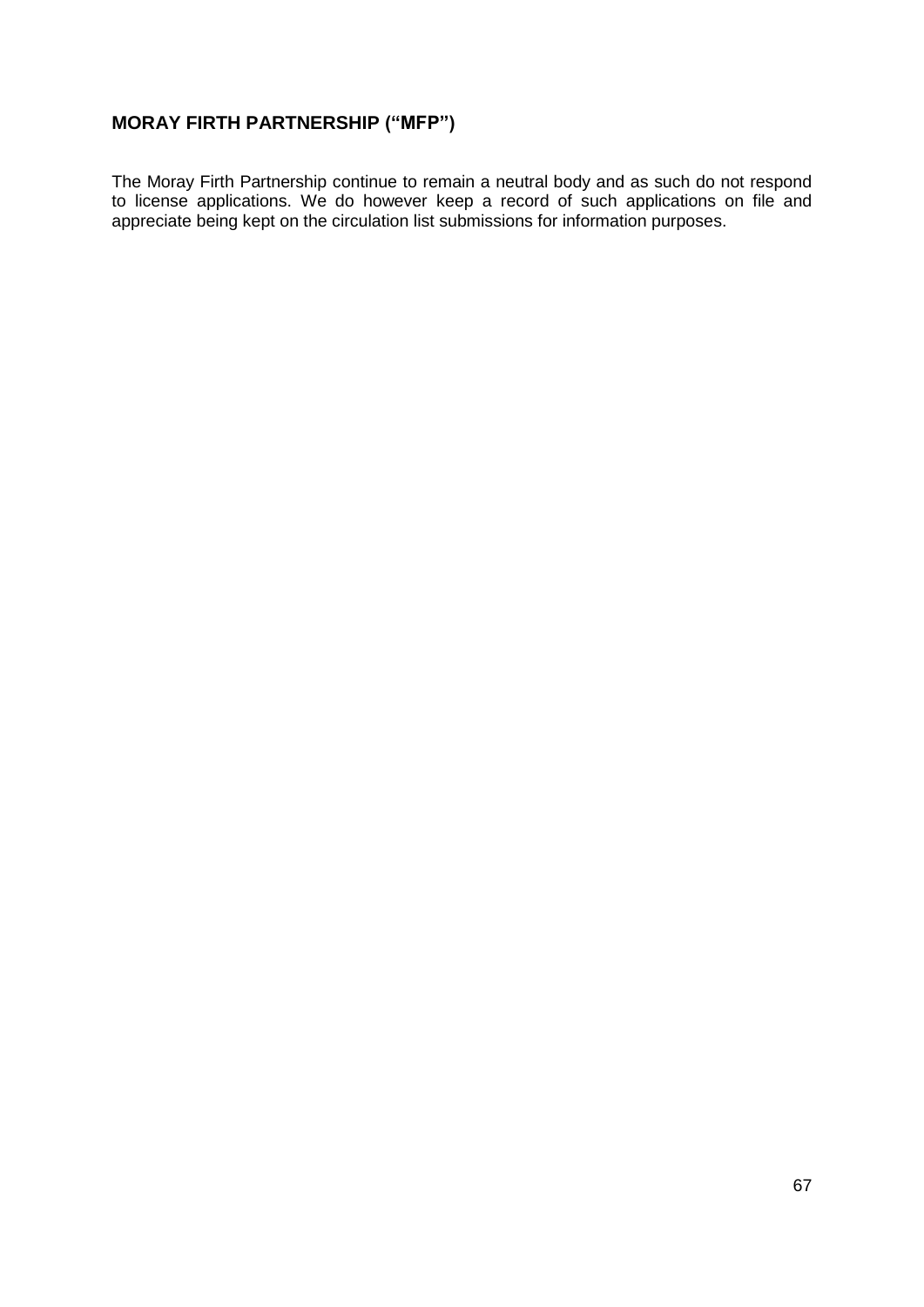## **NATS En-Route PLC ("NERL")**

NERL are pleased to note that the developer intends to undertake a study into the impacts of the development on the Allanshill radar. A number of Specialist Advisors are listed in 4.9 and NERL will work with the identified parties in order to quantify the impact, at both a technical and operational level, and develop the proposed regional approach to mitigation if required.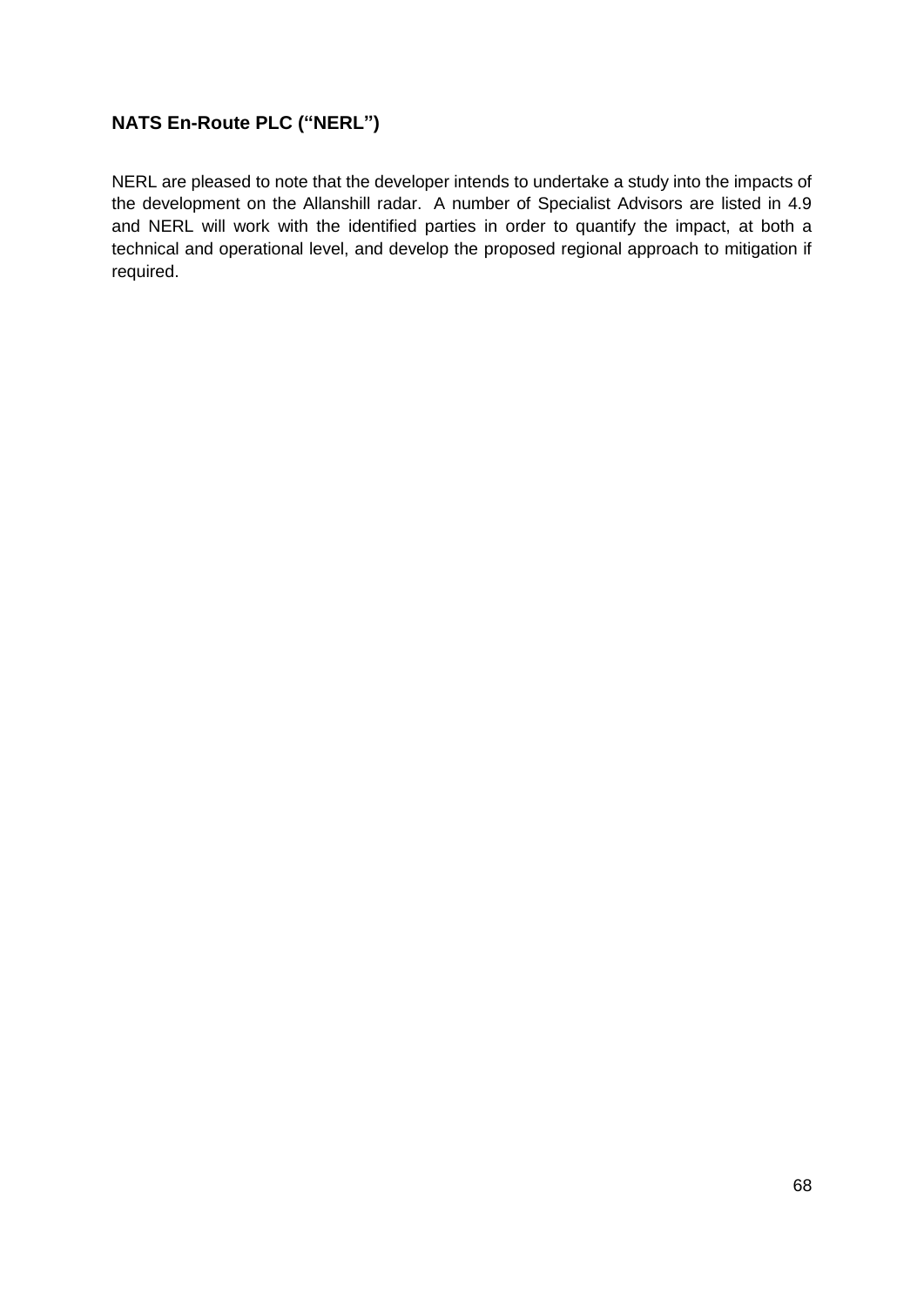## **ROYAL SOCIETY FOR THE PROTECTION OF BIRDS ("RSPB") Scotland**

Our principal areas of interest fall under the following proposed headings for the Environmental Statement ("the ES"): 4.1 Designated Sites; 4.5 Ornithology; and 6.1 Habitats Regulations Appraisal (HRA). Our detailed comments are set out under those headings below.

Overall, the scoping report proposes a sensible structure and range of issues for the ES. We note that cumulative and in-combination assessments will be presented within each discipline section. The proposed structure of the ES appears to allow all of the pertinent issues to be addressed; we are unable to identify at this stage any new discipline sections that might require to be added in order to ensure that all of the relevant impacts are able to be addressed.

#### **Designated sites**

Currently, the most important nature conservation sites requiring to be addressed in the ES are the Special Protection Areas (SPAs) and Special Areas of Conservation (SACs) contributing to the Natura 2000 network. Tables 3.2-2 and 3.2-3 appear to us to identify all of the SACs that could possibly be affected by the proposal. Table 3.2-1 appears to include all of the currently designated SPAs that could possibly be affected by the proposal. We strongly recommend that the "draft" Moray Firth marine SPA ("the dSPA") should also be included in this section, as there has been no announcement by the Scottish Ministers that this site will no longer be progressed in light of last week's referendum result. Therefore at present we recommend that the site be treated as if it were already classified, and that it should be subjected to a "shadow" HRA process, on the basis that the current timetable would see the site designated before the application and ES are submitted.

At this stage we consider that the sites with the potential to be most significantly affected, and thus meriting the greatest attention in the ES and HRA report are marine mammal SACs, and SPAs classified for breeding seabirds, with those closest to the project being those most likely to be affected, but with effects also possible to sites further afield, depending on the foraging range of qualifying species. This will in turn have a bearing on cumulative and in combination effects, in particular (but not only) for gannet as a qualifying feature of the Forth Islands SPA, as well as seabird colony SPAs around the Moray Firth itself, classified for a range of cliff-breeding seabirds. The RSPB is involved in bird tracking research with the potential to inform assessments based on foraging range and behaviour of seabird species; we would welcome the opportunity to be involved in the EIA process as the proposals progress towards application.

#### **Marine mammals**

We anticipate there being specialist and detailed comments and advice from Whale and Dolphin Conservation (WDC), and consequently have nothing to add under this subject heading at present.

### **Ornithology**

Overall, the scoping report appears to have identified an appropriate range of species and issues, and to have referenced a reasonable range of guidance and published science. The methods proposed for survey and the assessment of impacts seem in general to be appropriate. We have a small number of specific suggestions for inclusion: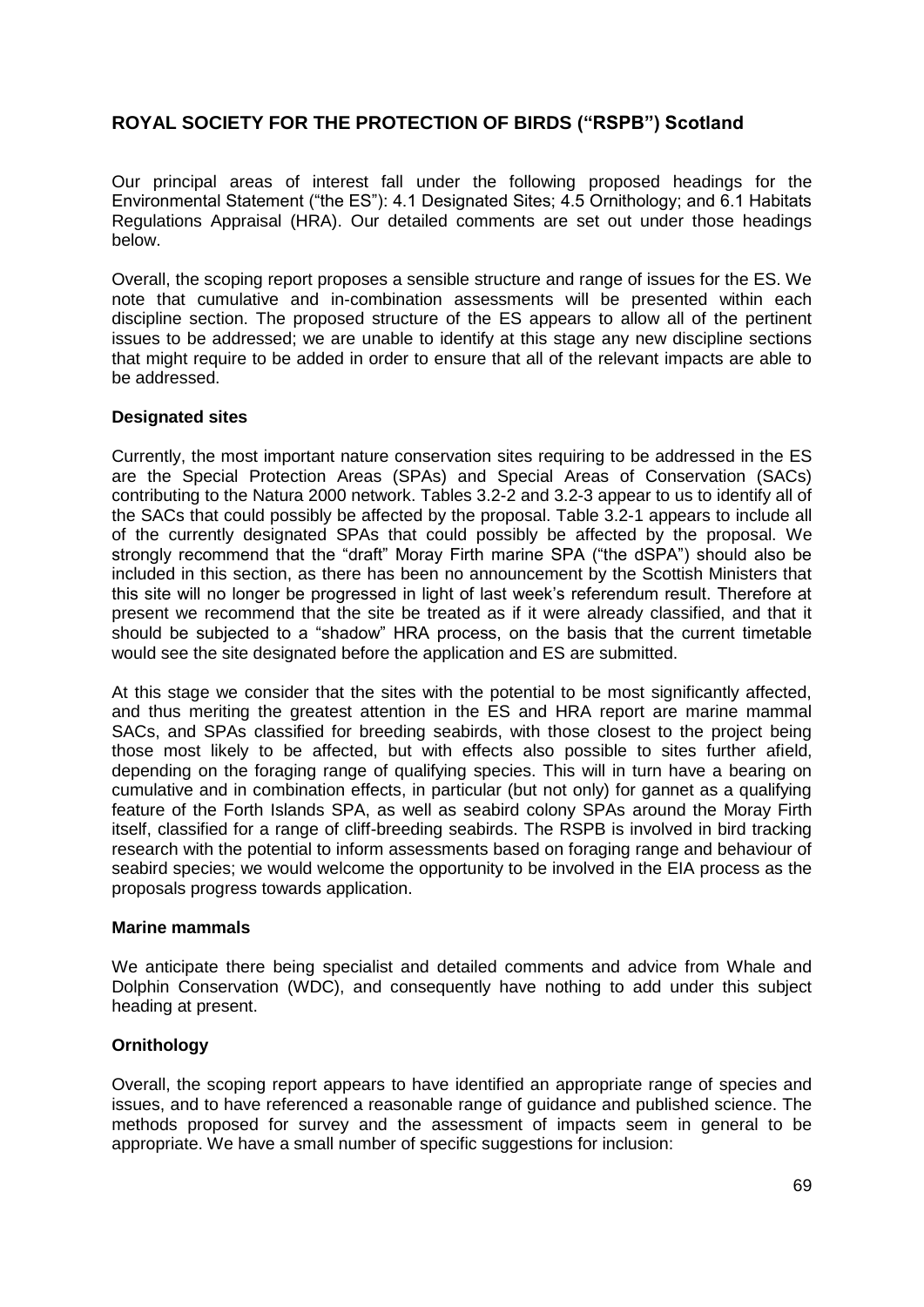At section 3.6.1, where there is a list of guidance and published work, the following should be included:

- Cook, A.S.C.P. and Robinson, R.A. (2015). The Scientific Validity of Criticisms made by the RSPB of Metrics used to Assess Population Level Impacts of Offshore Wind Farms on Seabirds. BTO Report 665
- Cook, A.S.C.P. and Robinson, R.A. (2016). Testing sensitivity of metrics of seabird population response to offshore wind farm effects. JNCC Report 533
- Green, R.E., Langston, R.W.H., McCluskie, A., Sutherland, R. & Wilson, J.D. (in press) Lack of sound science in assessing wind-farm impacts on seabirds. *Journal of Applied Ecology*
- Wade, H. M., Masden, E. A., Jackson, A. C., & Furness, R. W. (2016). Incorporating data uncertainty when estimating potential vulnerability of Scottish seabirds to marine renewable energy developments. *Marine Policy* 70:108-113.

In addition, we have the following comments:

3.6.3.2. Disturbance, para 2: Consideration should also be given to Wade *et al*. (2016) – listed in our comment on section 3.6.1 above – as well as Furness *et al*. (2013) when assessing sensitivity to disturbance

3.6.3.3. Collision: We welcome use of the R code of Masden (2015).

3.6.3.3 Barrier effects: we note that Marine Scotland are currently investigating the application of CEH's Forth and Tay energetic model to the Moray Firth; we observe from our participation in the steering group for the Forth and Tay work that at that time CEH anticipated additional work being needed to identify and validate the parameters required when applying the Forth and Tay model to other sites. Nevertheless, we cautiously welcome this proposed approach as one of the more promising ways of assessing population-level impacts of barrier effects and displacement from foraging areas.

3.6.3.3. Final 2 paragraphs. Any PVA or similar model-based population-level assessment of impact should be interpreted in light of Cook *et al*. (2015, 2016) and Green *et al*. (2016), all listed in our comment on section 3.6.1 above.

3.6.5. If possible, data on flight speed should be collected during aerial survey.

3.6.8 Habitats Regulations Appraisal. We recommend redrafting the five bullet points in this section to reflect the fact that SPA integrity can be adversely affected if any one of the objectives is sufficiently compromised. This will need to take into account in-combination effects, in particular with other consented and proposed offshore wind farms also likely to have a significant effect on the SPAs identified in Table 3.2-1 of the scoping report.

Mitigation for ornithological impacts might include: removal, or relocation of turbines within the WDA (on the basis that collision, displacement and barrier effects are all likely to some extent to increase/decrease roughly in proportion to the number of turbines); temporary or seasonal shutdown of some or all turbines (depending on the availability of reliable technology to identify abnormal levels of risk, and implement shutdown and restart within appropriate timescales and with minimal impact on turbine durability). Measures to improve seabird survival and/or breeding performance might not meet the strict criteria necessary to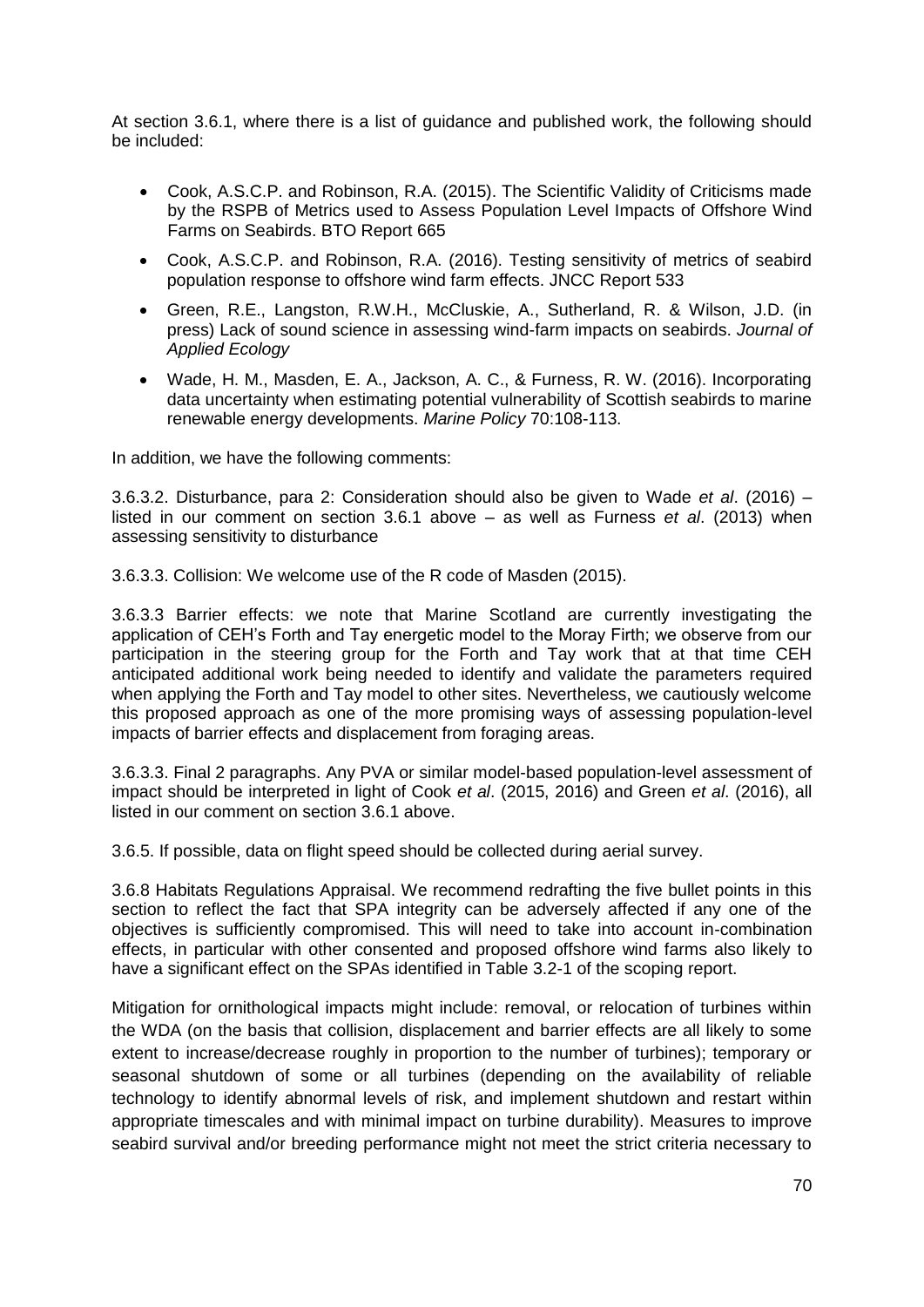be classed as mitigation; however, their ability to offset survival and/or breeding performance impacts arising from collision, displacement and/or barrier effects would potentially merit consideration as compensatory measures in the event that those were required to maintain overall coherence of the SPA network, in the event that Scottish Ministers were minded to grant consent on the basis of there being imperative reasons of over-riding public interest and no alternative solutions.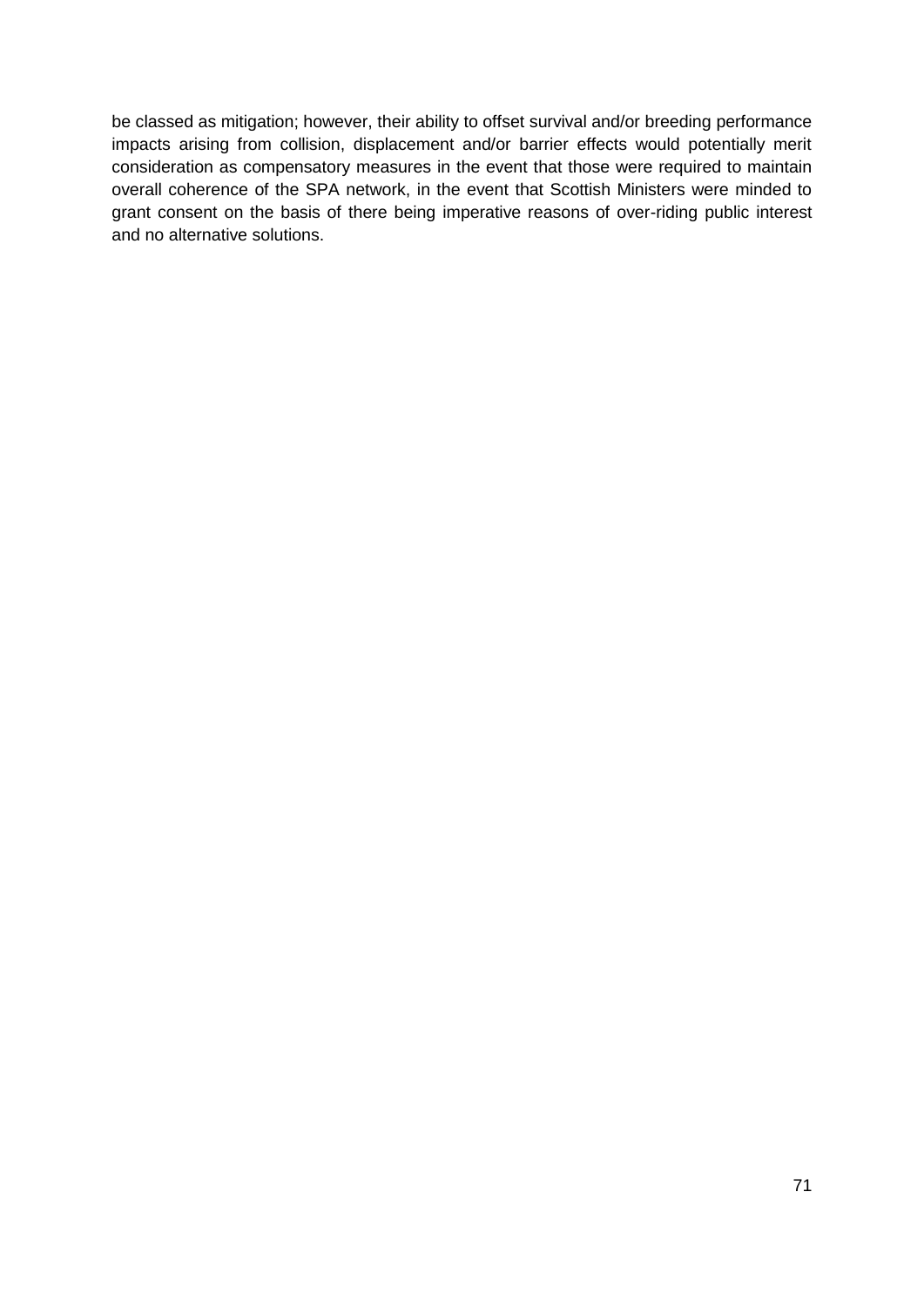## **ROYAL YACHTING ASSOCIATION ("RYA") SCOTLAND**

Section 4.3.1.4 describes recreational vessel activity. Surveys by AIS and radar underestimate the number of recreational vessels on passage, only about 20% of which will have been transmitting an AIS signal. The Pentland Firth and Orkney Waters Shipping Study [\(http://www.gov.scot/Publications/2012/12/1868/1\)](http://www.gov.scot/Publications/2012/12/1868/1), which was published in 2012, includes and analysis of recreational vessel activity in Wick. The site is indeed intersected by a 'medium use' cruising route as decided by expert opinion. However, the RYA has been carrying out an update to the UK Atlas of Recreational Boating and when published this will provide a much better indication of routes taken by recreational vessels.

I agree with the statement in section 4.3.3.2 that there will be little disruption to recreational vessels during the construction phase. Mitigation measures will of course include widespread publicity about the timing and location of construction.

I also agree with the equivalent statement in 4.3.3.3. Note that it is RYA policy that there is no need for an operational safety zone for small vessels.

Table 4.7.1 should, for completeness, include the recently published Scottish Marine Tourism and and Recreation Survey [\(http://www.gov.scot/Topics/marine/seamanagement/national/RecandTourism\)](http://www.gov.scot/Topics/marine/seamanagement/national/RecandTourism). Note, however, that the methodology used does not provide a comprehensive representation of cruising routes. I agree that the effects of the three phases of operation on those aspects of tourism relating to recreational boating can be scoped out.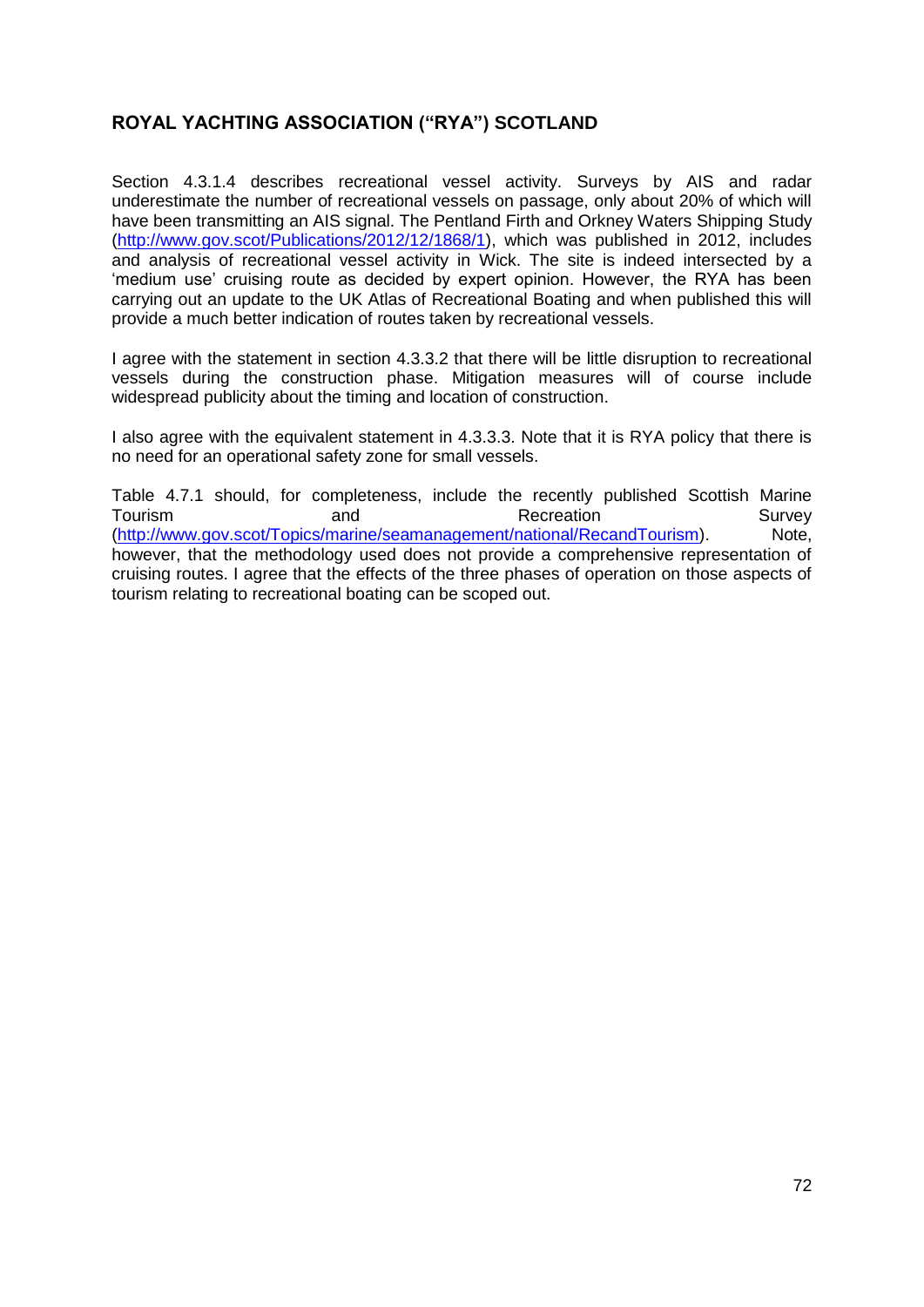## **SCOTTISH FISHERMEN'S FEDERATION ("SFF")**

The Scottish Fishermen's Federation is pleased to respond to this scoping report on behalf of its constituents, the Anglo-Scottish Fishermen's Association, the Clyde Fishermen's Association, the Fife Fishermen's Association, the Fishing Vessel Agents & Owners Association (Scotland) Limited, the Mallaig and North-West Fishermen's Association Ltd, the Orkney Fishermen's Association, Scallop Association, the Scottish Pelagic Fishermen's Association Ltd, the Scottish Whitefish Producers' Association Ltd and the Shetland Fishermen's Association whose membership encompasses over 500 fishing vessels/businesses.

In the report on pages 32, 33 and 78 the export cables are discussed, which are not the subject of this scoping report but, since they are mentioned, the SFF would nevertheless express concern about the lack of detail on cable parameters, assertion of there being 3m burial and the problem of the many cable crossings to be considered.

On page 81 referring to seabed disturbance the SFF would like to see more information on the Anchor berms as we believe they cause another unique problem for our industry.

Referring to pages 91-94, the EIA should pay close attention to the latest advice from ICES on any development operations during spawning seasons for the species identified, and should also give more attention to the Squid and Scallop spawning and nursery grounds.

The table 3.4.3.1 on page 102 needs to be examined particularly the final line "Changes to Fishing Activity" which seems to be claiming Construction and Decommissioning will have no impact, and together with the statement on page 105 that fishing will continue, needs to be substantiated as the SFF remains sceptical of these claims.

Given that the Smith Bank is a major scallop fishery the SFF would seek clarity on the claim that the suspension of sediment during this development will only have a minor impact on Scallop survival rates.

And finally in the Section on Human Environment, table 4.2.1 on Datasets omits the UKFIM project which would undoubtedly help in this work.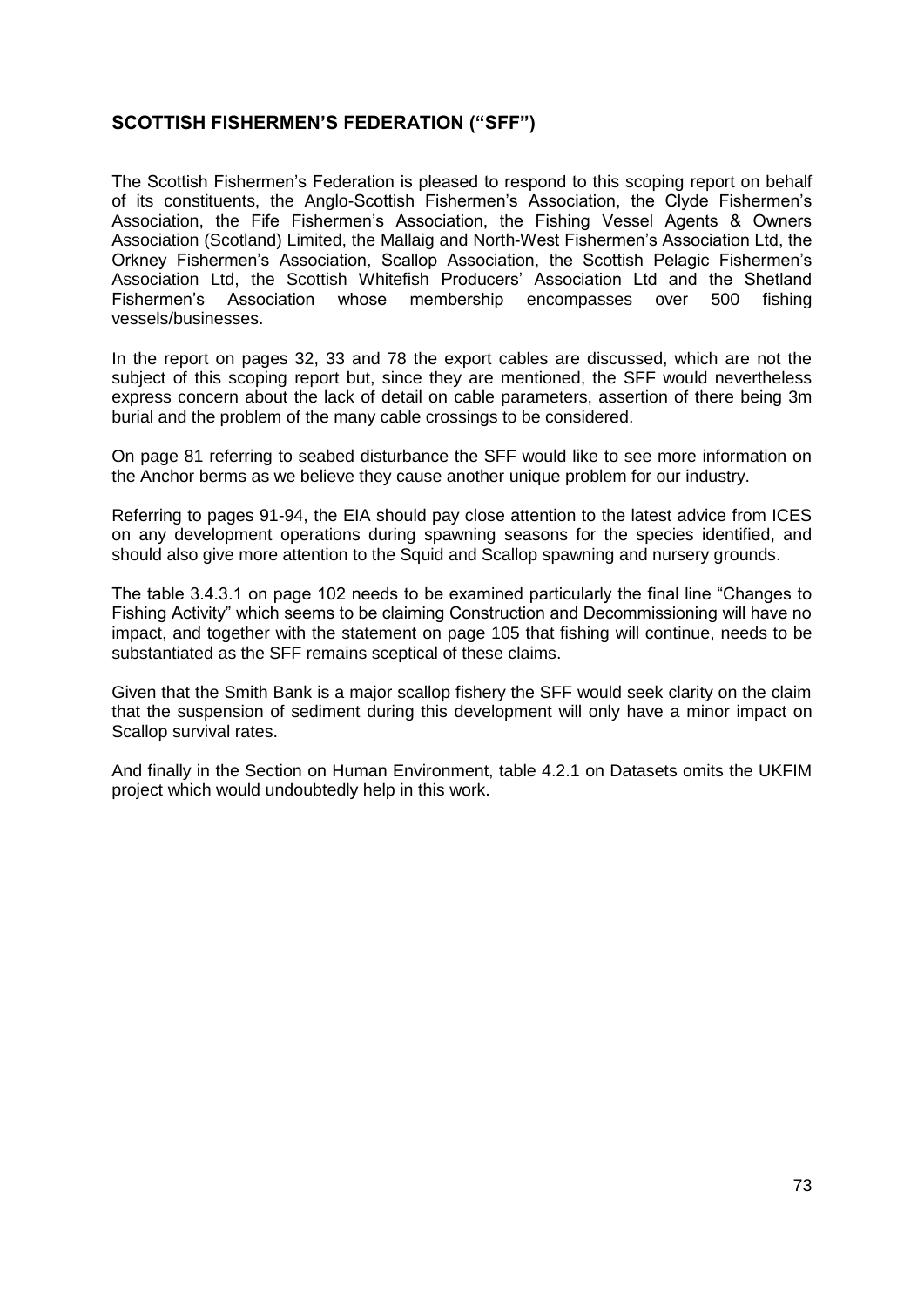## **SPORT SCOTLAND ("SS")**

In relation to sports interests that may be affected, we note that the Scoping Report makes reference to potential impact on recreational vessels, and we welcome that this will be considered.

We note that the report does not identify other sports interests as being affected. **sport**scotland does not have detailed knowledge of the sport interests at or in the vicinity of the site in question and it will be important not to rely solely upon **sport**scotland for a view from the sport sector. We therefore advise the applicant to consult with relevant local clubs and sports groups, and with relevant Scottish Governing Bodies of Sport (SGBs), for both onshore and offshore interests. The Governing Bodies of Sport should be able to put the applicant in touch with relevant club interests in the area that it would be beneficial to consult with. Contact details for SGBs can be found on our website at the following link: <http://www.sportscotland.org.uk/sport-a-z.aspx> .

We also note the information available from the Scottish Marine Recreation and Tourism Survey 2015, please see below link. It should, however, be noted that this may not include all recreation and tourism interests.

[http://www.gov.scot/Topics/marine/seamanagement/national/RecandTourism.](http://www.gov.scot/Topics/marine/seamanagement/national/RecandTourism)

It will also be important for the land-based elements of the proposal not to impact negatively on access rights in the area – we would advise consultation with Council's Access Officers to address any potential impacts on access rights, and with the Local Access Forum, as well as with the Council's Sports Development and Outdoor Education staff.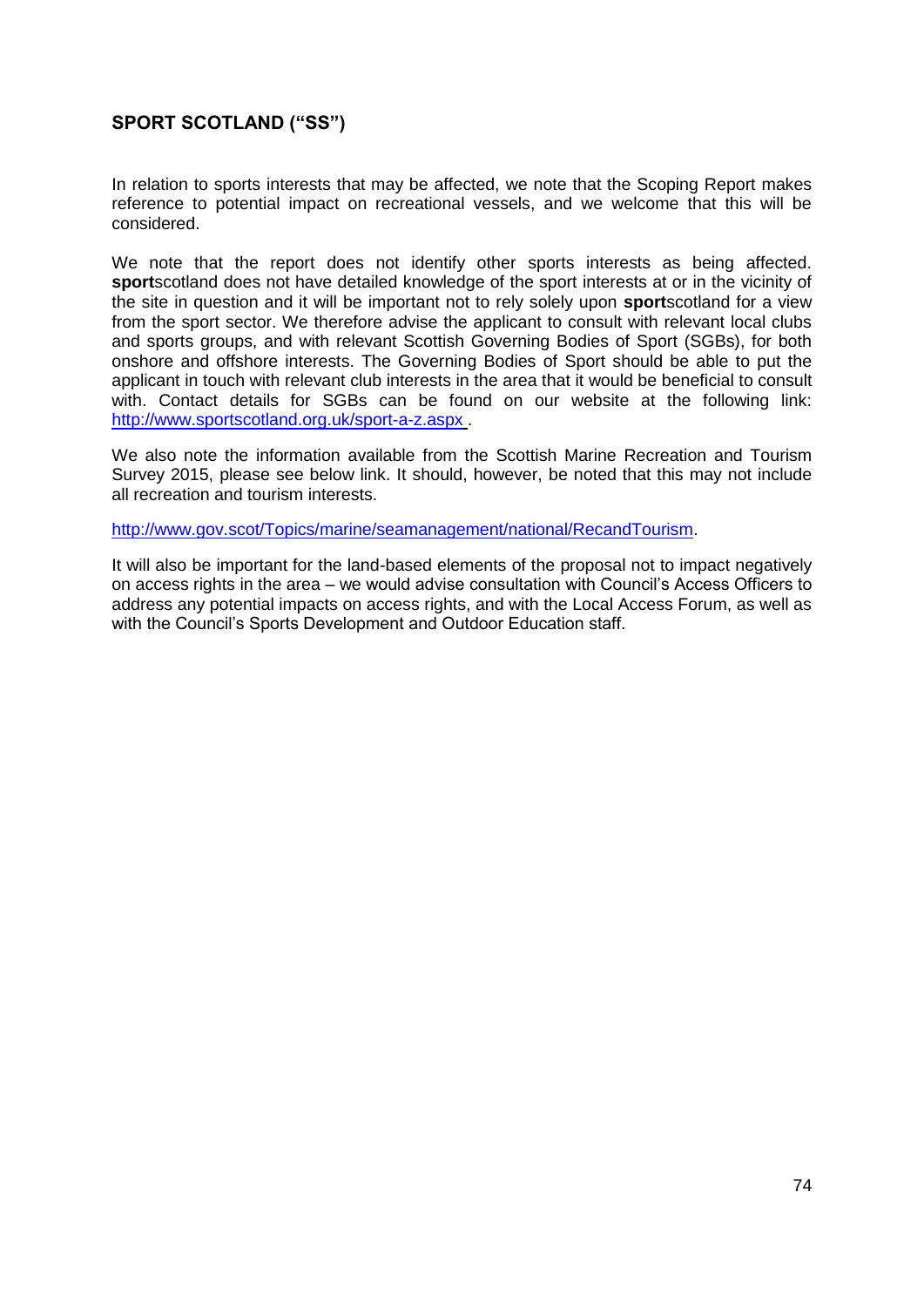# **SCOTTISH WILDLIFE TRUST ("SWT")**

The Trust recognises that renewable energy production will play a key role in reducing Scotland's carbon emissions and believes large scale developments such as the MORL wind farm can, if appropriately planned and managed, play a key role in meeting these targets. The size and location of the proposed MORL wind farm will present challenges for ensuring all environmental impacts are kept to a minimum, in particular the impact of noise pollution on marine mammals during construction, seafloor disturbance and its impact on benthic species, and the impact on local seabird populations during operation. Therefore the Trust believes it is important to take an ecosystems approach during the decision-making process and when planning the deployment of the wind turbines.

Overall, the Trust would like to raise the following concerns with the scoping report:

- 1. When the options for turbine structure are discussed, we would like to see what implications their design has for decommissioning – for example, which has the least environmental impact, which is easiest to remove, which can be recycled and reused?
- 2. There has been no consideration to the use of floating wind turbines in the report. Although the use of floating wind is still only at the test stage, it would be of interest to see how floating structures would compare to the other designs discussed, particularly with respect to environmental impacts during construction.
- 3. The presence of ~90 wind turbines will have an ecological impact in the development area – the increased presence of hard surfaces and the reduction in fishing effort will lead to increases in local biodiversity. We would like to know whether any consideration was given to using turbine designs that encourages species recruitment, by providing various habitats, and increases biodiversity. For example, a steel lattice jacket would provide a more diverse range of habitats (e.g. shaded surfaces, surfaces of different orientation…) than a monopole design. When comparing possible turbine structure designs, we would like to see an assessment of what ecological impact each of them would have.
- 4. If drilling is required in construction, we would like to see a plan for removal and disposal of drill cuttings rather that leaving them on site.
- 5. We would like to see construction/decommissioning activities to occur outside of breeding periods for local marine mammals, when animals are more vulnerable to disturbance.
- 6. We believe the upcoming Hywind pilot floating wind farm and the proposed Kincardine floating wind farm off of the Aberdeenshire coast should also be included in the cumulative impact assessment.
- 7. We would like to see a strategic and detailed plan for surveying and monitoring the site prior to construction, during operation, and post decommissioning of the wind farm. This will provide a valuable overview of the total environmental impact throughout the entire life of the wind farm.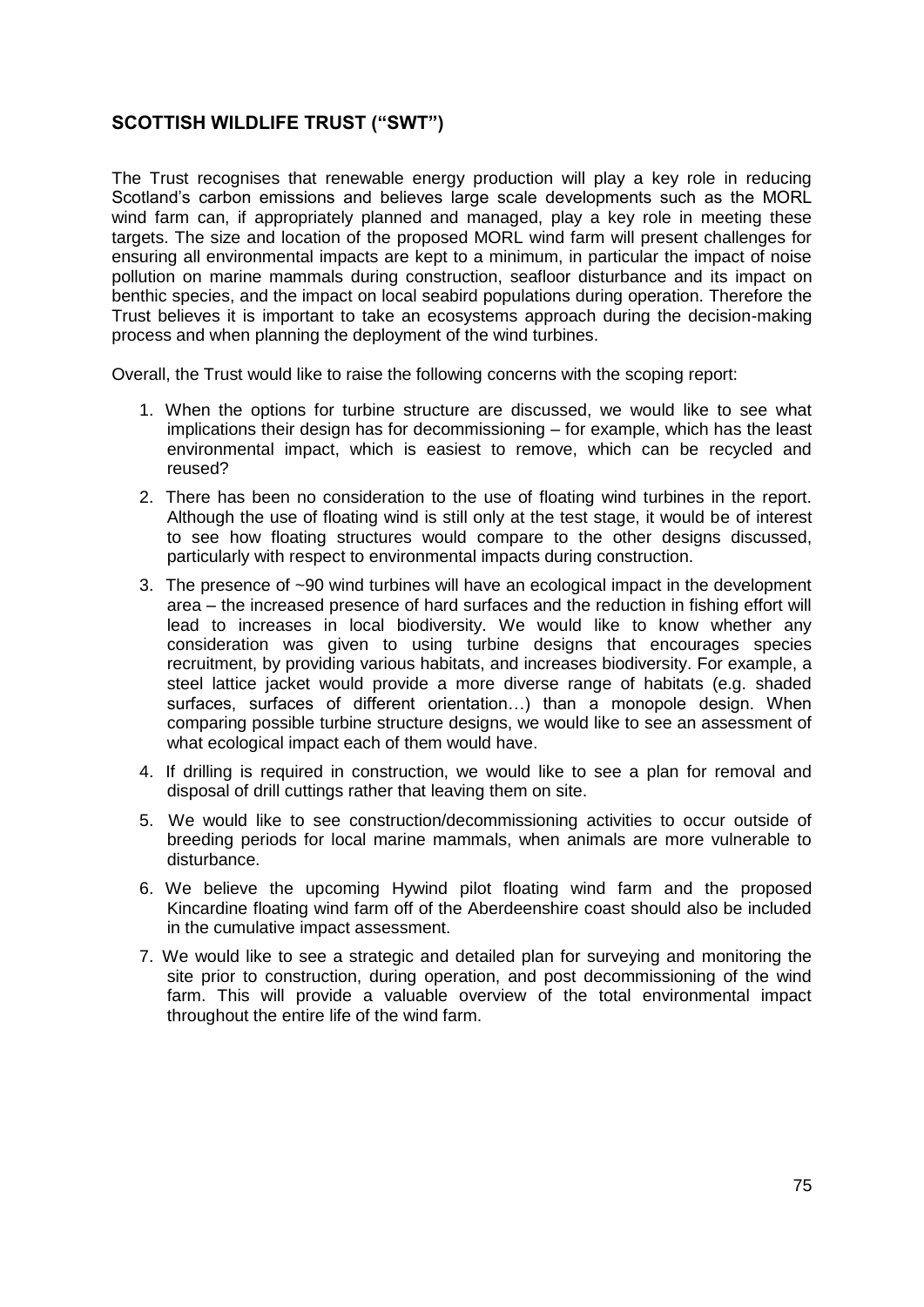# **TRANSPORT SCOTLAND ("TS")**

This information has been passed to JMP Consultants Limited for review in their capacity as Term Consultants to Transport Scotland – Trunk Road and Bus Operations (TRBO). Based on the review undertaken, we would provide the following comments.

### **Development Proposals & Site Location**

We understand that the proposed development is for an offshore wind farm comprising up to ninety 8-15MW wind turbine generator units providing up to 750MW of power.

The Western Development Area (WDA) is located in the north-east of Scotland, 22.5 km from the Caithness coast in the Moray Firth. The nearest Trunk Road to the site is the A9(T) between Helmsdale and Lybster.

It is noted that the SR relates to the wind turbines, their substructures and foundations and inter-array cables and any potential meterological masts for the WDA. A separate SR will be prepared for offshore and onshore transmission works at a later date when more details of the export cable routes and onshore substation location are known. Transport Scotland will provide comment on these aspects of the proposal separately if consulted.

#### **Construction/ Access**

It is noted that only limited information is available at present on the nature of the construction process, since the major parameters of the development have not yet been defined in detail. The Assembly Port where the substructures will be assembled has yet to be confirmed. We accept that the majority of components are likely to come in by sea so we do not require an assessment of the increased traffic (or associated environmental impacts) on the trunk road network.

We would however, advise that if any abnormal loads associated with the offshore elements of the project are required to be transported on the Trunk Road network, then a separate report will require to be provided to assess the route to site in terms of its suitability for the transportation of these abnormal loads.

In addition, it is noted that dredging may be required for the installation of the foundations, the nature and volume of which will be determined through further ground investigation. It is understood that MORL will explore the possibility of disposing dredged material on-site or at an alternative appropriate licensed disposal site. In the event that the disposal material requires to be transported on the Trunk Road network, Transport Scotland would request an assessment of the number of construction/ dredging related HGVs and their potential impact on the Trunk Road network is undertaken and presented within the ES.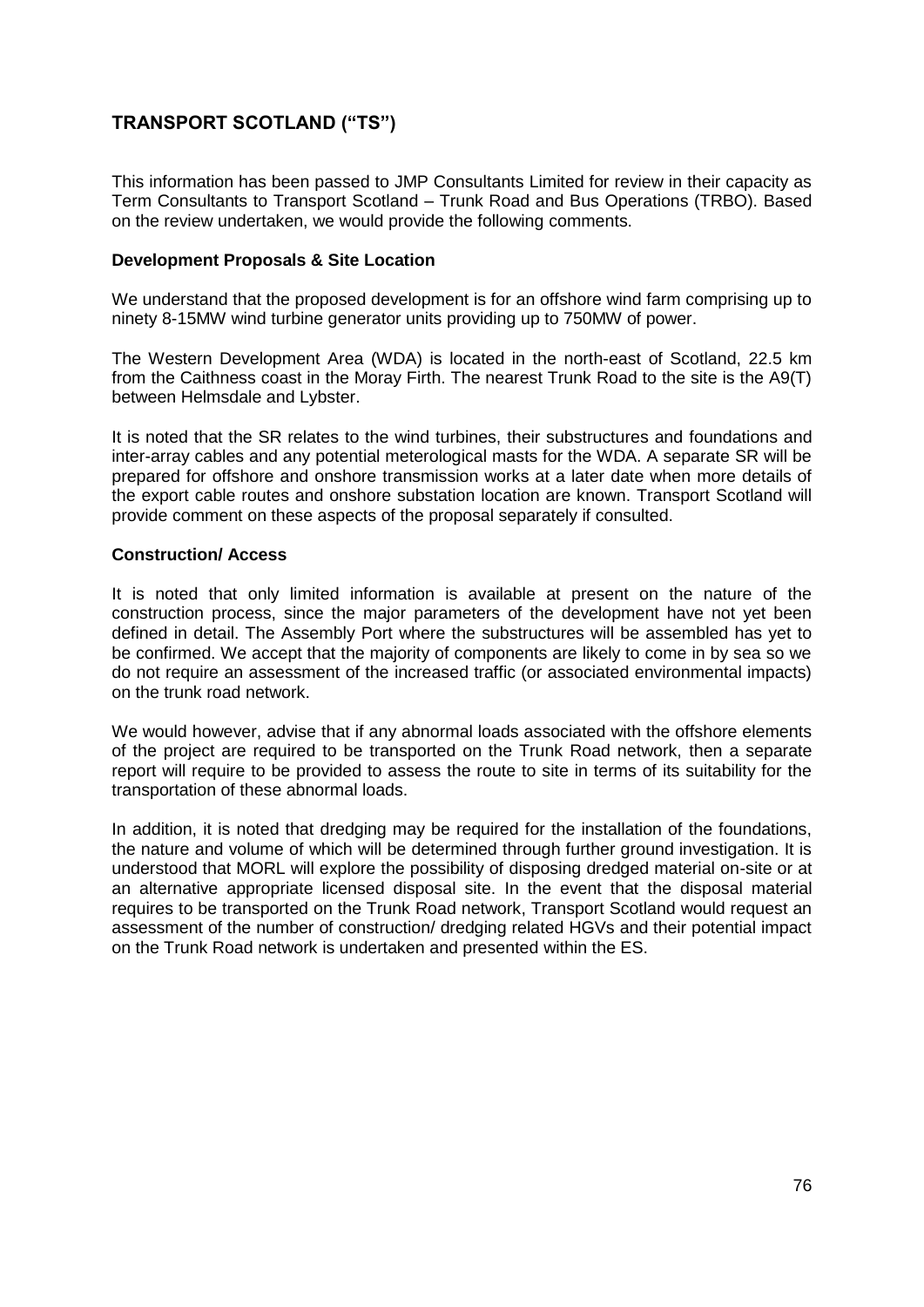## **WHALE AND DOLPHIN CONSERVATION ("WDC")**

We understand that MORL Western Development Area (WDA) Wind Farm will be located approximately 22.5 kilometres (km) from the Scottish coast on the Smith Bank in the Outer Moray Firth at a depth of 35 – 54 meters. The development is anticipated to consist of up to 90 wind turbines with a potential generation capacity of up to 750 MW.

Thank you for the opportunity to provide comments on the MORL Western Development Area Wind Farm Infrastructure Scoping Opinion Request. Given our area of interest, we have only focused on the marine mammal sections.

WDC are endeavouring to assist with the environmentally sustainable development of marine renewable energy in Scotland. Whilst welcoming the Scottish Governments' commitment to renewable energy generation, particularly noting the potential consequences of climate change for cetaceans, we have concerns about current levels of uncertainty and the possible negative impacts these developments, both individually and cumulatively, may have on cetaceans (whales, dolphins and porpoises) and seals in Scottish waters.

#### In summary

Overall, we are happy that the scoping document appears to have included all the information required for the Environmental Statement and HRA to be produced. We are content with what has been 'scoped in' for potential impacts in Table 3.5.3.1.

#### Pile driving

There is still considerable scientific uncertainty surrounding the impacts of pile driving during construction on all species, and in this region. As a result, our preference is that pile driving is not used at all during construction.

Alternatives to pile driving should be considered. Use of noise-reducing techniques could considerably reduce the radius of impacts of this development and those in the region, would reduce cumulative impacts and could mean that there is less dependence on mitigation and less risk to developers. Should pile driving be conducted, further information on the pile driving method and mitigation techniques to reduce the impact of underwater noise generated during pile driving needs to be covered significantly. Considerable uncertainty remains about the efficacy of active acoustic deterrent devices, and the impacts resulting from their use and we do not consider their use to be a suitable or adequate mitigation.

However, we understand that construction of the MORL WDA Wind Farm will begin after construction of MORL and BOWL. Therefore the data generated during and post construction will be vital to help inform on best practice.

#### Harbour seals

Recently, connectivity between harbour seals in the Moray Firth and Orkney has been shown from tagged data. Due to the significantly declining population in Orkney, harbour seals in the Moray Firth should be given the same level of protection from disturbance and displacement as harbour seals in Orkney. See http://synergy.st-andrews.ac.uk/harbourseals/ blog post on 3<sup>rd</sup> June 2016 for more information on the connectivity.